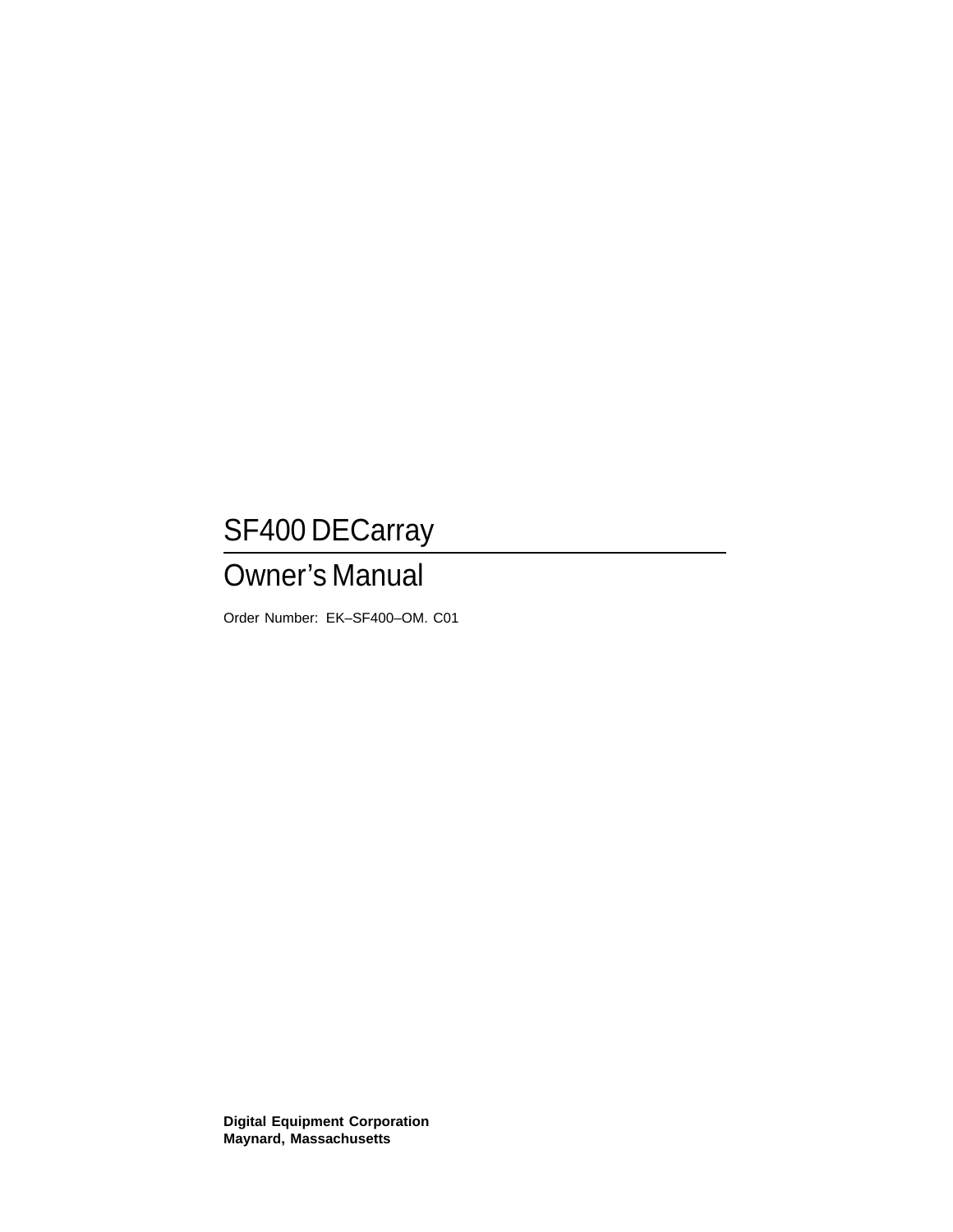#### **October 1993**

The information in this document is subject to change without notice and should not be construed as a commitment by Digital Equipment Corporation. Digital Equipment Corporation assumes no responsibility for any errors that may appear in this document.

No responsibility is assumed for the use or reliability of software on equipment that is not supplied by Digital Equipment Corporation or its affiliated companies.

Restricted Rights: Use, duplication, or disclosure by the U.S. Government is subject to restrictions as set forth in subparagraph (c) (1) (ii) of the Rights in Technical Data and Computer Software clause at DFARS 252.227-7013.

© Digital Equipment Corporation 1993. All Rights Reserved. Printed in the United States of America.

**FCC NOTICE:** The equipment described in this manual generates, uses, and may emit radio frequency energy. The equipment has been type tested and found to comply with the limits for a Class A computing device pursuant to Subpart J of Part 15 of FCC Rules, which are designed to provide reasonable protection against such radio frequency interference when operated in a commercial environment. Operation of this equipment in a residential area may cause interference, in which case the user, at his own expense, may be required to take measures to correct the interference.

DEC, DECUS, DSSI, KFMSA, KFQSA, MicroVAX, MicroVMS, MSCP, PDP, Q-bus, TMSCP, UNIBUS, VAX, VAXcluster, VAXserver, VAX Performance Advisor, VMS, XMI, and the DIGITAL logo are trademarks of Digital Equipment Corporation.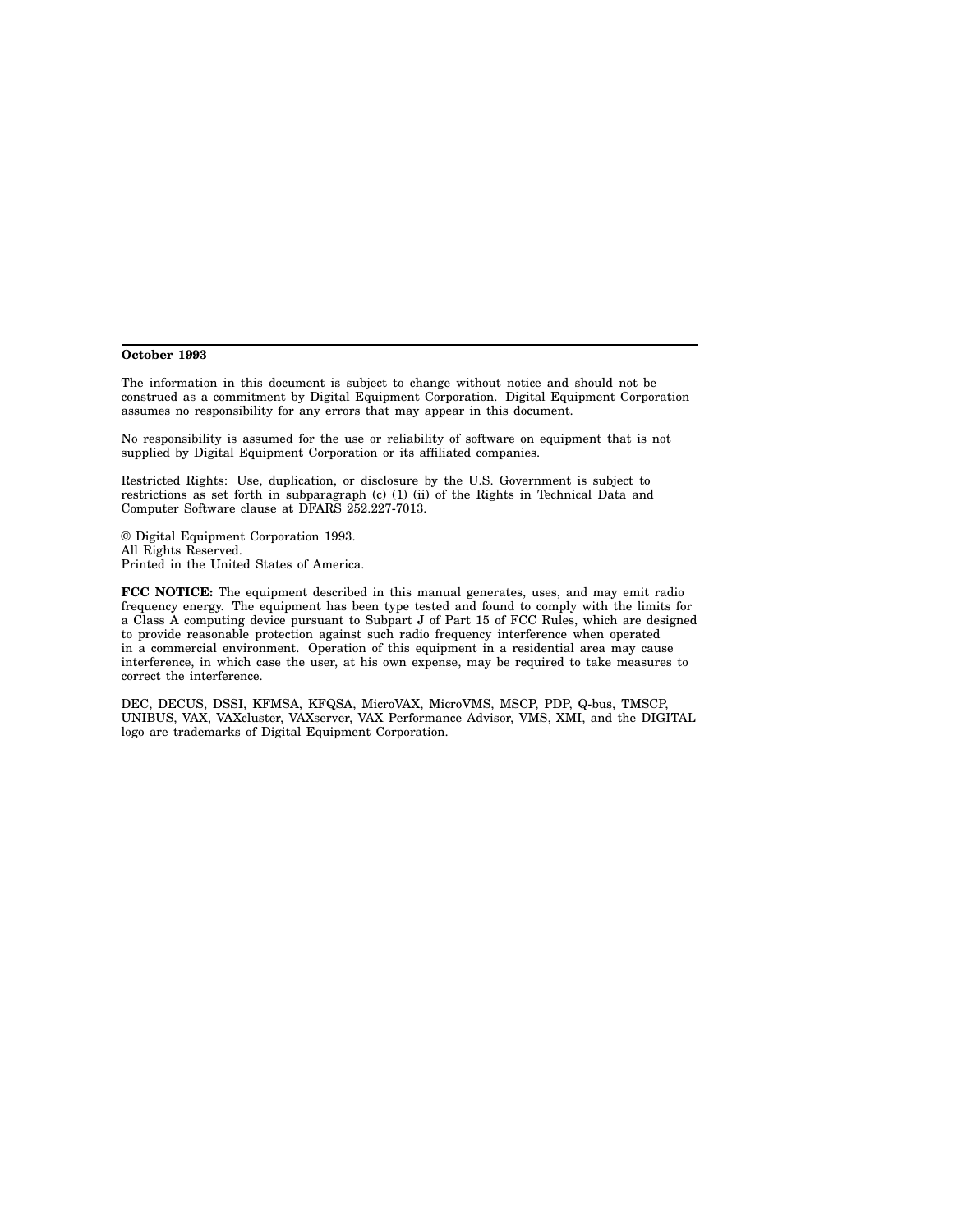# **Contents**

|                |                                                                                                                 |                                                                                                                                                                                                                                                                                                                                                      | vii                                                                                                                                                      |
|----------------|-----------------------------------------------------------------------------------------------------------------|------------------------------------------------------------------------------------------------------------------------------------------------------------------------------------------------------------------------------------------------------------------------------------------------------------------------------------------------------|----------------------------------------------------------------------------------------------------------------------------------------------------------|
| 1              | <b>Introduction</b>                                                                                             |                                                                                                                                                                                                                                                                                                                                                      |                                                                                                                                                          |
|                | 1.1<br>1.2                                                                                                      | Storage Enclosure Overview                                                                                                                                                                                                                                                                                                                           | $1 - 1$<br>$1 - 7$                                                                                                                                       |
| 2 <sup>1</sup> |                                                                                                                 | <b>TF8x7 Magazine Tape Subsystem</b>                                                                                                                                                                                                                                                                                                                 |                                                                                                                                                          |
|                | 2.1<br>22<br>2.2.1<br>2.2.2<br>2.3<br>2.4<br>2.4.1<br>2.4.2<br>2.4.3<br>2.4.4<br>2.5<br>2.5.1<br>2.5.2<br>2.5.3 | Operator Control Panel<br>Slot Select, Load/Unload, and Eject Button Functions<br>Selecting a Cartridge<br>Loading the Cartridge<br>Unloading the Cartridge<br>Magazine Cartridge Insertion and Removal<br>Inserting a Cartridge into the Front of the Magazine<br>Removing a Cartridge from the Magazine<br>Removing the Magazine from the Receiver | $2 - 1$<br>$2 - 2$<br>$2 - 2$<br>$2 - 4$<br>$2 - 4$<br>$2 - 6$<br>$2 - 6$<br>$2 - 6$<br>$2 - 7$<br>$2 - 7$<br>$2 - 8$<br>$2 - 8$<br>$2 - 11$<br>$2 - 11$ |
| 3              | 2.5.4                                                                                                           | Installing the Magazine into the Receiver<br><b>SF7x Series Storage Enclosure Operation</b>                                                                                                                                                                                                                                                          | $2 - 11$                                                                                                                                                 |
|                | 3.1<br>3.1.1<br>3.1.2                                                                                           | Storage Enclosure Configurations<br>Through-Bus Mode<br>Split-Bus Mode                                                                                                                                                                                                                                                                               | $3 - 1$<br>$3 - 1$<br>$3 - 2$                                                                                                                            |

3.2 Front Panel Controls, Labels, and Indicators . . . . . . . . . . . . . . . . 3–3 3.2.1 Operator Control Panel (OCP) . . . . . . . . . . . . . . . . . . . . . . . . 3–3 3.2.2 Drive DC Power Switches . . . . . . . . . . . . . . . . . . . . . . . . . . . 3–9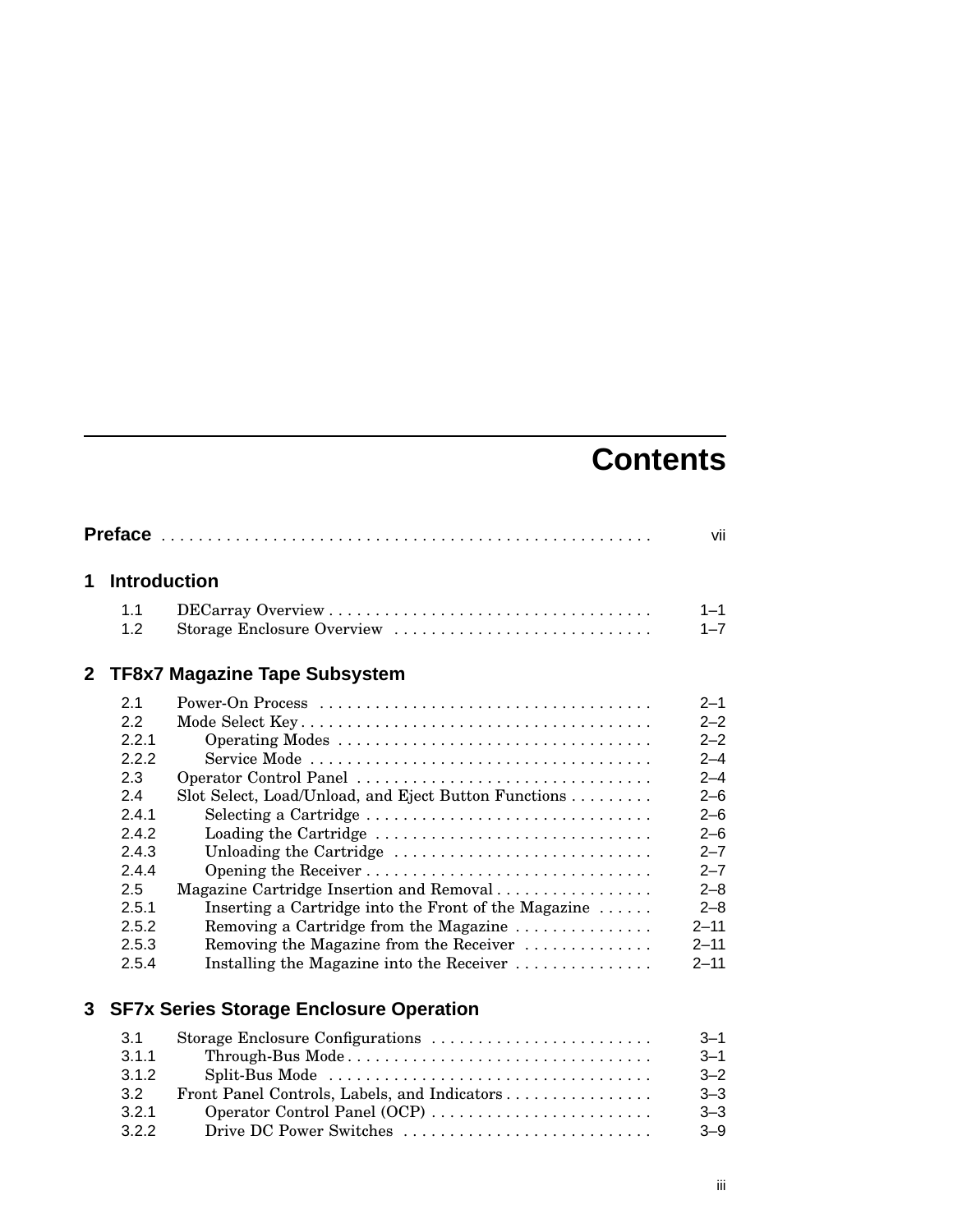| 3.3  | $-3-10$   |
|------|-----------|
| 3.4  | $3 - 12$  |
| 3.5  | $-3-13$   |
| -3.6 | $-3 - 14$ |

## **4 SF3x Series Storage Enclosure**

| 41    |                                              | $4 - 1$  |
|-------|----------------------------------------------|----------|
| 4.1.1 | Through-Bus Mode                             | $4 - 2$  |
| 412   |                                              | $4 - 4$  |
| 4.2   | Front Panel Controls, Labels, and Indicators | $4 - 5$  |
| 421   | Operator Control Panel                       | $4 - 7$  |
| 4.2.2 |                                              | $4 - 8$  |
| 4.3   |                                              | $4 - 8$  |
| 4.4   |                                              | $4 - 11$ |
| 4.5   |                                              | $4 - 12$ |
| 4.6   |                                              | $4 - 12$ |

## **A DECarray Configuration Sheets**

## **Glossary**

## **Index**

## **Figures**

| DECarray Front View                                                                      | $1 - 2$  |
|------------------------------------------------------------------------------------------|----------|
| DECarray Rear View                                                                       | $1 - 3$  |
| SF3x Series Storage Enclosure                                                            | $1 - 8$  |
| SF7x Series Storage Enclosure                                                            | $1 - 9$  |
|                                                                                          | $2 - 3$  |
| Write Protect Switch on a Cartridge                                                      | $2 - 9$  |
| Inserting a Cartridge into the Magazine                                                  | $2 - 10$ |
| Removing a Cartridge from the Front of the Magazine $\dots$ .                            | $2 - 12$ |
|                                                                                          | $2 - 13$ |
| $Through-Bus Mode \ldots \ldots \ldots \ldots \ldots \ldots \ldots \ldots \ldots \ldots$ | $3 - 2$  |
| Split-Bus Mode                                                                           | $3 - 3$  |
| Front View of the Storage Enclosure                                                      | $3 - 4$  |
| OCP Switchpacks                                                                          | $3 - 7$  |
|                                                                                          |          |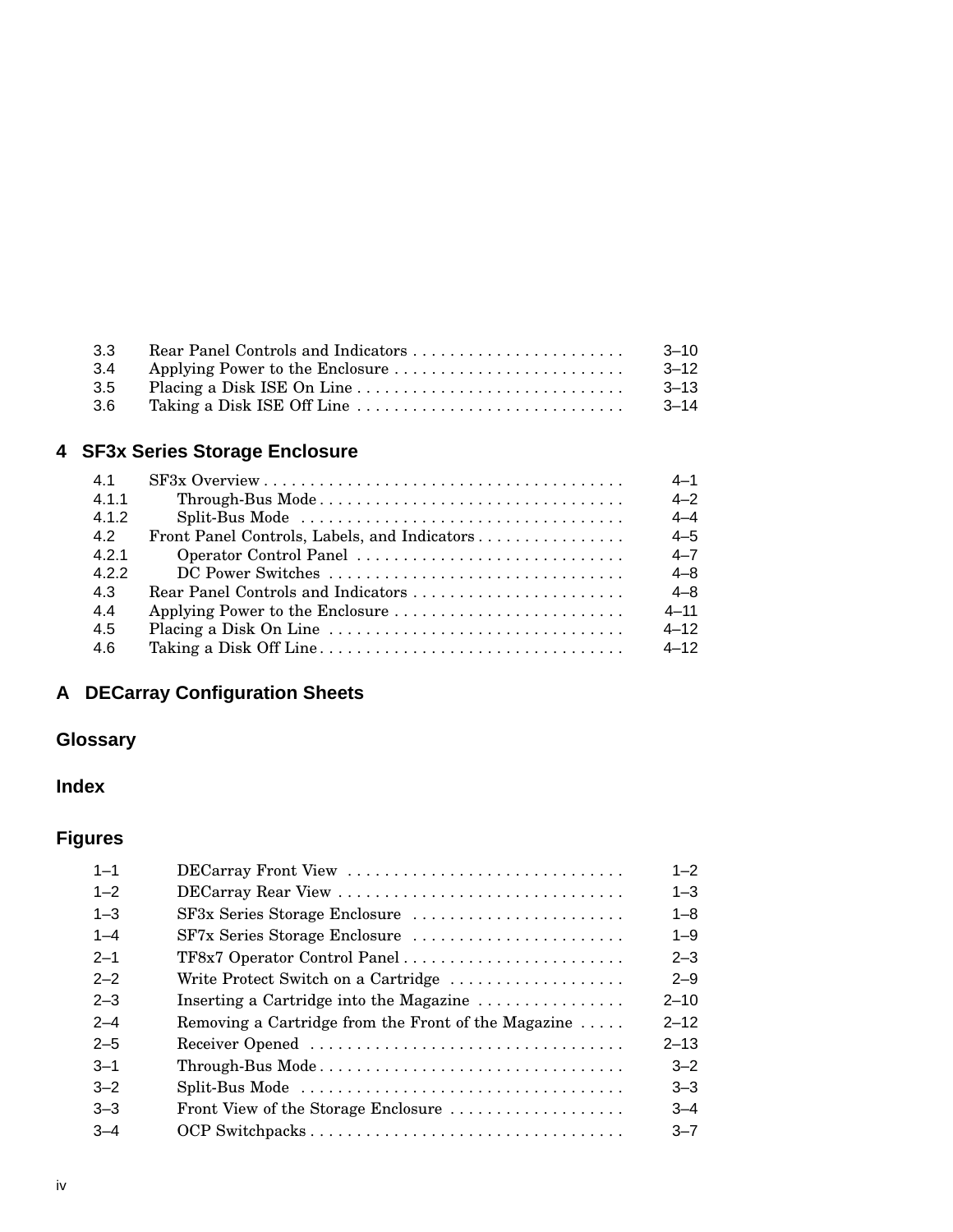|                                                                                          | $3 - 9$                 |
|------------------------------------------------------------------------------------------|-------------------------|
| Rear Panel of the Storage Enclosure                                                      | $3 - 11$                |
| $Through-Bus Mode \ldots \ldots \ldots \ldots \ldots \ldots \ldots \ldots \ldots \ldots$ | $4 - 3$                 |
| Split-Bus Mode                                                                           | $4 - 4$                 |
| Front View of the SF3x Storage Enclosure                                                 | $4 - 6$                 |
| Rear Panel of the Storage Enclosure                                                      | $4 - 9$                 |
| Single System Configuration Sheet (Dual Port)                                            | $A - 2$                 |
| Two-Host DSSI VAX cluster System Configuration Sheet                                     | $A - 3$                 |
| Three-Host DSSI VAX cluster System Configuration Sheet                                   |                         |
|                                                                                          | $A - 4$                 |
| Single System Configuration Sheet (Single Port) $\dots \dots$                            | $A-5$                   |
| <b>DSSI VAX</b> cluster System Configuration Sheet (Single)                              |                         |
|                                                                                          | $A - 6$                 |
|                                                                                          | Controls and Indicators |

## **Tables**

|         | Related Documentation                                   | viii     |
|---------|---------------------------------------------------------|----------|
| $1 - 1$ | DECarray Storage Positions                              | $1 - 4$  |
| $1 - 2$ | DECarray Specifications                                 | $1 - 5$  |
| $1 - 3$ | SF400 DECarray Acoustics Declaration                    | $1 - 6$  |
| $1 - 4$ | Storage Enclosure Power Requirements                    | $1 - 10$ |
| $2 - 1$ | TF8x7 Operator Control Panel                            | $2 - 4$  |
| $3 - 1$ | Summary of Front Panel Control/Indicator Functions      | $3 - 5$  |
| $3 - 2$ | DSSI ID Switch Settings (Single System and Stripe Sets) | $3 - 8$  |
| $3 - 3$ | DSSI ID Switch Settings (DSSI VAXcluster System)        | $3 - 8$  |
| $-3-4$  | Summary of Rear Panel Control/Indicator Functions       | $3 - 10$ |
| $4 - 1$ |                                                         | $4 - 7$  |
| $4 - 2$ | Summary of Rear Panel Control/Indicator Functions       | $4 - 8$  |
|         |                                                         |          |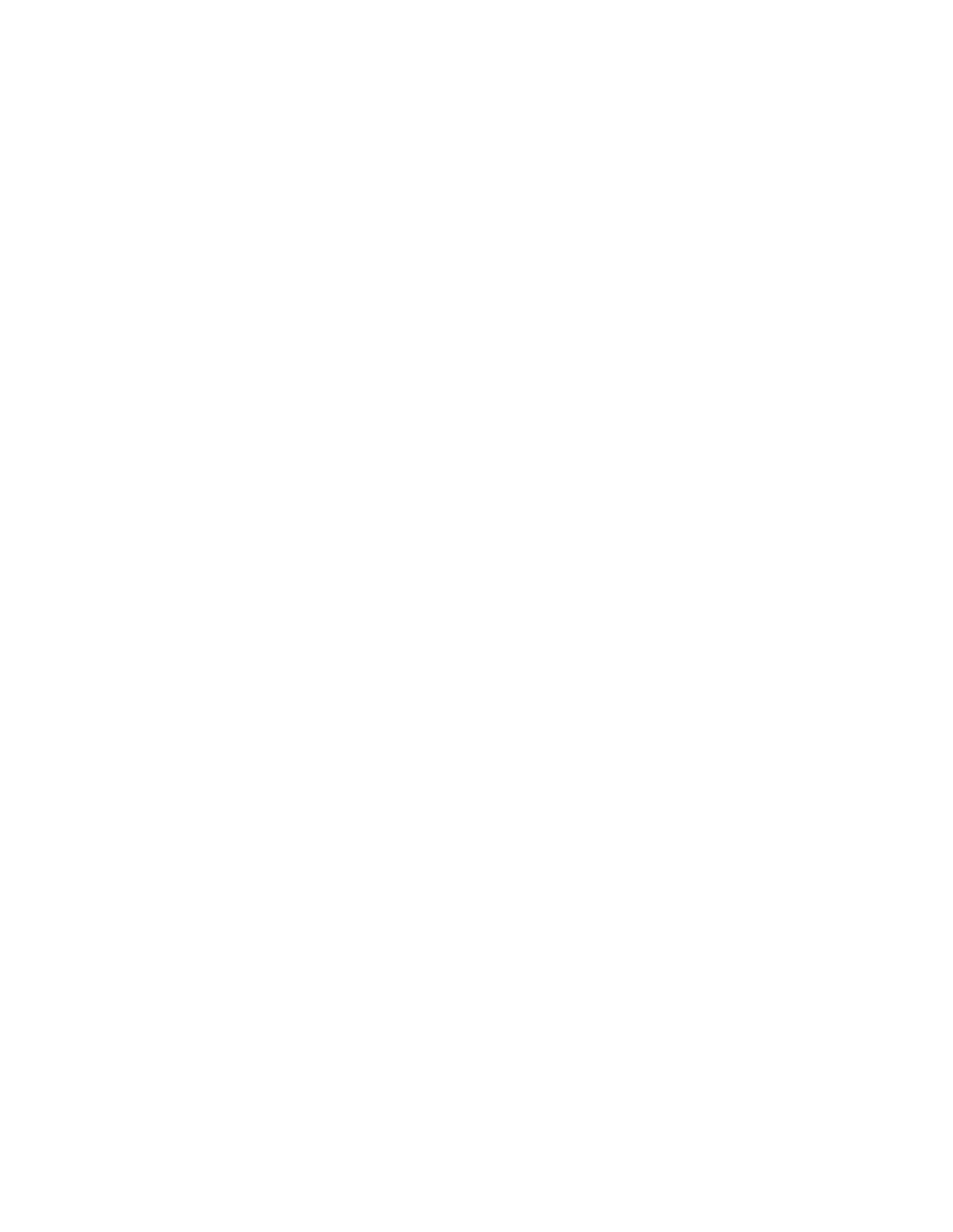# **Preface**

This manual is intended for the user of the SF400 storage array. This manual provides the user with all the information needed to operate this array in a safe and effective manner. The information in this manual is organized as follows:

- Chapter 1 contains a product description and specifications for the storage array and storage enclosures.
- Chapter 2 contains operating instructions for the TF857 magazine tape loaders.
- Chapter 3 describes how to start up the storage enclosure and how to bring the disk ISE on line for normal operation.
- Appendix A contains a number of blank configuration sheets for your use when trying to configure different systems.

For troubleshooting, diagnostic, and other related information, refer to the *Tx857 Series Magazine Tape Subsystem Owner's Manual*.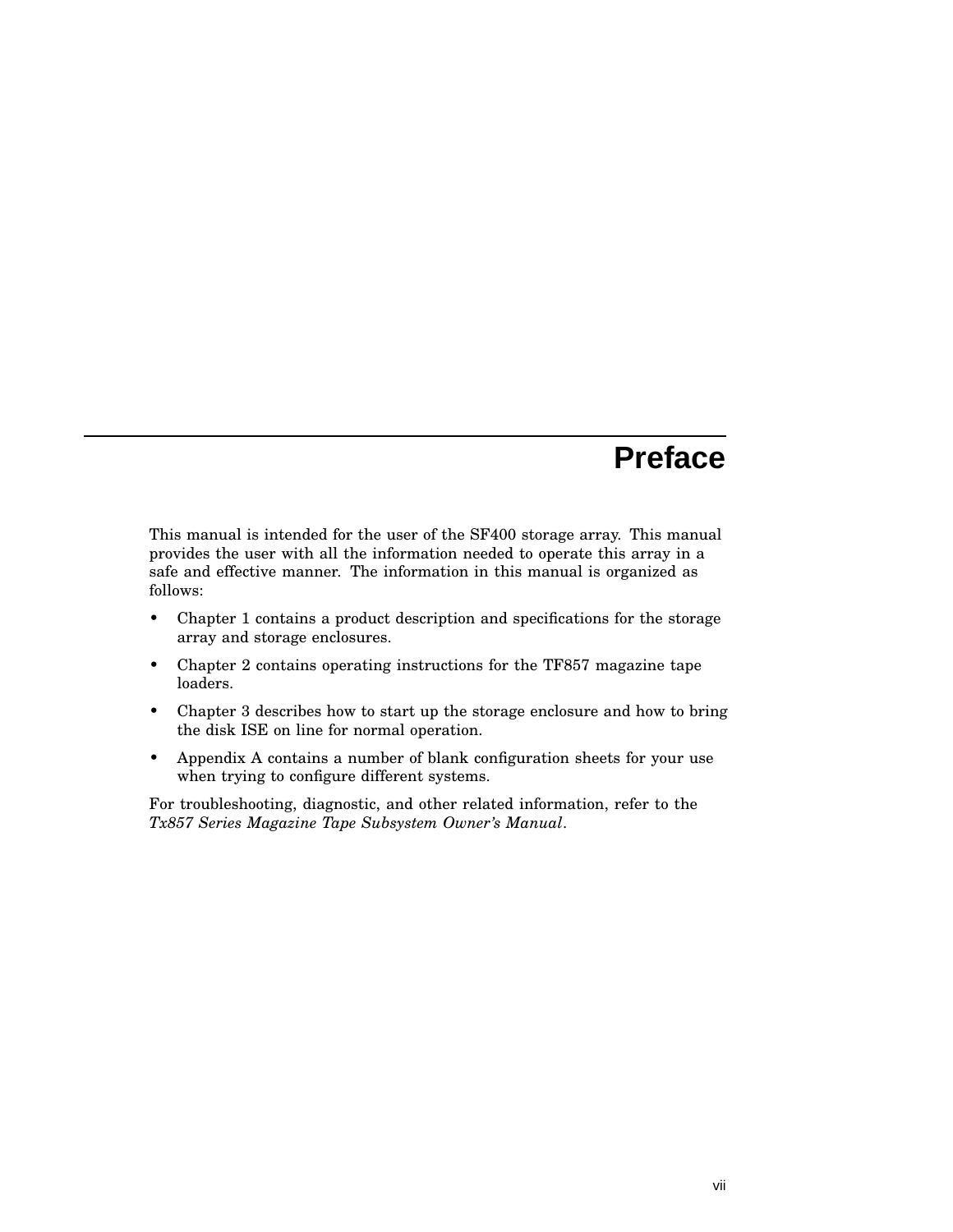## **Related Documentation**

Table 1 lists documentation that supplements this guide.

#### **Table 1 Related Documentation**

| <b>Title</b>                                            | <b>Order Number</b> |
|---------------------------------------------------------|---------------------|
| DECarray SF400 Installation Guide                       | $EK$ -SF400-IG      |
| <b>KFMSA Module Installation and User Manual</b>        | EK-KFMSA-IM         |
| KFQSA Module Installation and User Manual               | EK-KFQSA-IM         |
| RFxx Series Integrated Storage Element User Guide       | $EK-RF7xD-UG$       |
| TF857 Magazine Tape ISE Service Manual                  | $EK$ -TF857-SM      |
| Tx857 Series Magazine Tape Subsystem Owner's Manual     | <b>EK-TF857-OM</b>  |
| DECarray Owner's Manual                                 | $EK$ -SF7xS-OM      |
| <b>System Expansion Installation Supplement</b>         | $EK-431AB-IN$       |
| DSSI VAXcluster Installation and Troubleshooting Manual | $EK-410AA-MG$       |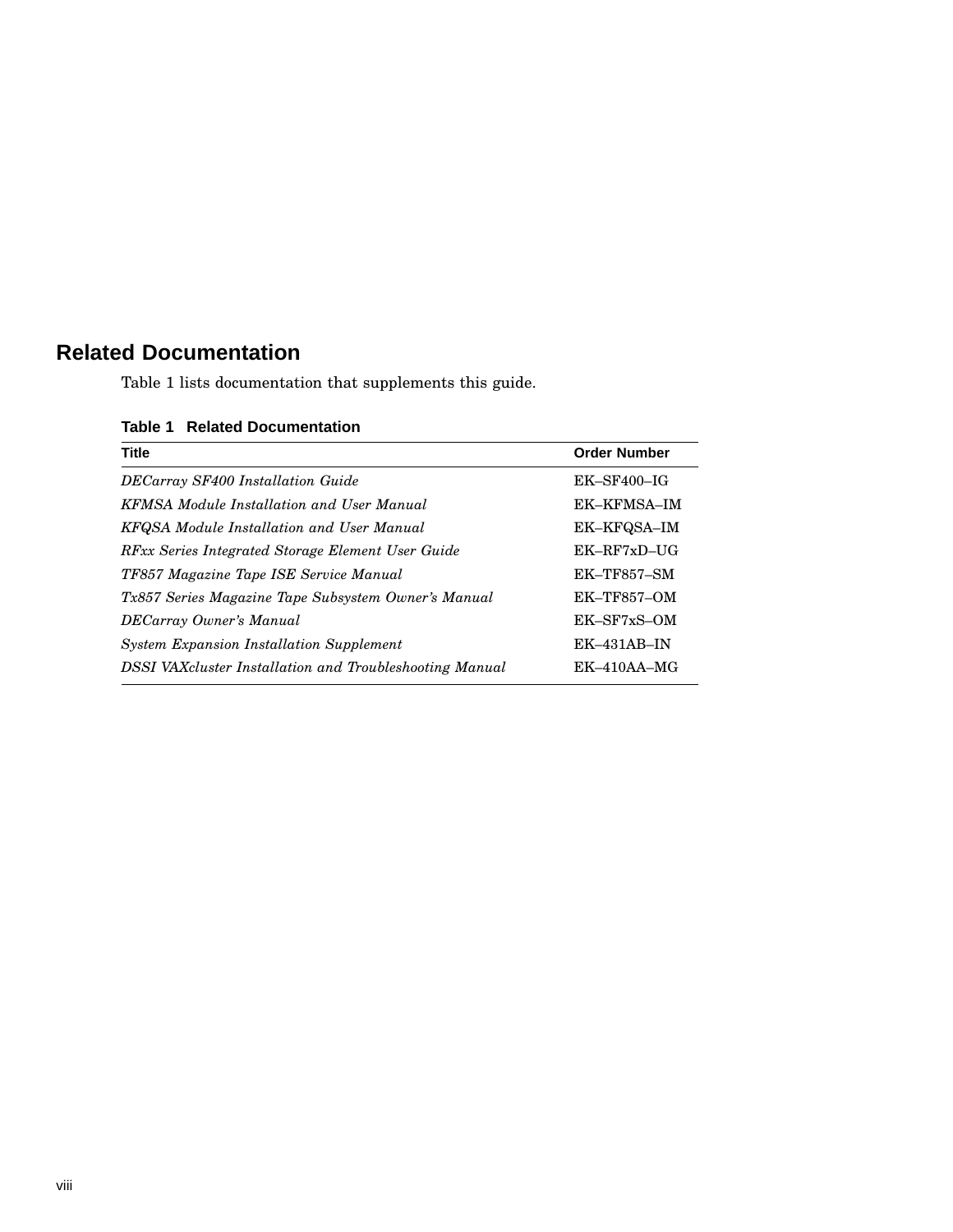# **1 Introduction**

## **1.1 DECarray Overview**

The SF400 DECarray is a storage cabinet designed to hold up to a total of 10 SF-series disk enclosures and TF-series tape loaders. The cabinet doors have modular panels that allow flexibility of storage device locations. All storage device operator control panels (OCP) project through the front door of the storage array to allow easy access. In addition, the SF400 DECarray cabinet provides optional dual ac power capability to provide redundant power.

The SF400 DECarray cabinet can be used with any CPU system that has Digital Storage System Interconnect (DSSI) capability. It can be installed in any location, relative to the CPU, allowed by the DSSI cabling length limits. The DSSI cables from the CPU connect directly to the storage devices in the cabinet. There is no DSSI panel in the SF400 DECarray cabinet.

**Note**

The equipment described in this manual is listed by the Underwriters Laboratories Incorporated and bears the UL listing mark. The SF400 DECarray cabinet is also certified by the Canadian Standards Association and TUV Product Service GmbH, and bears both the CSA certification and TUV GS marks.

Viewing the SF400 DECarray cabinet from the front, you will note that the SF-series storage enclosures and magazine tape integrated storage elements (ISEs) are arranged in the cabinet as shown in Figure 1–1. Figure 1–2 shows the rear view of the cabinet.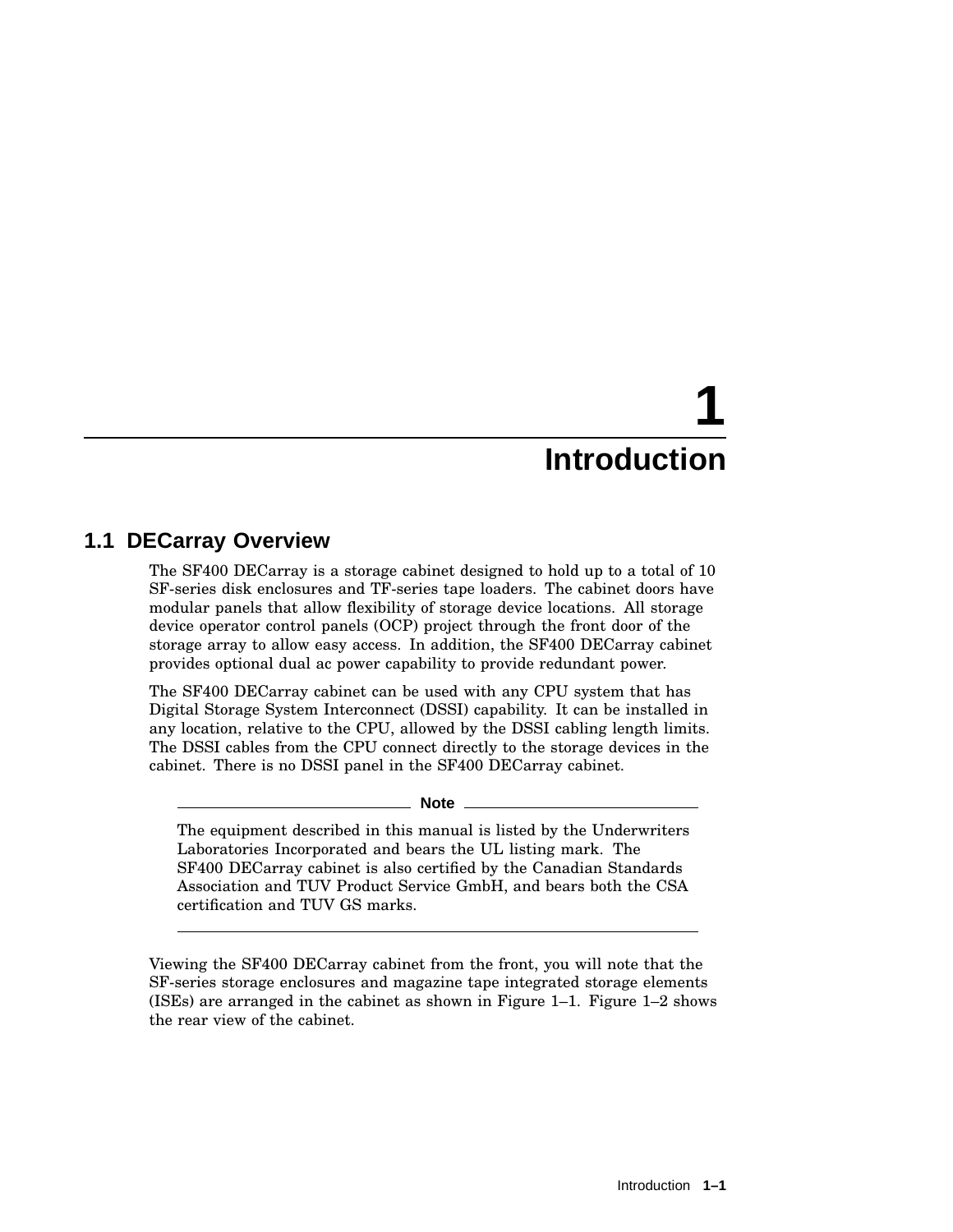

**Figure 1–1 DECarray Front View**



CXO-3525A-TI\_R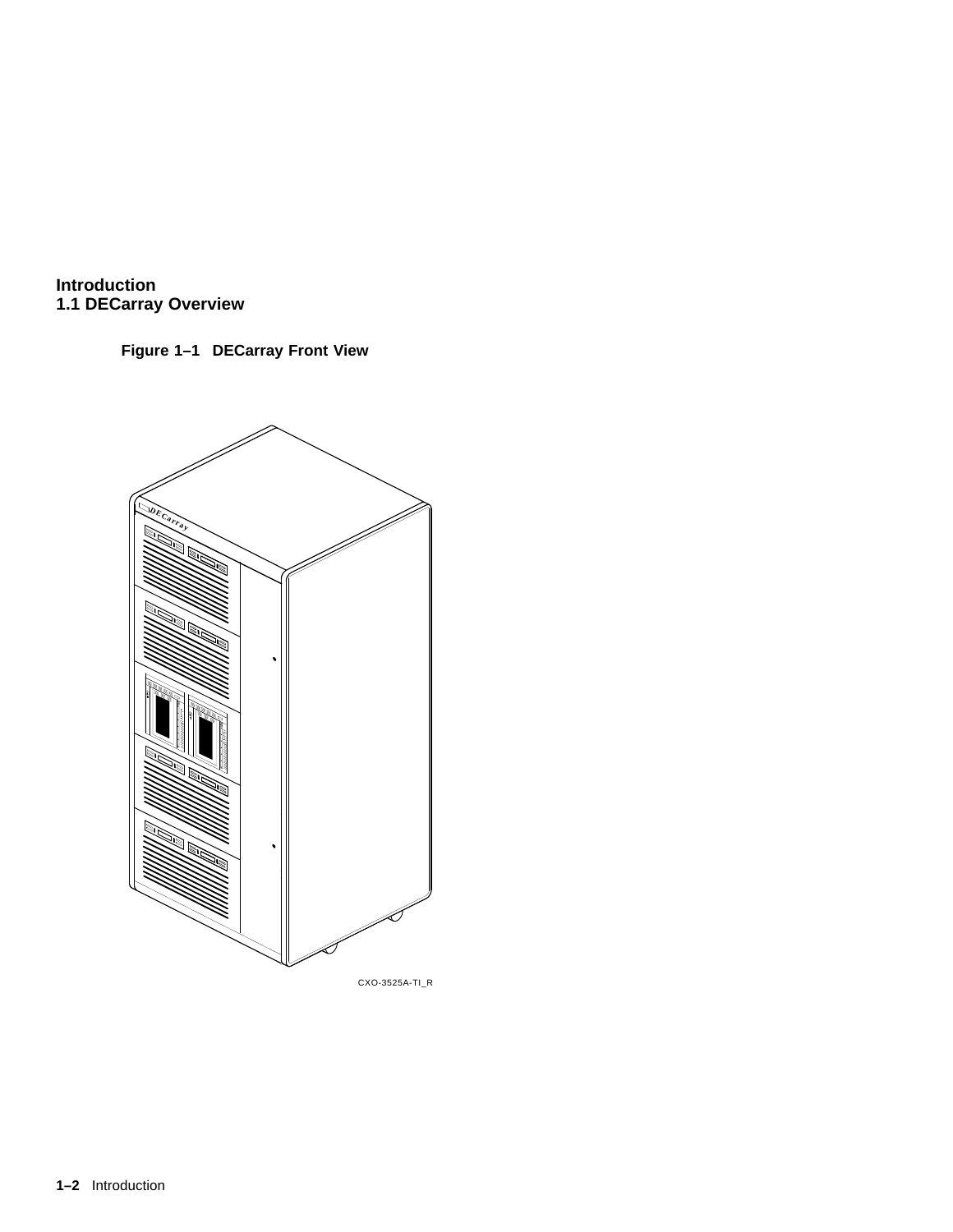



CXO-3526A-TI\_R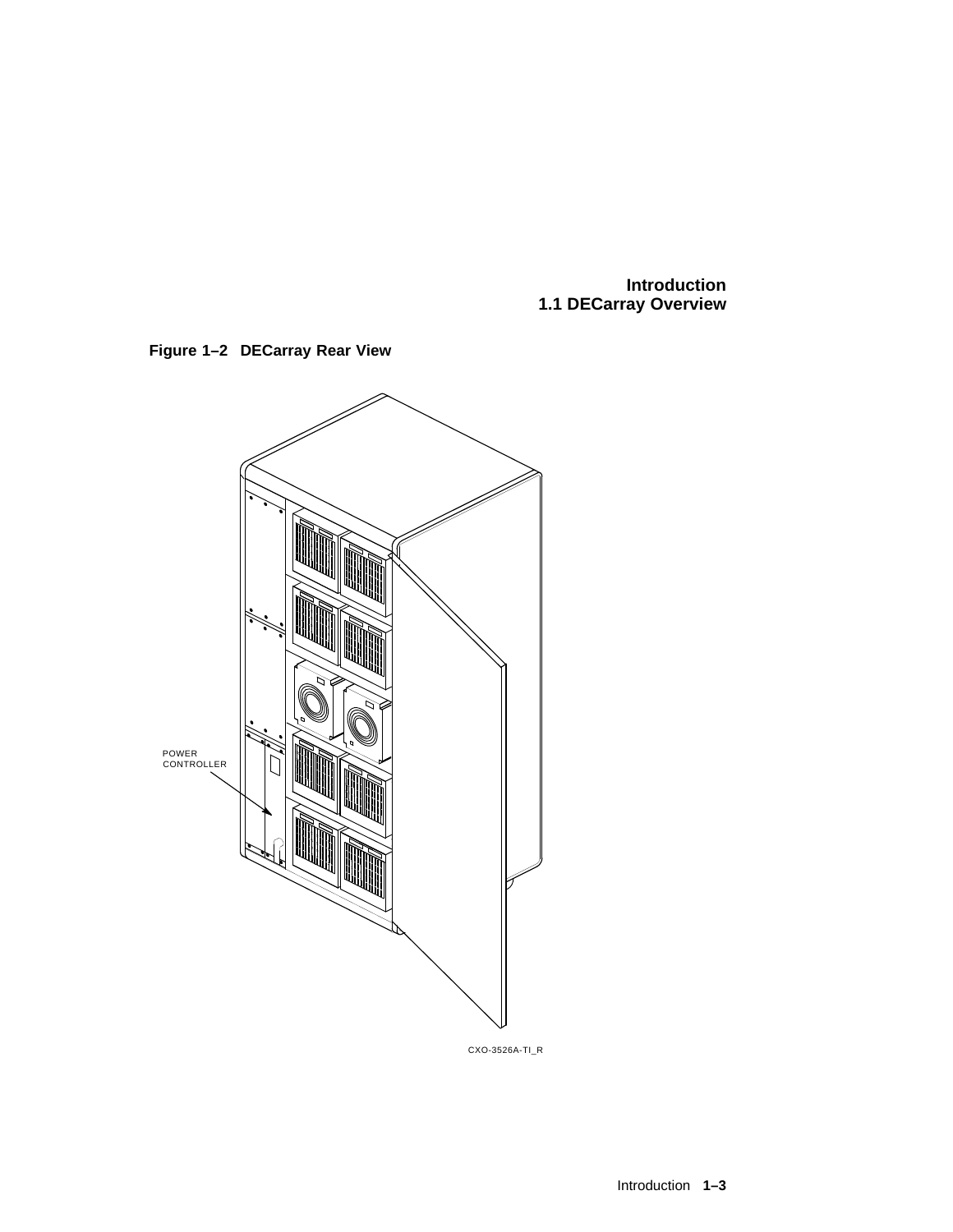The DECarray cabinet has five levels, each with two storage enclosure positions. The levels are numbered from the bottom up. As viewed from the front, the odd-numbered positions are on the right, and even-numbered positions are on the left. Table 1–1 lists these positions.

| Level          | <b>Left Position</b> | <b>Right Position</b> |
|----------------|----------------------|-----------------------|
|                | 2                    |                       |
| $\overline{2}$ | 4                    | 3                     |
| 3              | 6                    | 5                     |
| 4              | 8                    | −                     |
| 5              | 10                   | 9                     |

**Table 1–1 DECarray Storage Positions**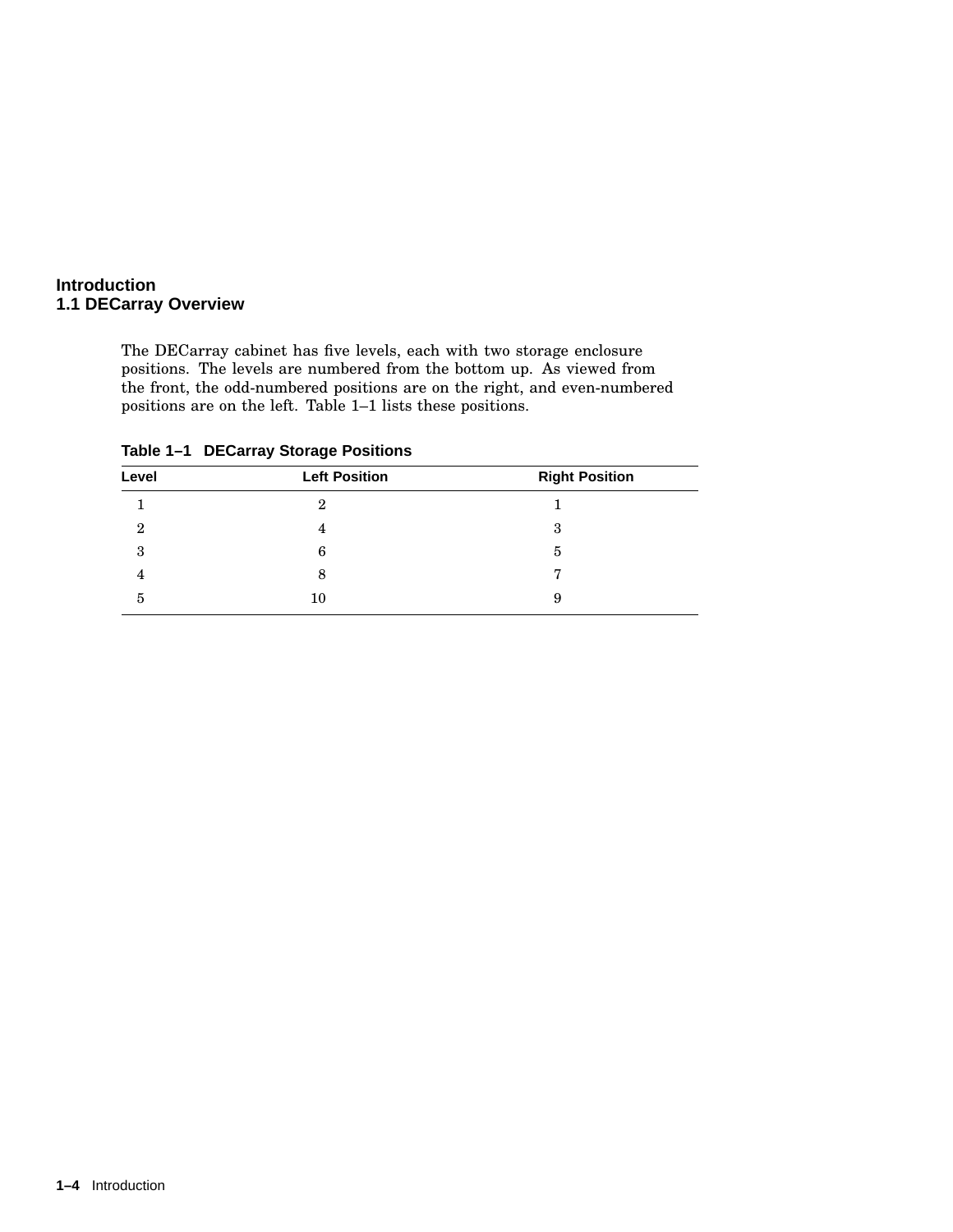Specifications for the SF400 DECarray cabinet are shown in Table 1–2.

| <b>Characteristic</b>                          | <b>Specification</b>                                                                                                                                   |
|------------------------------------------------|--------------------------------------------------------------------------------------------------------------------------------------------------------|
| Dimensions (nominal)                           | 170.0 cm (66.93 inches) H, 80.0 cm (31.50<br>inches) W, $87.25$ cm $(34.35$ inches) D                                                                  |
| Weight                                         |                                                                                                                                                        |
| Minimum configuration<br>Maximum configuration | $228 \text{ kg} (500 \text{ lb})$<br>635 kg (1400 lb)                                                                                                  |
| Agency compliance                              | FCC, UL, IEC, CSA, TUV, and VDE                                                                                                                        |
| Electrical rating                              |                                                                                                                                                        |
| <b>SF400-XA</b>                                | $120/208$ volts, 50/60 Hz, 3 phase Y,<br>24 amperes per phase                                                                                          |
| <b>SF400-XD</b>                                | 380-415 volts, 50/60 Hz, 3 phase Y,<br>16 amperes per phase                                                                                            |
| Temperature                                    | +10°C to +40°C (+50°F to +104°F)<br>Reduce rating by $1.8^{\circ}$ C for each 1000<br>meters altitude (1.0°F for each 1000 feet<br>altitude)           |
| Humidity                                       | 10 to 85 percent at maximum wet<br>bulb temperature of $+32^{\circ}$ C ( $+90^{\circ}$ F) and<br>minimum dew point of $+2^{\circ}C$ ( $+36^{\circ}F$ ) |
|                                                | Recommended Environmental Limits <sup>1</sup>                                                                                                          |
| <b>Operating environment</b>                   |                                                                                                                                                        |
| Temperature                                    | 18 °C to 24 °C (64.4 °F to 75.2 °F) with an<br>average rate of change of 3°C per hour<br>maximum and a step change of $3^{\circ}$ C or less            |
| Relative humidity                              | 40 to 60 percent (noncondensing) with<br>a step change of 10 percent or less<br>(noncondensing)                                                        |
| Altitude                                       | Up to $2400$ meters $(8000$ feet)                                                                                                                      |

#### **Table 1–2 DECarray Specifications**

 $^{\rm 1}$  These limits are for optimum equipment performance and reliability.

Air quality (maximum particle count)

Continued on next page

Not to exceed 500,000 particles per cubic foot of air at a size of 0.5 micron or larger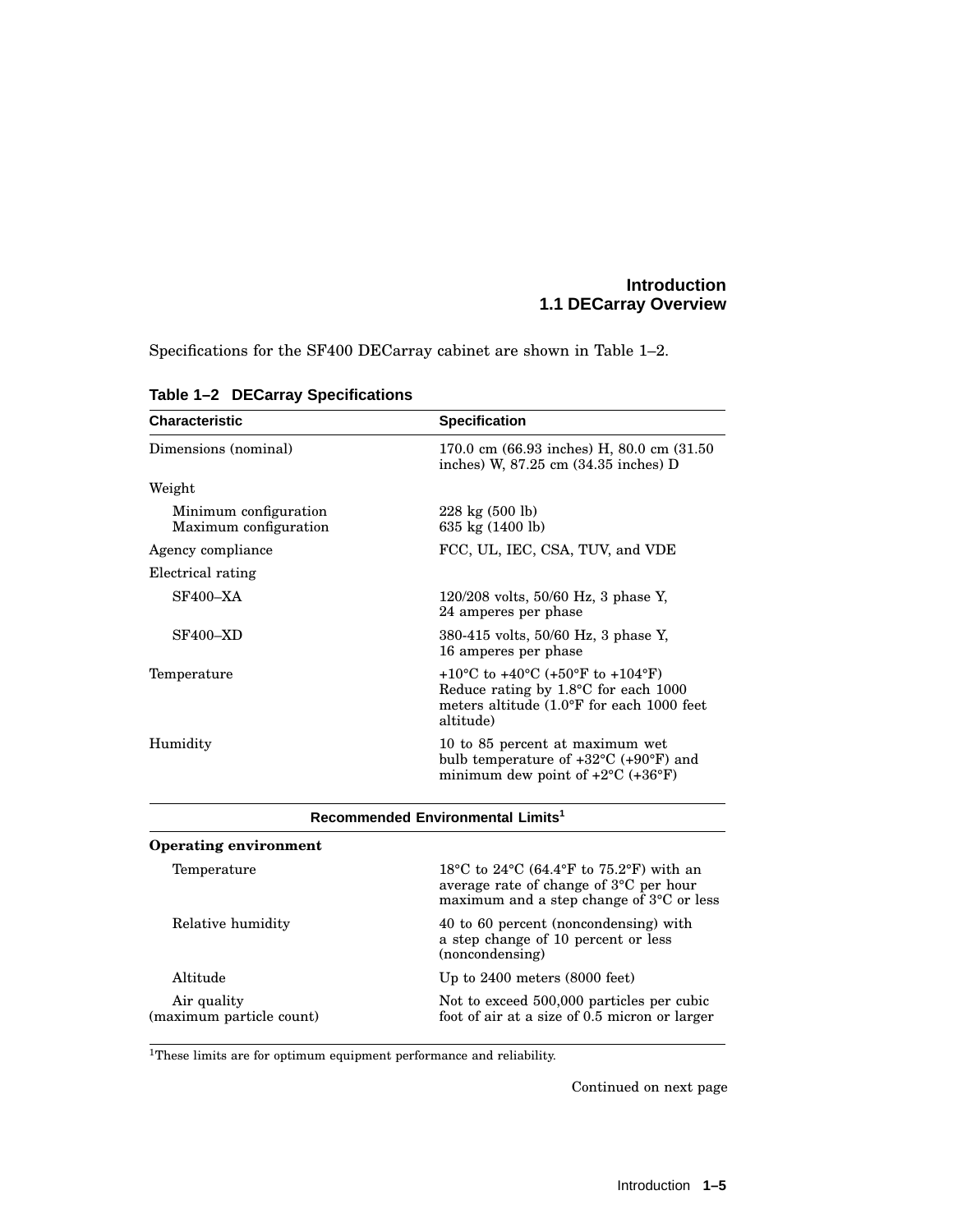| <b>Characteristic</b>                                                            | <b>Specification</b>                                        |  |  |
|----------------------------------------------------------------------------------|-------------------------------------------------------------|--|--|
| Recommended Environmental Limits <sup>1</sup>                                    |                                                             |  |  |
| Air volume (at inlet)                                                            | 50 cubic feet per minute (0.026 cubic meters<br>per second) |  |  |
| Nonoperating environment                                                         |                                                             |  |  |
| Temperature                                                                      | -40 °C to +66 °C (-40 °F to +151 °F)                        |  |  |
| Relative humidity                                                                | 10 to 80 percent noncondensing                              |  |  |
| Altitude                                                                         | 4900 meters (16,000 feet)                                   |  |  |
| Nominal airflow through enclosure                                                | 360 to 650 cubic feet per minute                            |  |  |
| <sup>1</sup> These limits are for optimum equipment performance and reliability. |                                                             |  |  |

#### **Table 1–2 (Continued) DECarray Specifications**

Acoustic information is shown in Table 1–3.

#### **Table 1–3 SF400 DECarray Acoustics Declaration**

|                                                      | <b>Sound Power Level</b><br>LWAd, B |         |      | <b>Sound Pressure Level</b><br>LpAm, dBA<br>(Bystander Positions) |  |
|------------------------------------------------------|-------------------------------------|---------|------|-------------------------------------------------------------------|--|
| Acoustics-declared values per ISO 9296 and ISO 7779: |                                     |         |      |                                                                   |  |
| Product                                              | Idle                                | Operate | Idle | Operate                                                           |  |
| SF400 with 10xSF35                                   | 7.3                                 | 7.3     | 56   | 56                                                                |  |
| SF400 with 10xSF73                                   | 7.1                                 | 7.1     | 54   | 54                                                                |  |
| Per device when<br>installed in SF400                |                                     |         |      |                                                                   |  |
| SF35                                                 | 6.3                                 | 6.3     | 46   | 46                                                                |  |
| <b>SF73</b>                                          | 6.1                                 | 6.1     | 44   | 44                                                                |  |

(Current values for specific configurations are available from Digital representatives.  $1 B = 10$  dBA.)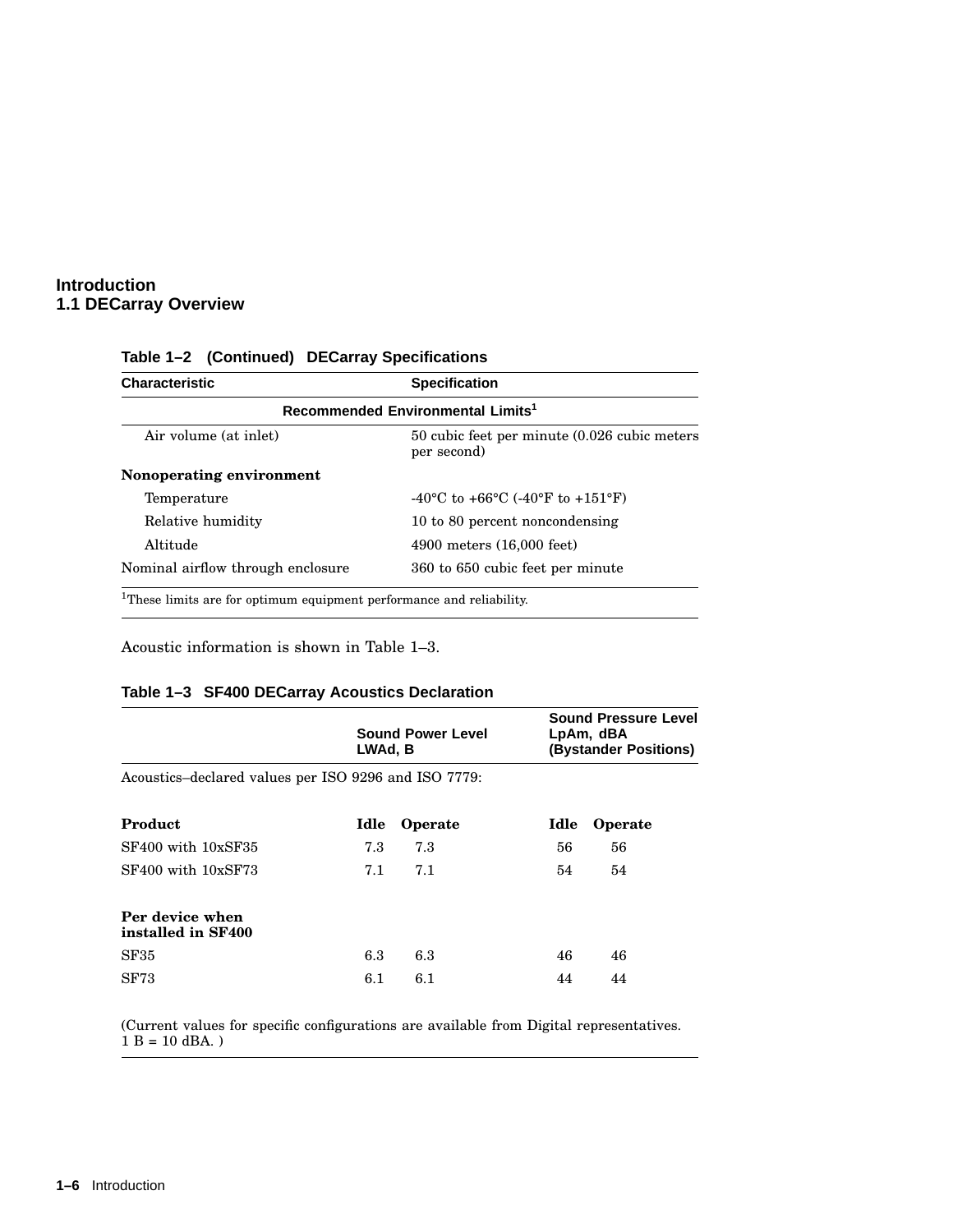#### **Introduction 1.2 Storage Enclosure Overview**

## **1.2 Storage Enclosure Overview**

The SF-series storage enclosures are available in two designs: the SF3x enclosure, which contains up to twelve half-height, 3 1/2-inch ISEs, and the SF7x enclosure, which contains up to four full-height, 5 1/4-inch ISEs.

Each disk ISE within an SF-series enclosure is independently controlled from the OCP on the front of the enclosure. A power supply in the enclosure provides the dc power for all disk ISEs installed in the enclosure. A blower fan provides air flow for cooling.

The SF3x storage enclosure holds up to twelve RF3x series ISEs (Figure 1–3). There are six slots in the front of the enclosure and six slots in the rear. Disk ISEs installed in these slots plug directly into a backplane, which is cabled to a connector tray on the top rear of the storage enclosure.

The SF3x enclosure can be configured in through-bus mode or split-bus mode. In through-bus mode, the six ISEs in the front of the SF3x enclosure are connected to a single DSSI bus, and the six ISEs in the rear of the SF3x enclosure are connected to a second DSSI bus. In split-bus mode, each end of the enclosure (front and rear) is further divided into left-side ISEs and right-side ISEs, each connected to a separate DSSI bus. Thus, in split-bus mode there are four DSSI buses, each with three drives connected to it.

The SF7x series storage enclosure holds either two or four RF7x series ISEs (Figure 1–4). The ISEs in the SF7x storage enclosure can also be configured in split-bus or through-bus mode. In through-bus mode, all four disk ISEs are connected to a single DSSI bus. In split-bus mode, the left-side ISEs are connected to one DSSI bus, while the right-side ISEs are connected to a second DSSI bus.

The SF-series storage enclosures have the following features:

- Both can operate in either through-bus or split-bus mode.
- Each disk ISE has its own set of switches and indicators on the OCP.
- The enclosure power supply provides operating power to all disk ISEs and other subassemblies in the enclosure.
- The drive dc power switches for the disk ISEs are on the front panel of the storage enclosure.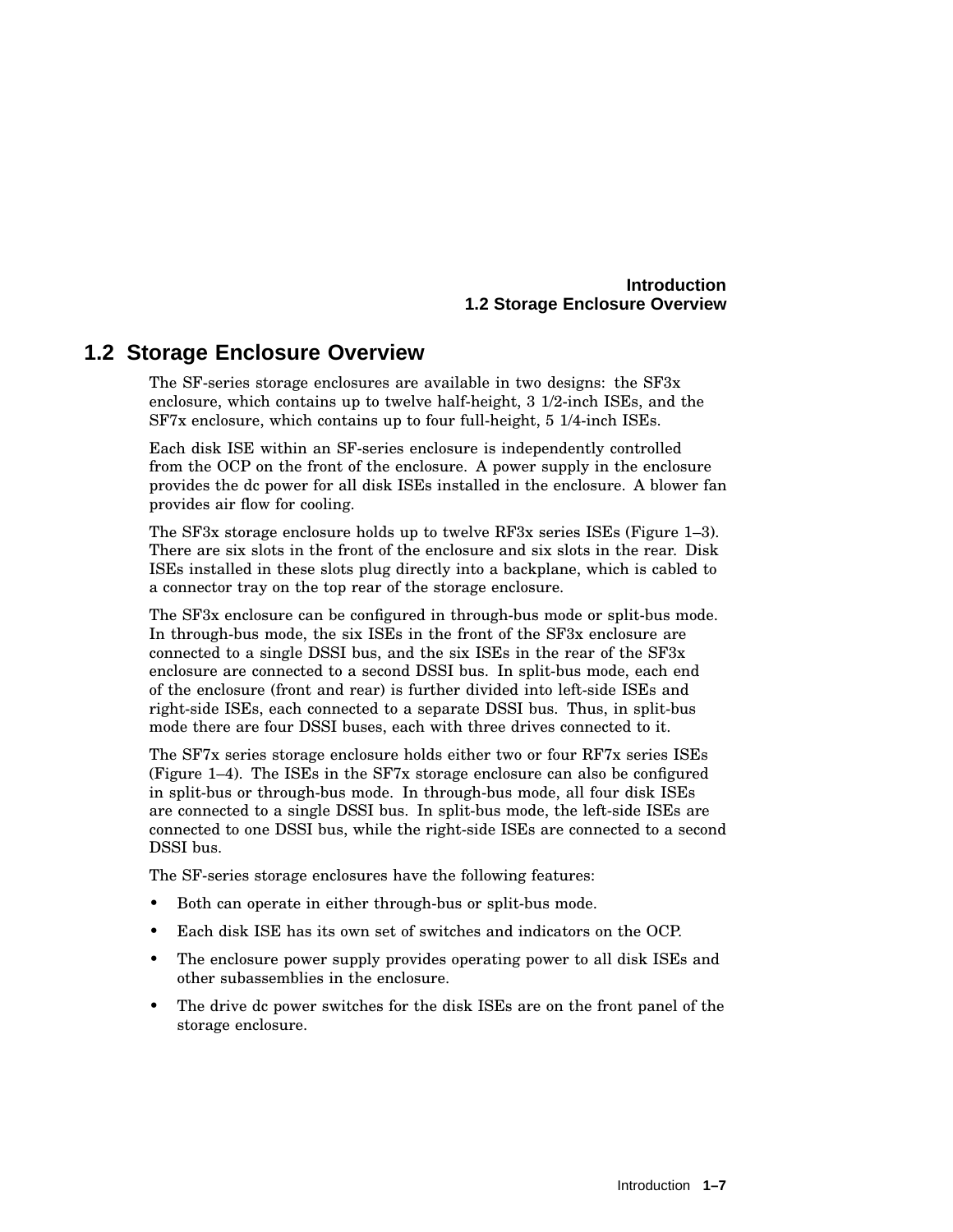



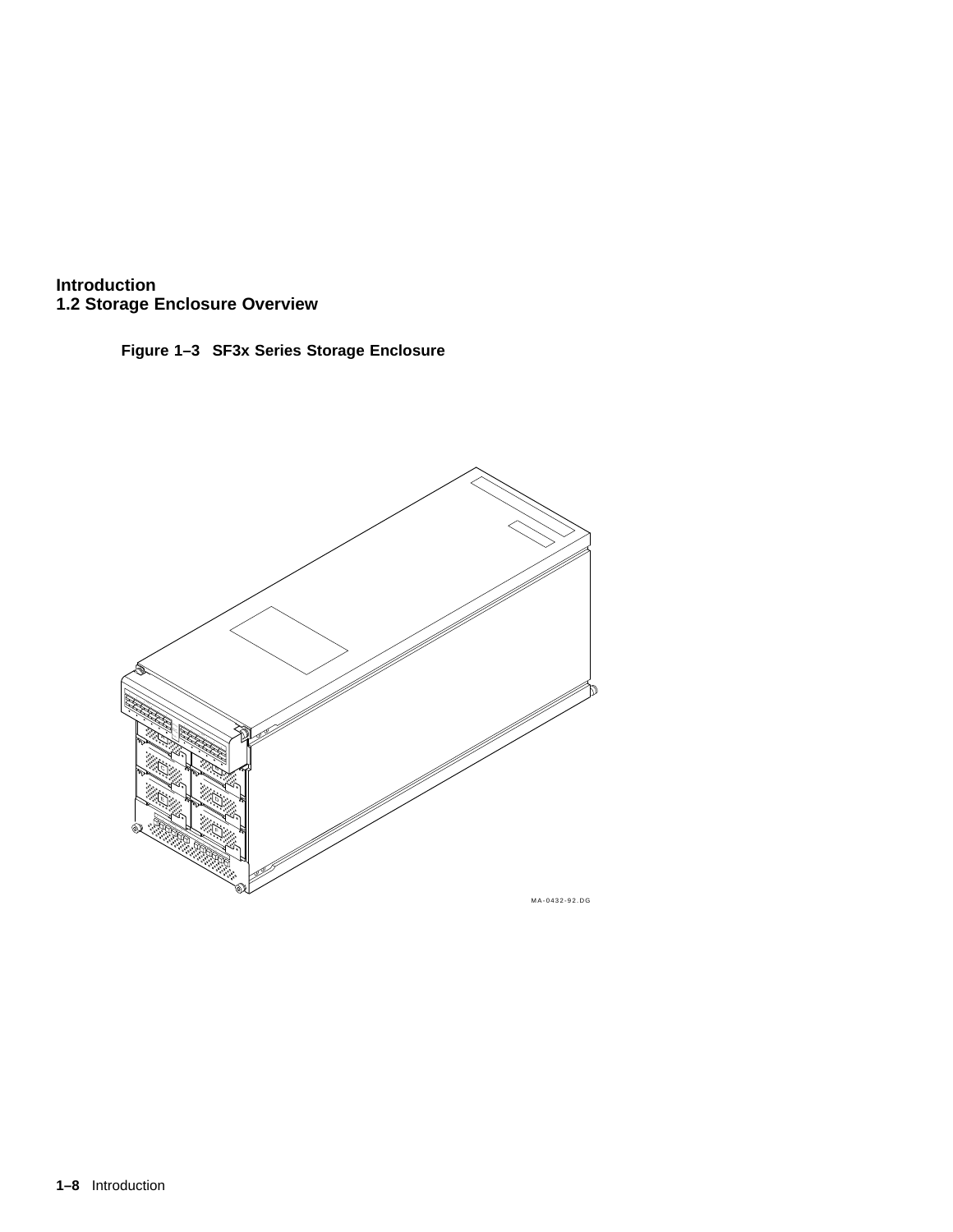**Introduction 1.2 Storage Enclosure Overview**





SHR\_X1123C\_89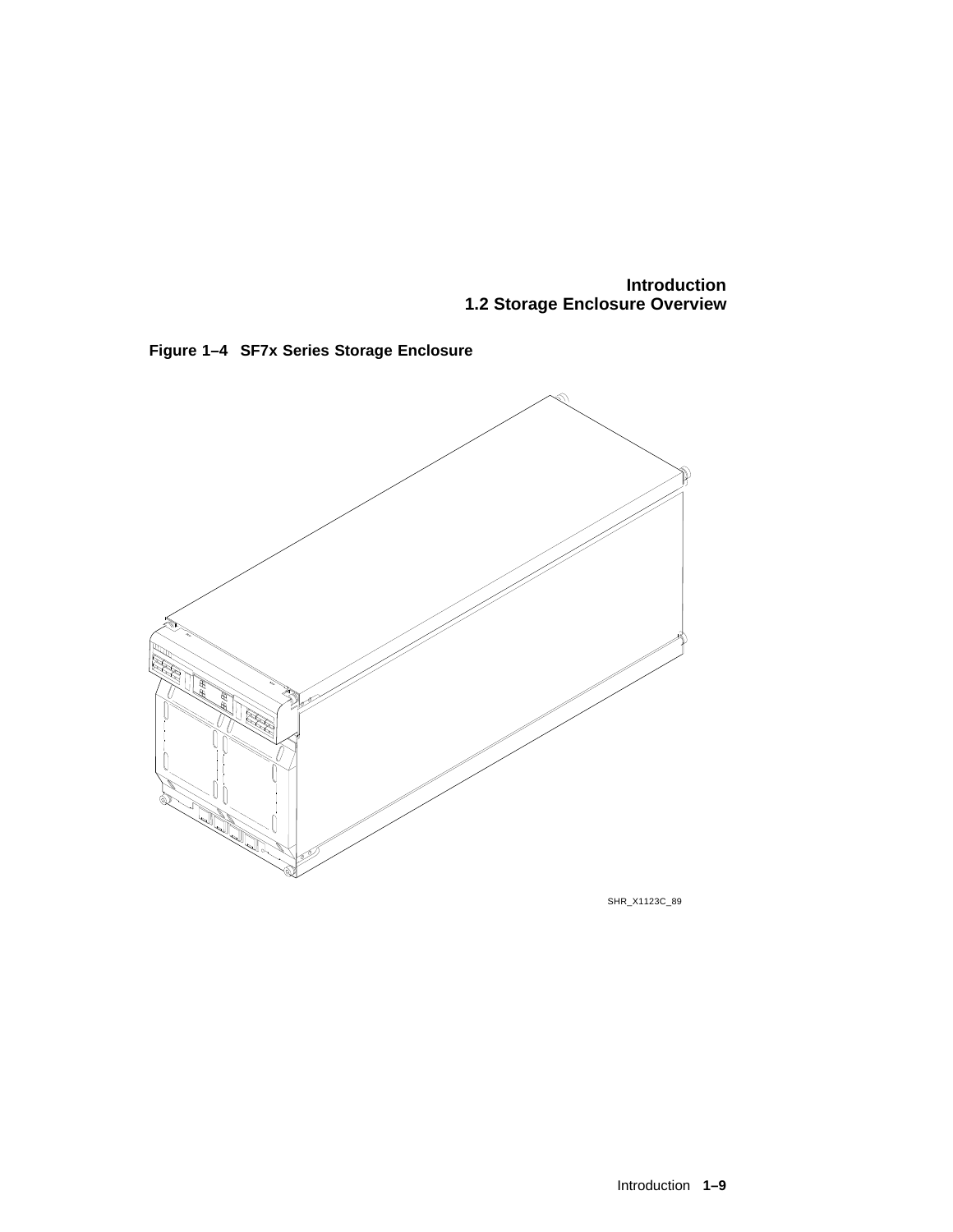#### **Introduction 1.2 Storage Enclosure Overview**

Power requirements are shown in Table 1–4.

| <b>Storage Enclosure</b>           | <b>Specification</b>                        |
|------------------------------------|---------------------------------------------|
| SF3x disk power requirements       | 4.5 A at 100 to 120 Vac $(60 \text{ Hz})$ , |
| (steady state)                     | 2.3 A at 220 to 240 Vac (50 Hz)             |
| SF73 disk power requirements       | 4.7 A at 100 to 120 Vac $(60 \text{ Hz})$ , |
| (steady state)                     | 2.4 A at 220 to 240 Vac (50 Hz)             |
| TF857 tape magazine power require- | 1.1 A at 100 to 120 Vac $(60 \text{ Hz})$ , |
| ments (steady state)               | $0.5$ A at 220 to 240 Vac (50 Hz)           |

**Table 1–4 Storage Enclosure Power Requirements**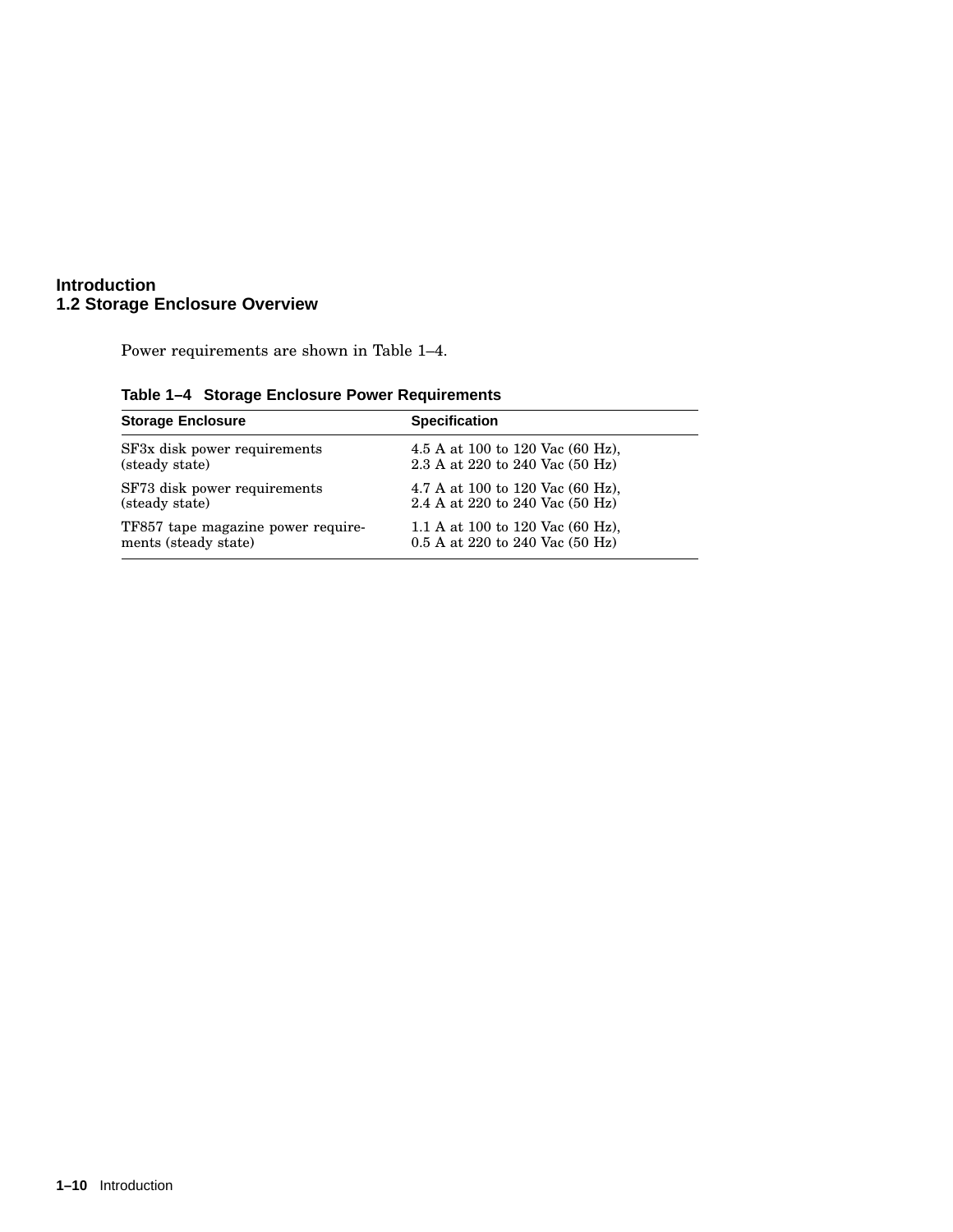# **2**

# **TF8x7 Magazine Tape Subsystem**

This chapter explains TF8x7 subsystem operation:

- Power-on process
- Mode Select key modes
- Operator control panel (OCP) indicator functions
- Slot Select, Load/Unload, and Eject button functions
- Magazine cartridge insertion and removal

### **2.1 Power-On Process**

When the TF8x7 subsystem powers on, all of the indicators on the operator control panel (OCP) light, within 15 seconds. The power-on self-test, or POST, is initializing the subsystem. When POST completes successfully, all OCP indicators, including the Magazine Fault and Loader Fault indicators, turn off—except for Power On.

**Note**

If the Magazine Fault or Loader Fault indicator remains on, POST has detected an error. See Chapter 4 of the *TF857 Series Magazine Tape Subsystem Owner's Manual* for error conditions.

The elevator scans the magazine to determine which slots contain cartridges. If the subsystem has a magazine with a cartridge in slot zero, and no cartridge is in the drive, these indicators should be on:

Power On Eject Load/Unload Slot Select Slot 0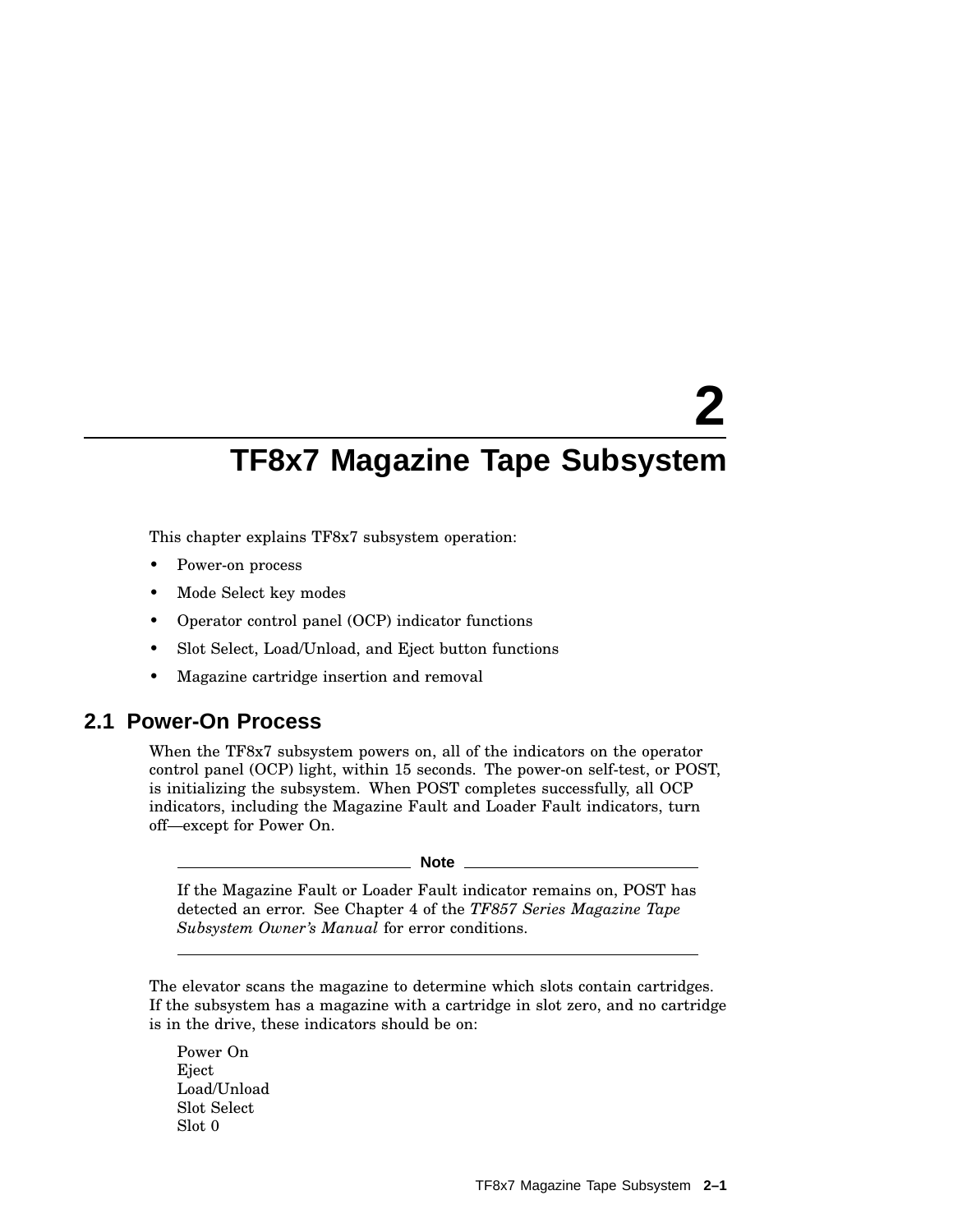#### **TF8x7 Magazine Tape Subsystem 2.2 Mode Select Key**

## **2.2 Mode Select Key**

The Mode Select key (Figure 2–1) can lock the loader transfer assembly into the enclosure, as well as lock the receiver closed. It has four modes: OCP Disabled, Automatic, Manual, and Service. The OCP Disabled, Automatic, and Manual modes are for operational use; the Service mode is for head cleaning and servicing procedures.

#### **2.2.1 Operating Modes**

Use the following modes for operational use:

• **OCP Disabled mode**—When the magazine is inserted into the receiver and the receiver is closed, the loader transfer assembly scans the magazine. The first cartridge in the magazine automatically loads into the drive. Operations stop if you are copying data to tape and either the storage capacity of the last tape cartridge is exceeded, or no tape cartridge is in the next sequential slot in the magazine.

To lock the TF8x7 subsystem into the enclosure and lock the receiver, set the Mode Select key to **OCP Disabled** mode. The OCP pushbuttons are disabled.

• **Automatic mode**—This mode is the default, or normal, mode of the TF8x7 subsystem. It automatically loads and unloads cartridges as necessary during backup procedures. Operations stop if you are copying data to tape and either the storage capacity of the last tape cartridge is exceeded, or no tape cartridge is in the next sequential slot in the magazine.

To lock the TF8x7 subsystem into its normal operating position in the enclosure but leave the receiver unlocked, set the Mode Select key to **Automatic** mode. The receiver can be opened; all OCP pushbuttons are enabled.

• **Manual mode**—Automatic loading and unloading of cartridges does not occur in this mode; rather, you must press the Load/Unload button to move each cartridge. This mode is most useful for, but not restricted to, copying specific files to or from tape. To lock the TF8x7 subsystem into the enclosure, set the Mode Select key to **Manual** mode. The receiver is unlocked and can be opened; all OCP pushbuttons are on.

**Note**

During Manual mode, the cartridge returns to the magazine, but the current Slot Select indicator does not advance forward to the next available cartridge.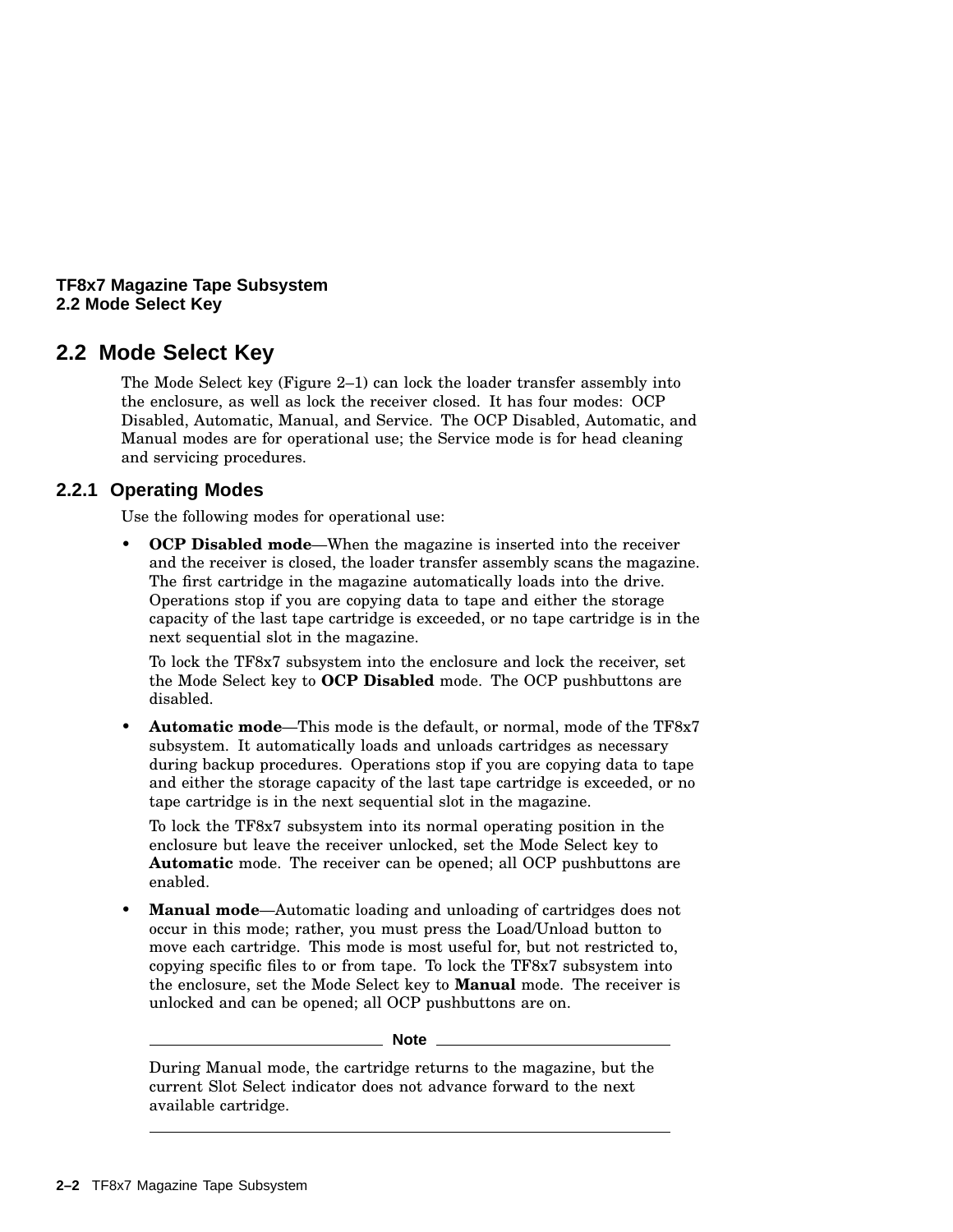#### **TF8x7 Magazine Tape Subsystem 2.2 Mode Select Key**



**Figure 2–1 TF8x7 Operator Control Panel**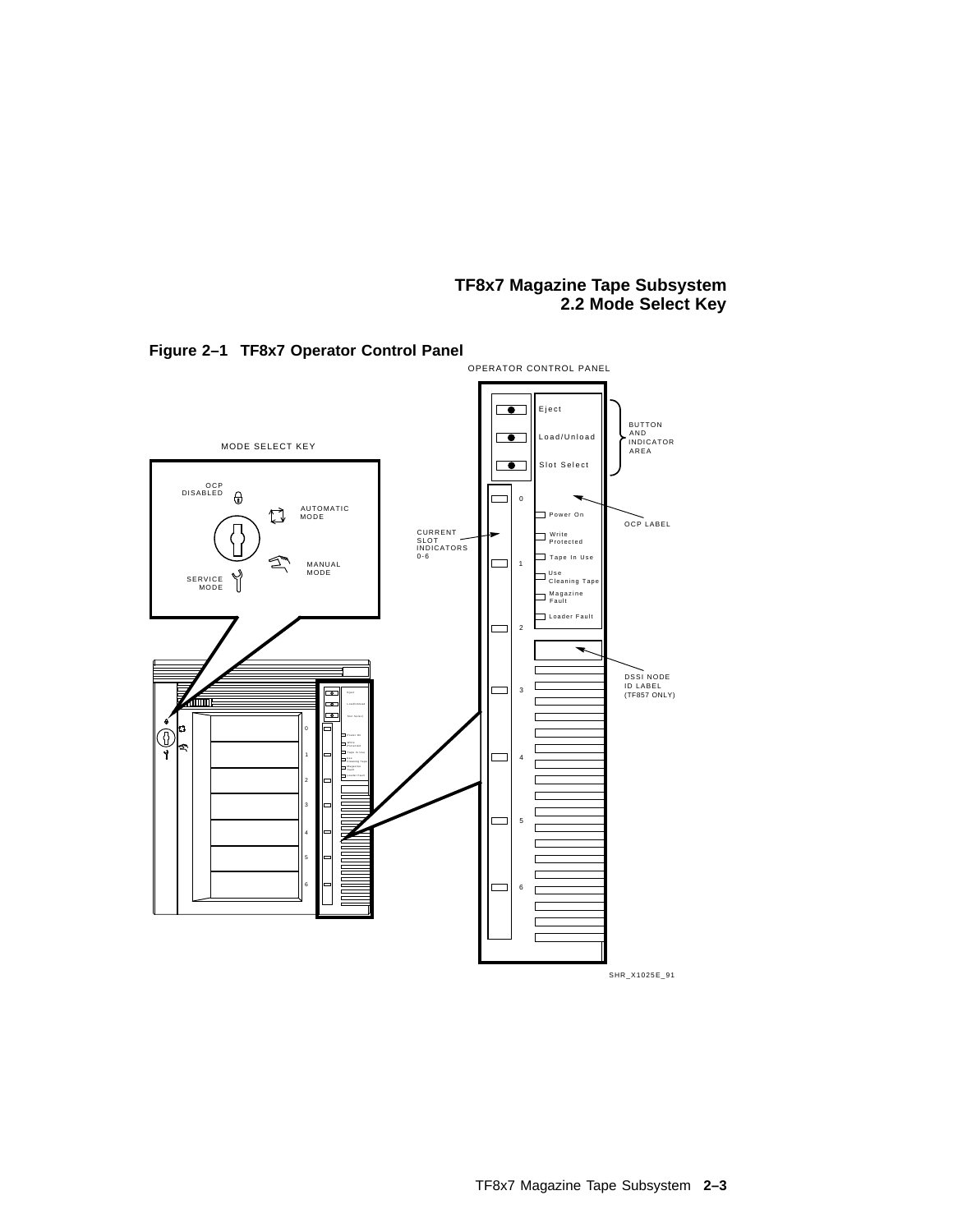#### **TF8x7 Magazine Tape Subsystem 2.2 Mode Select Key**

#### **2.2.2 Service Mode**

Service mode is for performing head cleaning by manually loading the CleaningTape III and for performing servicing procedures. See Chapter 5 of the *TF857 Series Magazine Tape Subsystem Owner's Manual* for information on head cleaning.

To unlock the TF8x7 subsystem from its enclosure and remove it from its normal operating position, set the Mode Select key to **Service** mode. The receiver is unlocked and can be opened.

### **2.3 Operator Control Panel**

The TF8x7 operator control panel (OCP) has 3 OCP pushbuttons and 16 indicators that are used with the Mode Select key (Table 2–1). See Section 2.2 for information on the Mode Select key and its functions. See Section 2.4 for more details on button and indicator operations.

| <b>Button/Indicator</b> | Color | <b>Function</b>                                                                                                                                                           |
|-------------------------|-------|---------------------------------------------------------------------------------------------------------------------------------------------------------------------------|
| Eject button            |       | Opens the receiver, allowing access to the<br>magazine for removal and insertion of<br>cartridges. Also can be used to unload the<br>tape from the drive to the magazine. |
| Eject indicator         | Green | Indicates a magazine fault, and that<br>you can press the Eject button to unload<br>cartridges from the drive to the magazine<br>and to open the receiver.                |
| Load/Unload button      |       | Loads the currently selected cartridge<br>into the tape drive. Unloads the cartridge<br>currently in the tape drive. Resets the<br>subsystem if there is a loader fault.  |
| Load/Unload indicator   | Green | Indicates that you can press the Load/Unload<br>button.                                                                                                                   |
| Slot Select button      |       | Increments the current slot indicator to the<br>next slot.                                                                                                                |
| Slot Select indicator   | Green | Indicates that you can press the Slot Select<br>button. Pressing this button moves the<br>current slot indicator to the next slot.                                        |
|                         |       | Continued on next page                                                                                                                                                    |

| Table 2-1 TF8x7 Operator Control Panel |  |  |
|----------------------------------------|--|--|
|                                        |  |  |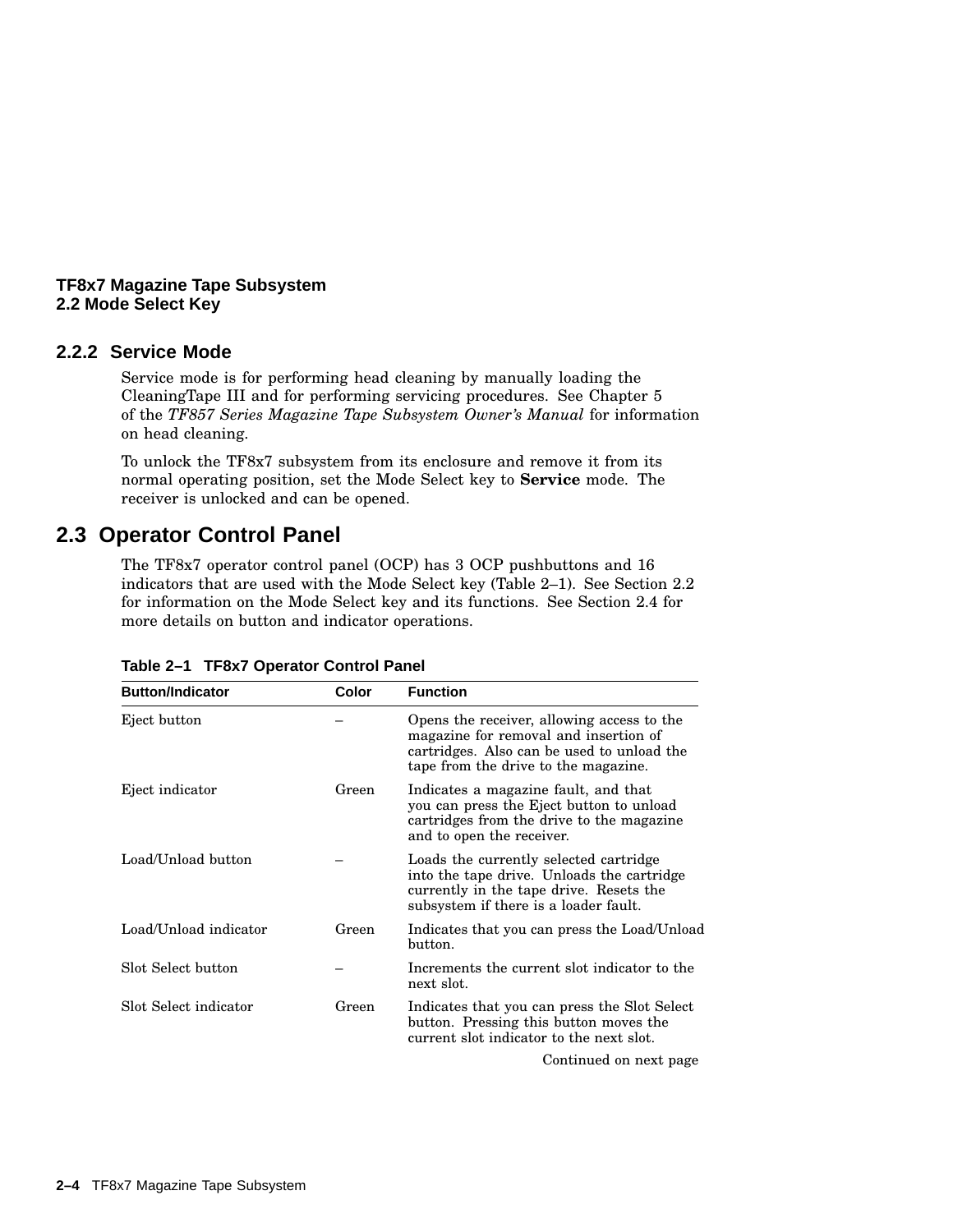#### **TF8x7 Magazine Tape Subsystem 2.3 Operator Control Panel**

| <b>Button/Indicator</b>     | Color  | <b>Function</b>                                                                                                             |
|-----------------------------|--------|-----------------------------------------------------------------------------------------------------------------------------|
| Power On indicator          | Green  | Indicates the TF8x7 magazine tape<br>subsystem is in a known good power state<br>(ac and de voltages are within tolerance). |
| Write Protected indicator   | Orange | When on, indicates that the cartridge<br>currently in the drive is write-protected by<br>one of these methods:              |
|                             |        | Setting the Write Protect switch to<br>write-protect                                                                        |
|                             |        | Using software write-protect qualifiers                                                                                     |
|                             |        | Using a CompacTape or CompacTape II<br>$\bullet$<br>cartridge previously written by another<br>drive                        |
|                             |        | When off, indicates that the current<br>cartridge is write-enabled.                                                         |
| Tape In Use indicator       | Yellow | Indicates tape drive activity as follows:                                                                                   |
|                             |        | Slow blinking indicates tape is<br>rewinding.                                                                               |
|                             |        | $\bullet$<br>Rapid blinking indicates tape is reading<br>or writing.                                                        |
|                             |        | $\bullet$<br>When on steadily, indicates that a<br>cartridge is in the drive and the tape is<br>not moving.                 |
|                             |        | When off, indicates that no cartridge is<br>٠<br>in the drive.                                                              |
| Use Cleaning Tape indicator | Orange | Indicates that the read/write head needs<br>cleaning.                                                                       |
| Magazine Fault indicator    | Red    | Indicates a magazine failure.                                                                                               |
| Loader Fault indicator      | Red    | Indicates a loader transfer assembly error<br>or drive error.                                                               |
|                             |        | Continued on next page                                                                                                      |

## **Table 2–1 (Continued) TF8x7 Operator Control Panel**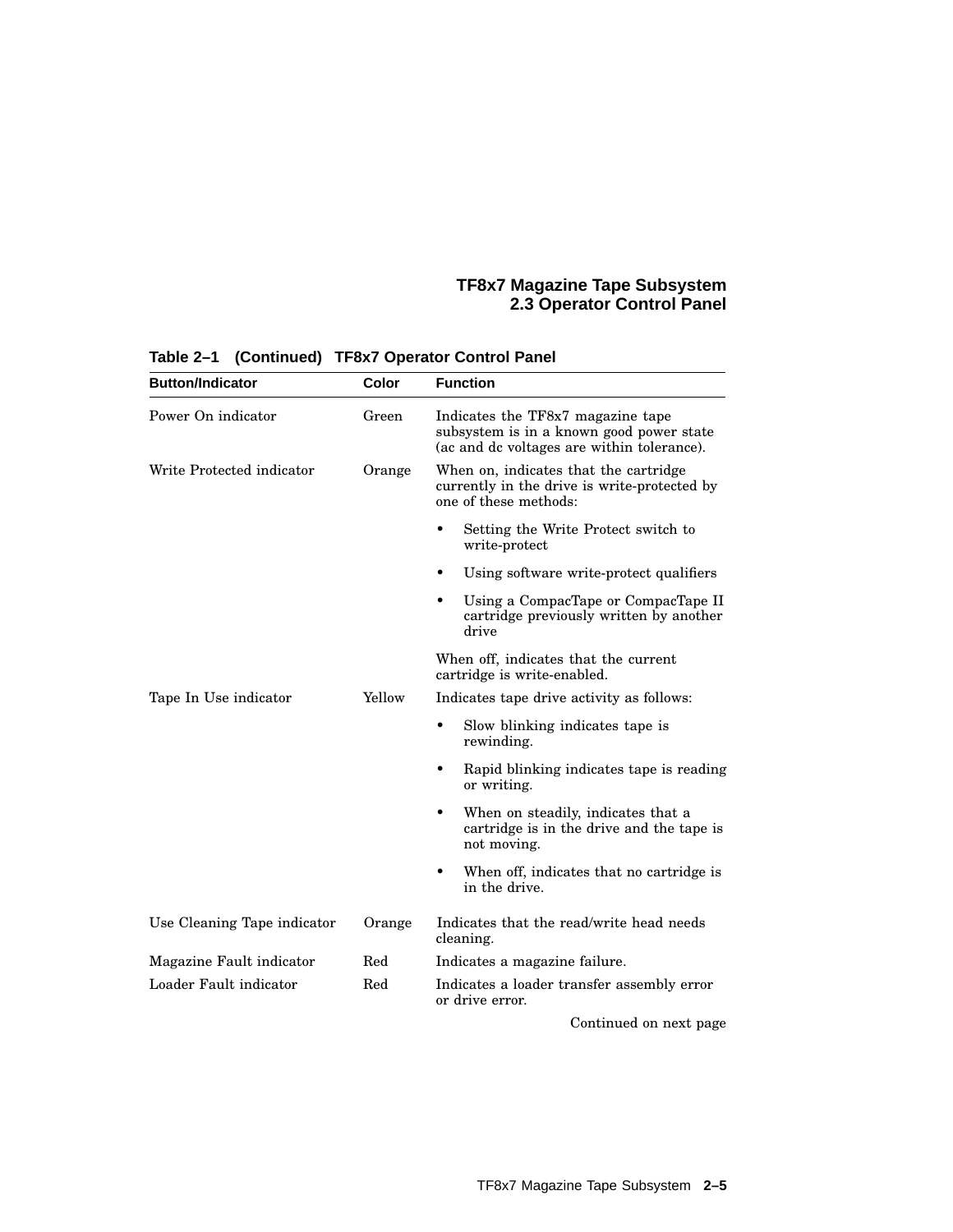#### **TF8x7 Magazine Tape Subsystem 2.3 Operator Control Panel**

| <b>Button/Indicator</b>     | Color | <b>Function</b>                                                                                                                                                                                                                                              |
|-----------------------------|-------|--------------------------------------------------------------------------------------------------------------------------------------------------------------------------------------------------------------------------------------------------------------|
| Current slot indicators 0–6 | Green | Identifies the current slot (see Slot Select)<br>button). Each current slot indicator blinks<br>when its corresponding cartridge moves<br>to or from the drive. Also used with the<br>Magazine Fault or Loader Fault indicator to<br>show the type of fault. |

#### **Table 2–1 (Continued) TF8x7 Operator Control Panel**

## **2.4 Slot Select, Load/Unload, and Eject Button Functions**

The Slot Select, Load/Unload, and Eject buttons are OCP pushbuttons. They contain a green indicator, and they are operable only when their corresponding indicators are on.

**Note**

The Load/Unload button has three functions: *load*, *unload*, and *reset*. If there is a loader fault and the Loader Fault indicator is on, press the Load/Unload button to reset the TF8x7 subsystem.

#### **2.4.1 Selecting a Cartridge**

Use the **Slot Select** button to select a cartridge; press this button to advance the slot indicator light to the next available slot. After a successful initialization, the TF8x7 subsystem automatically selects slot 0 and the Slot Select button becomes active. The Load/Unload and Eject indicators remain on during the slot selection.

#### **2.4.2 Loading the Cartridge**

Press the **Load/Unload** button to load the cartridge into the drive. This action causes the Select Slot, Load/Unload, and Eject indicators to turn off, and the elevator to move to the selected slot, indicated by the light. The cartridge is then removed from the magazine and placed in the elevator. The elevator moves to the drive position and inserts the cartridge into the drive. The indicators remain off until the tape has loaded to the beginning of the tape (BOT). After the cartridge is loaded into the drive, the Eject and Load/Unload indicators turn on, and the corresponding buttons are enabled. The Slot Select indicator remains off.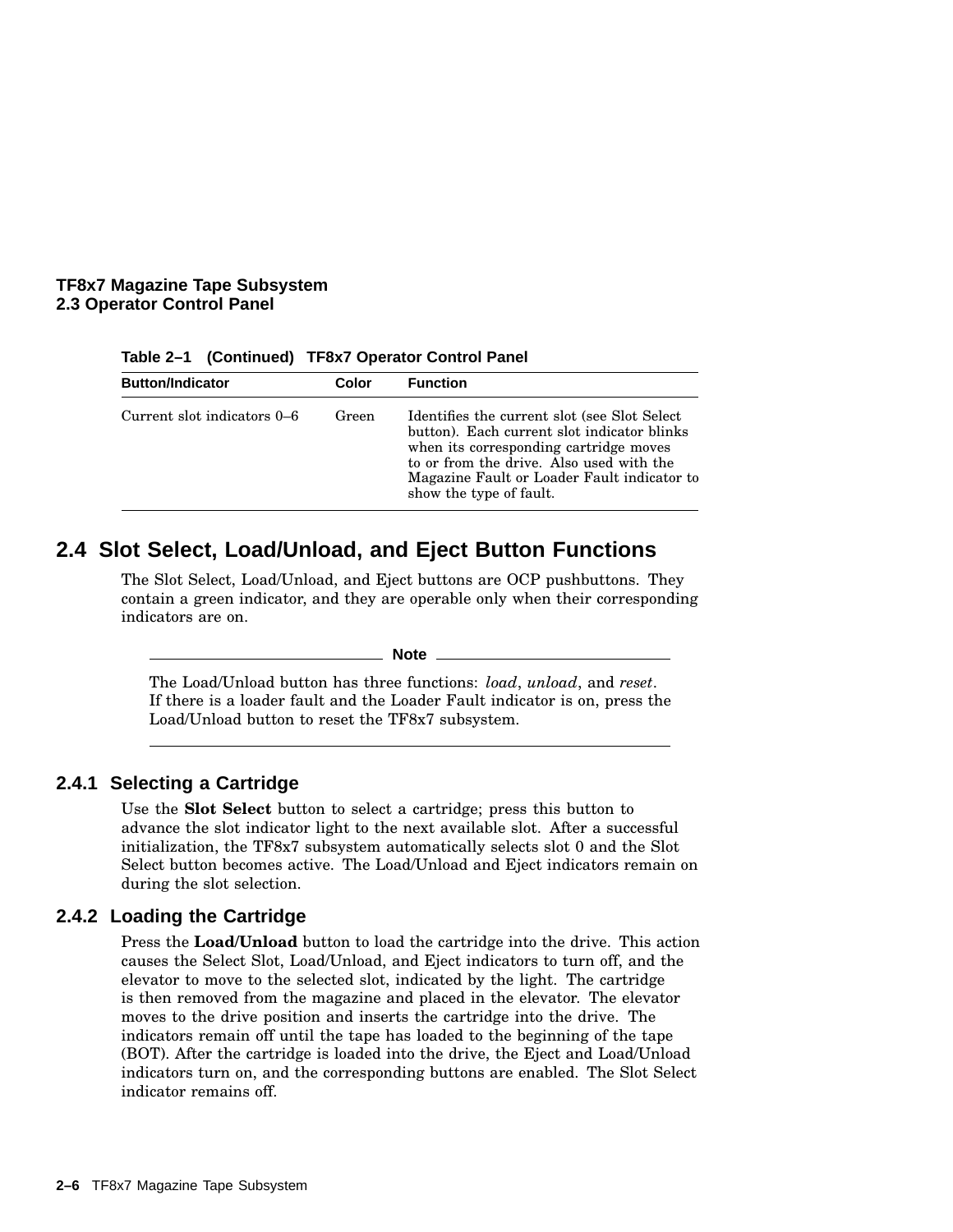#### **TF8x7 Magazine Tape Subsystem 2.4 Slot Select, Load/Unload, and Eject Button Functions**

#### **2.4.3 Unloading the Cartridge**

**Caution**

Do not press the Load/Unload button until backup or other tape operations are stopped at the terminal. Doing so can result in operation failure and drive unavailability.

When you press the Load/Unload button, the Select Slot, Load/Unload, and Eject indicators turn off, and the cartridge unloads from the drive into the magazine. However, automatic operation now stops and the Select Slot operation does not increment. The indicators turn on once the cartridge is returned to the magazine.

The Load/Unload indicator must be on before you press the button to load or unload a cartridge. If the Loader Fault indicator is on, showing a malfunction, press the Load/Unload button to reset the subsystem and try to clear the error.

#### **2.4.4 Opening the Receiver**

The Eject button opens the receiver for insertion or removal of the magazine. It is disabled when the Mode Select key is in the OCP Disabled position. The Eject button can also be used to *unload* a tape from the drive.

**Note**

When a cartridge is not in the drive, the Slot Select, Load/Unload, and Eject indicators are on before any operation begins. Pressing the Eject button causes all indicators to turn off. The elevator then returns to its home position and the receiver opens.

When a cartridge is in the drive, the Eject and Load/Unload indicators are on before the operation begins. When you press the Eject button, both indicators turn off, and the cartridge unloads from the drive and moves back into the magazine. The receiver then opens to allow access to the magazine.

In both situations, once the receiver is closed again, a magazine scan begins, and the indicators turn back on when the scan is complete.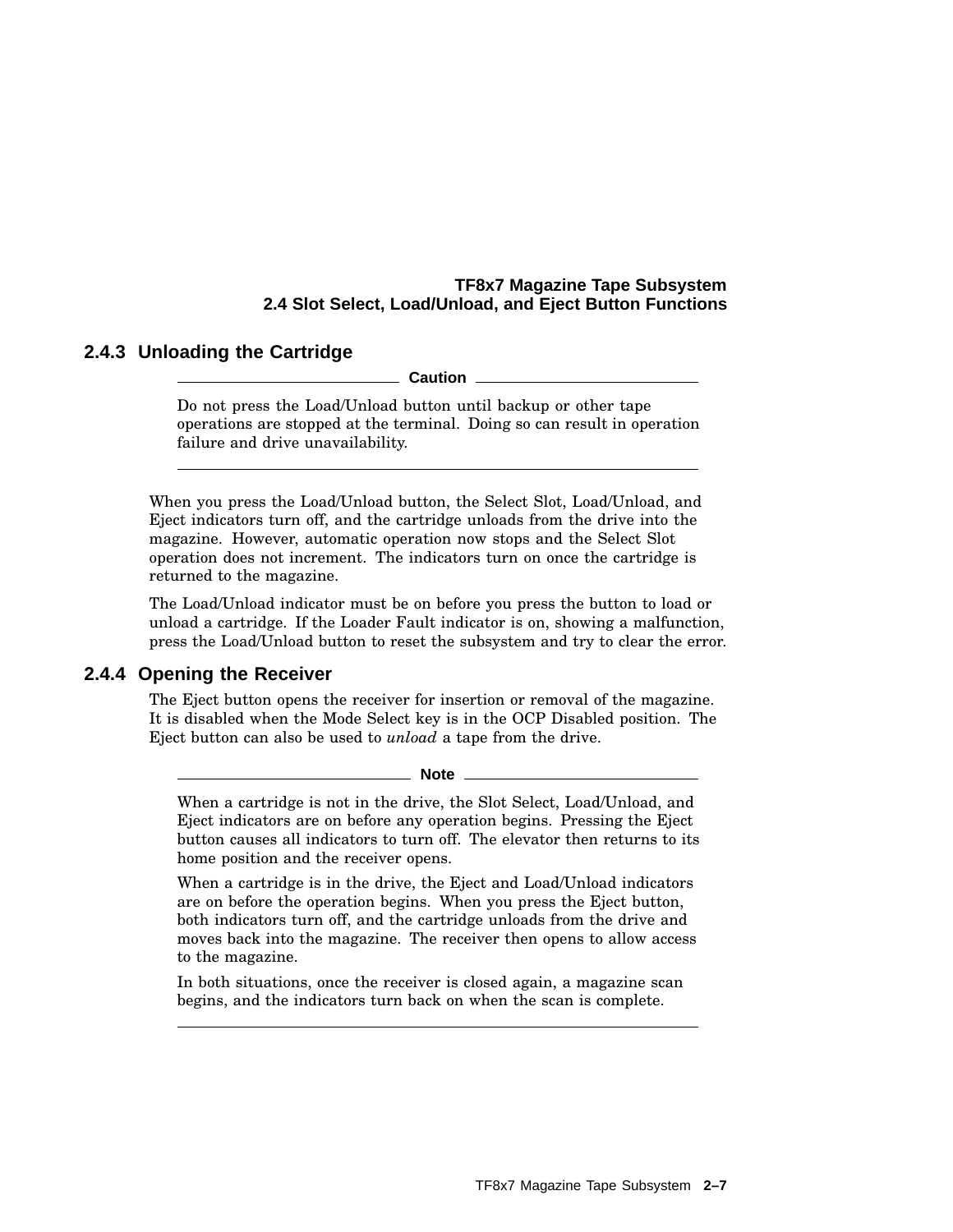#### **TF8x7 Magazine Tape Subsystem 2.5 Magazine Cartridge Insertion and Removal**

## **2.5 Magazine Cartridge Insertion and Removal**

The front of the magazine has numbers (0 through 6) that indicate the number of the slot.

**Note**

Insert and remove all cartridges at the *front* of the magazine.

#### **2.5.1 Inserting a Cartridge into the Front of the Magazine**

To simplify cartridge insertion, place the magazine on its back and facing you. Each slot is numbered—to ensure that you are inserting the cartridge correctly in the front of the magazine. Usually, cartridges are inserted into consecutive slots.

To insert a cartridge into the magazine:

- 1. Grasp the cartridge with the CompacTape III label facing up and the Write Protect switch facing you (Figure 2–2).
- 2. Set the cartridge's Write Protect switch to the desired position. If you want to write on the tape, slide the switch to the right (orange indicator is not visible). If you want to write-protect the tape, slide the switch to the left (orange indicator is visible).
- 3. Insert the cartridge (Figure 2–3) by pushing it into the slot until you hear a click. A small metal tab holds the cartridge in place.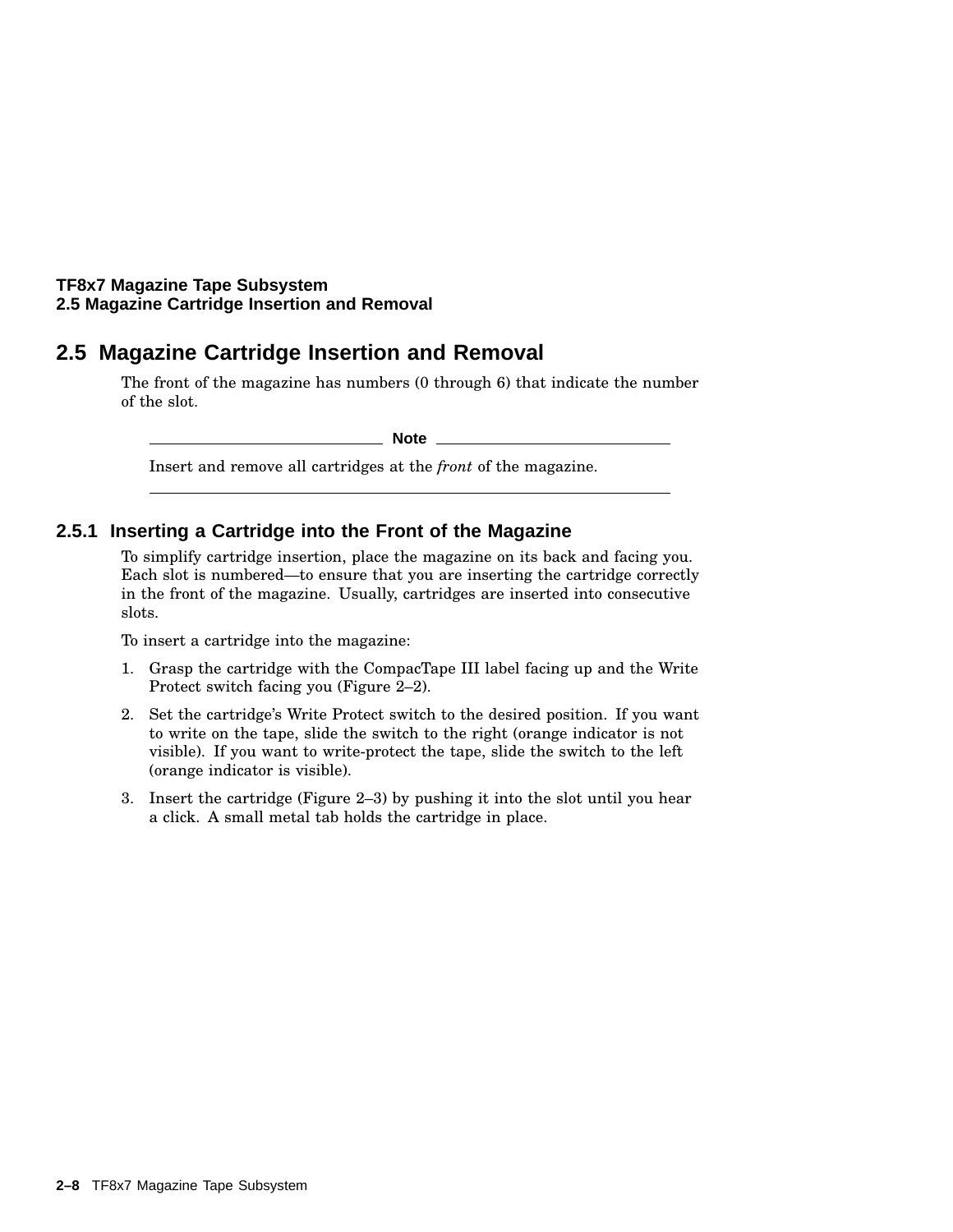**TF8x7 Magazine Tape Subsystem 2.5 Magazine Cartridge Insertion and Removal**



**Figure 2–2 Write Protect Switch on a Cartridge**



SHR\_X1020C\_89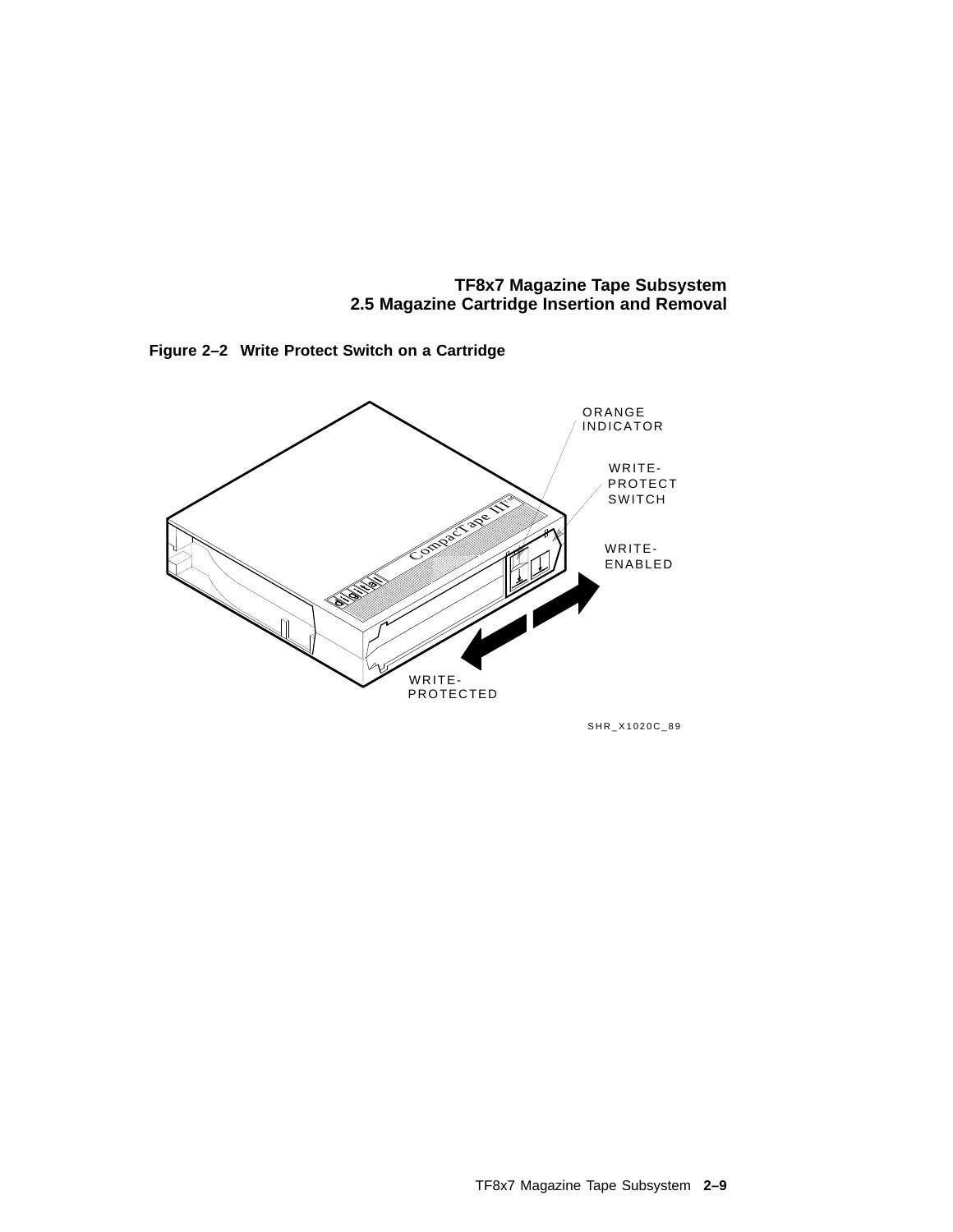



**Figure 2–3 Inserting a Cartridge into the Magazine**

SHR\_X1021\_89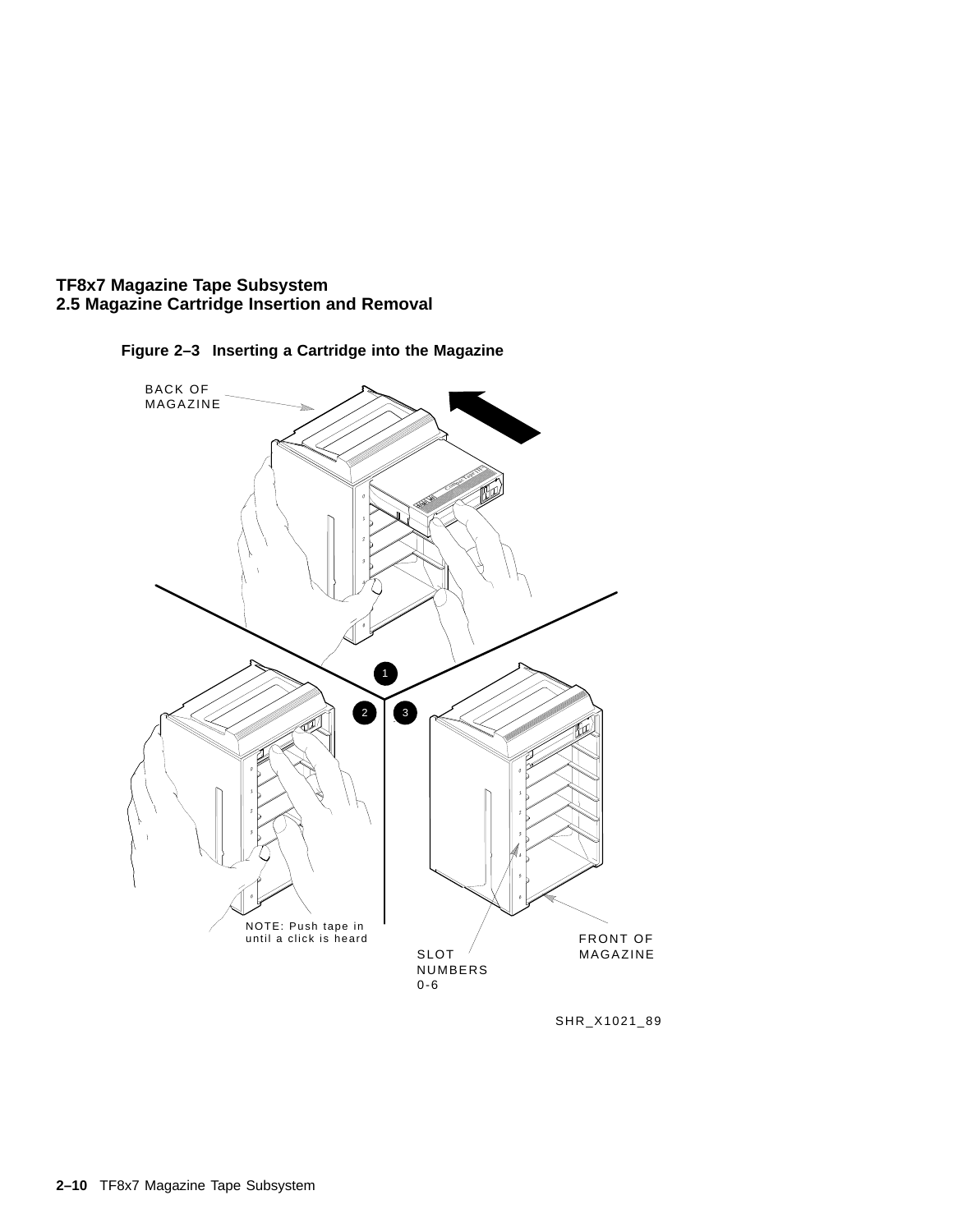#### **TF8x7 Magazine Tape Subsystem 2.5 Magazine Cartridge Insertion and Removal**

#### **2.5.2 Removing a Cartridge from the Magazine**

To remove a cartridge from the magazine, press the cartridge (Figure 2–4) at the front of the magazine until you hear a click; then, release. The slot uses a spring-release action. When you press the cartridge in all the way, it pops out.

**Caution**

Never apply labels to the top or bottom of tape cartridges. Doing so can cause cartridge jams in the TF8x7 subsystem. Use the space on the front of the cartridge for labels. If a jam occurs, call your Digital Services representative.

#### **2.5.3 Removing the Magazine from the Receiver**

To remove the magazine from the receiver, first be sure that:

- 1. The Power On indicator is on (Figure 2–1).
- 2. The tape drive is unloaded.
- 3. The Eject indicator is on. (It must be on before you can press the Eject button.)

Then:

- 1. Press the Eject button (Figure 2–1) to open the receiver.
- 2. Grasp the receiver after it opens (Figure 2–5), and gently pull it forward to access the magazine.
- 3. Grasp the magazine's handle only to lift the magazine out of the receiver.

#### **2.5.4 Installing the Magazine into the Receiver**

To install the magazine into the receiver:

- 1. Slide the magazine down into the receiver (Figure 2–5) while holding the magazine by the handle. Because the magazine is slotted, you can install it only in the correct orientation.
- 2. Push the receiver closed.
- 3. Observe that the receiver is fully closed in the TF8x7 subsystem before proceeding.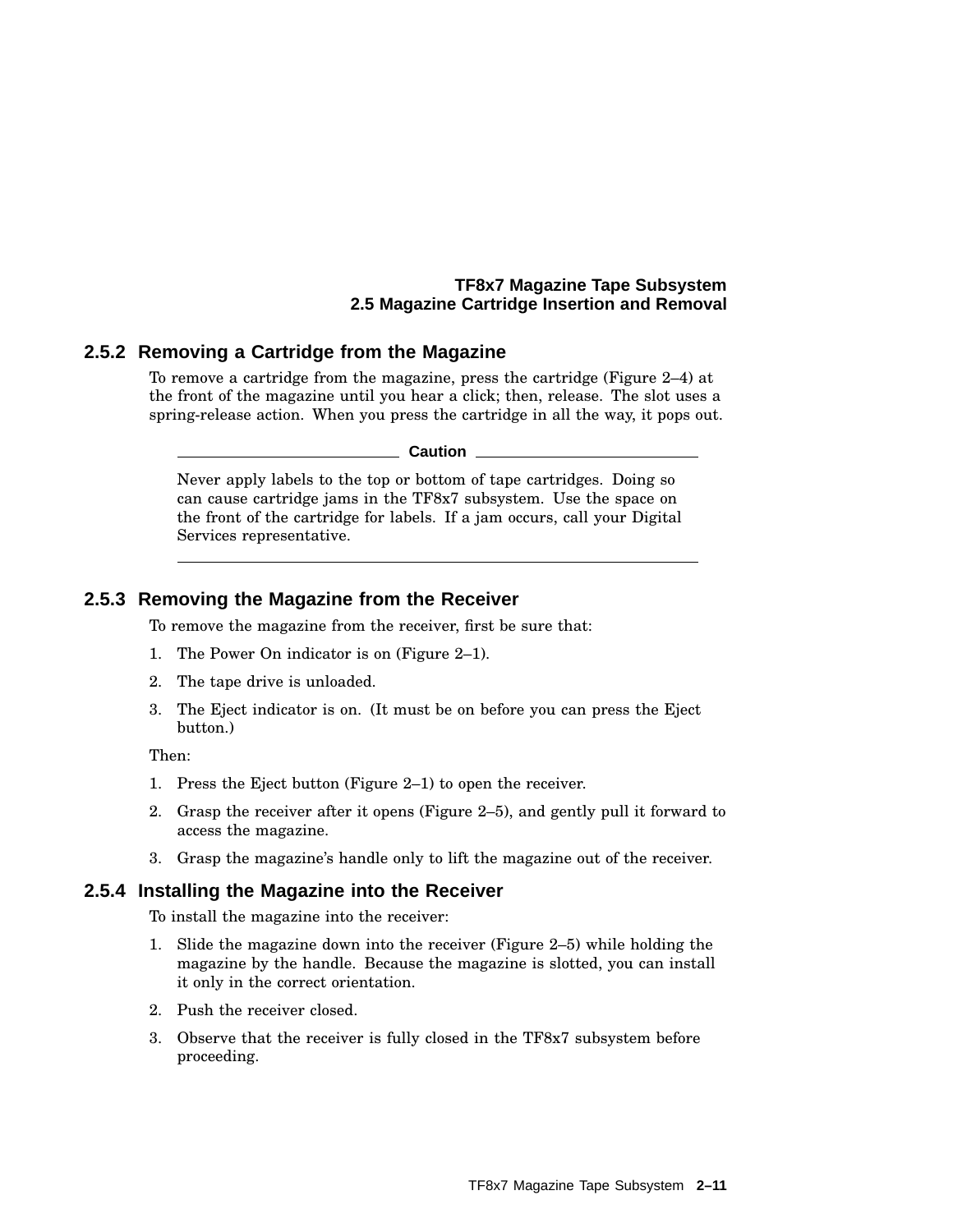



**Figure 2–4 Removing a Cartridge from the Front of the Magazine**

SHR\_X1022\_89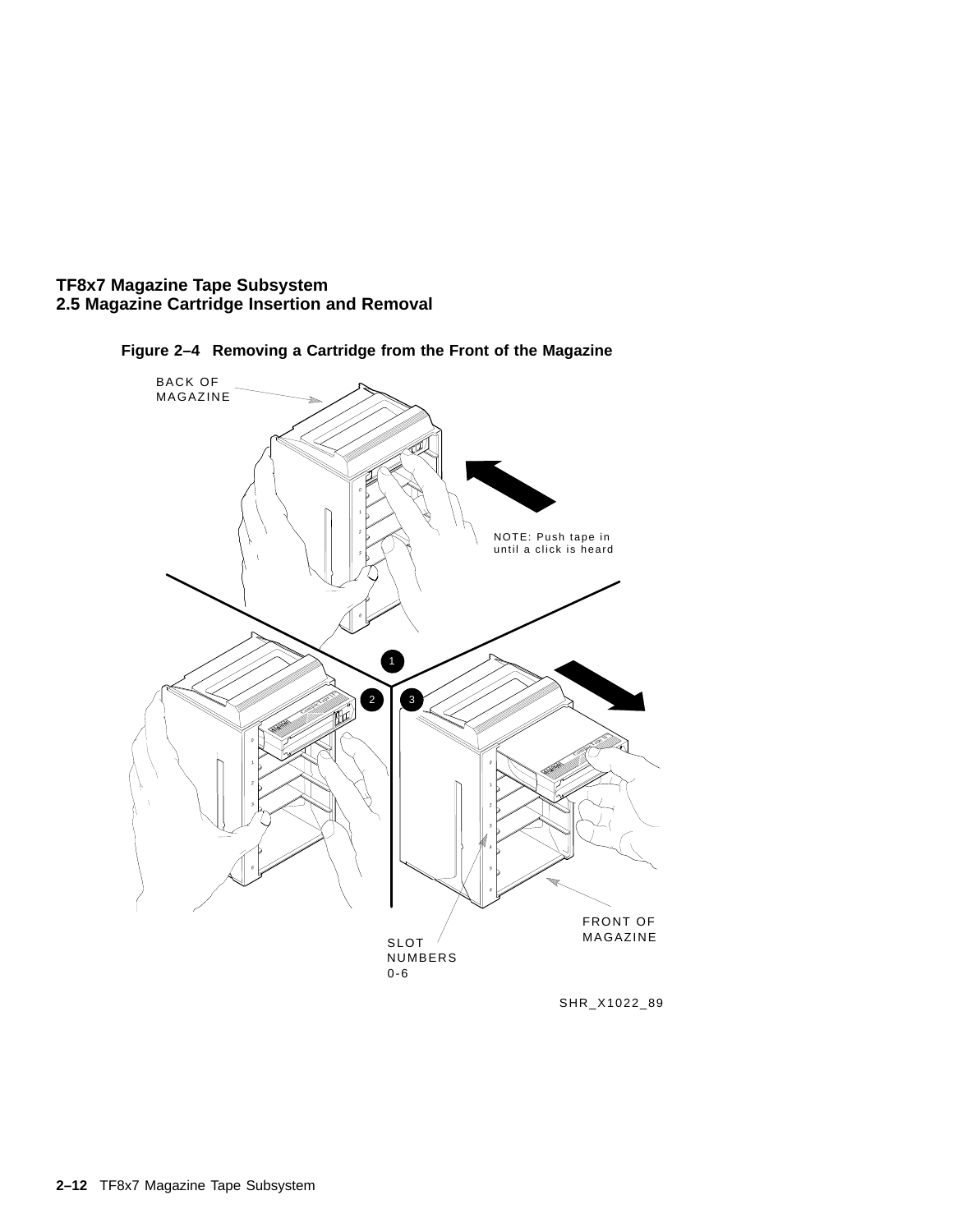**TF8x7 Magazine Tape Subsystem 2.5 Magazine Cartridge Insertion and Removal**





SHR-X0046-90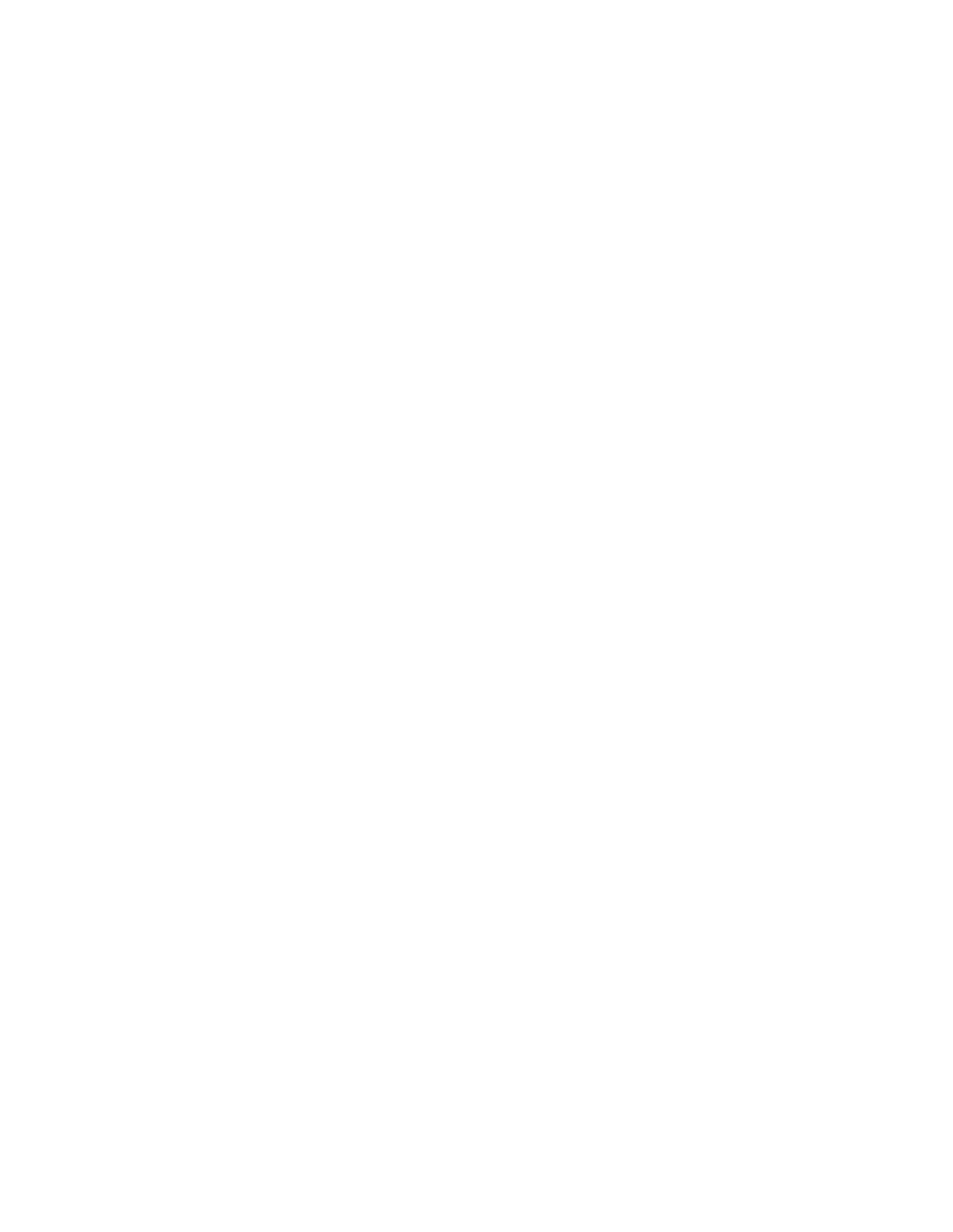# **3**

## **SF7x Series Storage Enclosure Operation**

This chapter contains the following information:

- A description of the various bus modes and system configurations in which the storage enclosure functions
- A description of all front and rear panel controls and indicators
- Instructions on how to power up the storage enclosure
- Instructions on how to bring the storage enclosure on and off line

## **3.1 Storage Enclosure Configurations**

The storage enclosure is available with either two or four RF7x (1- or 2-GB) disk ISEs installed. The two-ISE variant is referred to as **–HE**, and the four-ISE variant is referred to as **–JE**.

SF7x series storage enclosures residing in SF400 DECarray cabinets can be connected to a single system or to multiple systems in a DSSI VAXcluster system configuration.

Either of these variants operate in one of two bus modes. These modes are called through-bus and split-bus, and are described in the sections that follow.

#### **3.1.1 Through-Bus Mode**

In through-bus mode, all four disk ISEs in the storage enclosure operate on or are part of the same DSSI bus. The DSSI bus enters the enclosure from the rear, at the rightmost DSSI connector. The DSSI bus is then connected to the left rear disk ISE (facing the front of the enclosure), then the left front disk ISE, the right front disk ISE, then the right rear disk ISE, and finally out the leftmost (facing rear again) DSSI connector. At this point, the DSSI bus is either terminated (with a DSSI terminator, part number 12–31281–01) or connected to another storage enclosure (operating in split-bus mode in a single system or stripe set configuration).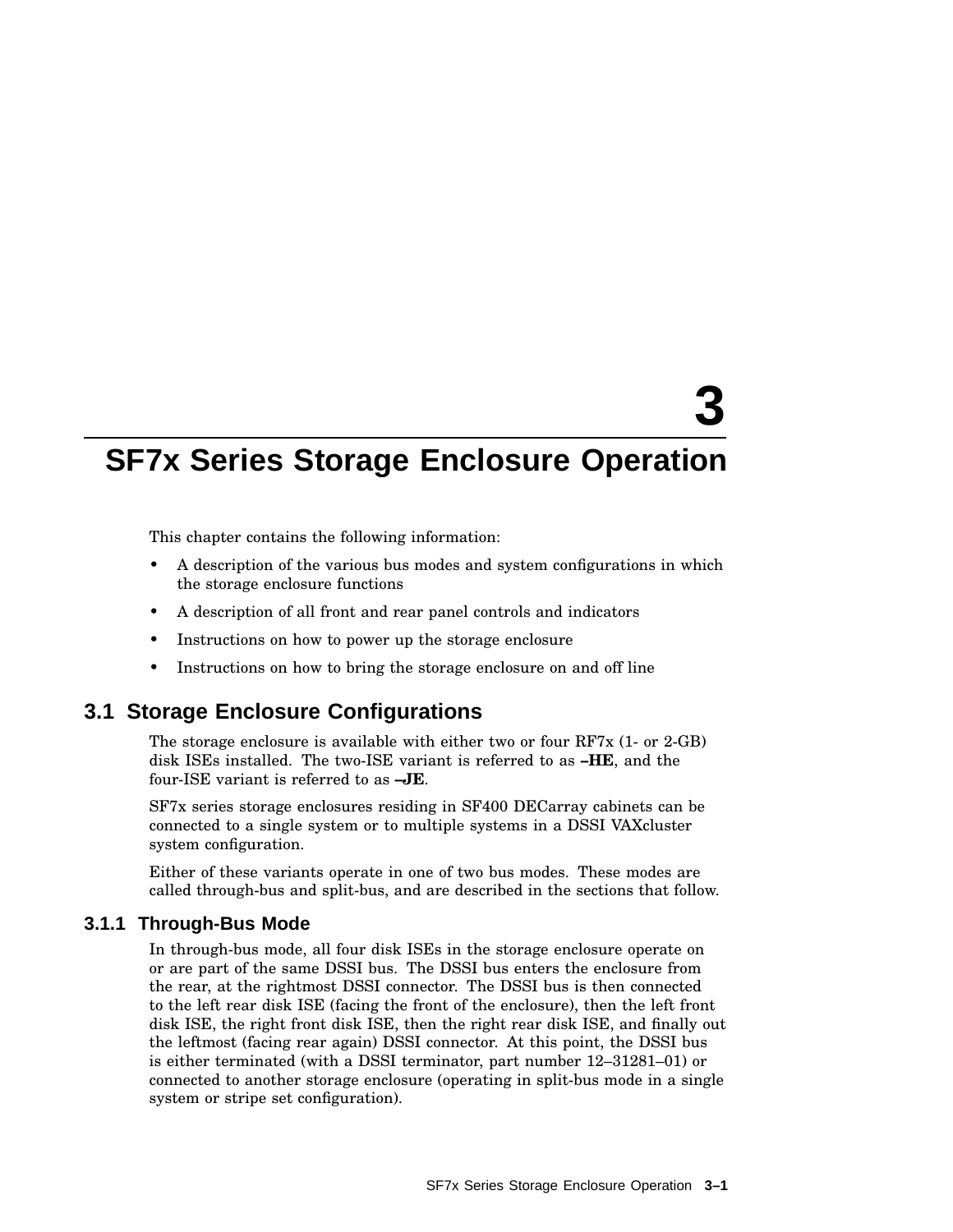#### **SF7x Series Storage Enclosure Operation 3.1 Storage Enclosure Configurations**

Figure 3–1 shows a typical VAX 6000/7000 system and DECarray DSSI bus, with DSSI ID numbers.

#### **Figure 3–1 Through-Bus Mode**



The –HE variant operates in through-bus mode, in a similar fashion, but only the rear two disk ISEs are used. An SF7x–UK upgrade kit consisting of two RF7x disk ISEs can be added at any time.

#### **3.1.2 Split-Bus Mode**

In split-bus mode, two disk ISEs in the storage enclosure operate on or are part of two separate DSSI buses. The DSSI bus enters the enclosure from the rear, at the leftmost or rightmost DSSI connector.

The DSSI bus for the left half of the enclosure is connected to the left rear disk ISE (facing the front of the enclosure), then the left front disk ISE, and finally terminated at the transition termination module (TTM) for the left half of the enclosure.

The DSSI bus for the right half of the enclosure is connected to the right rear disk ISE (facing the front of the enclosure), then the right front disk ISE, and finally terminated at the TTM for the right half of the enclosure.

Figure 3–2 shows a typical VAX 6000/7000 system and DECarray DSSI bus, with DSSI ID numbers.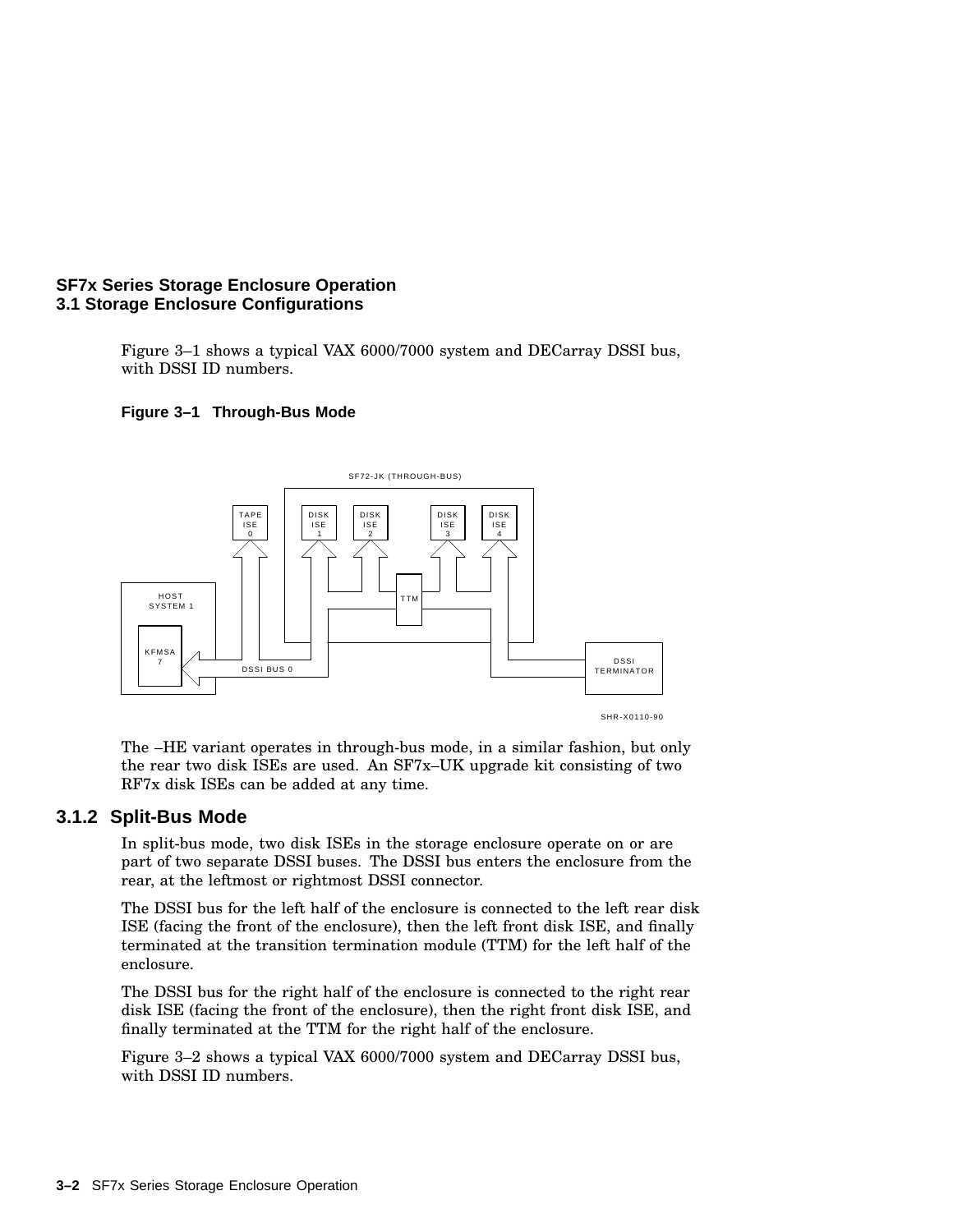#### **SF7x Series Storage Enclosure Operation 3.1 Storage Enclosure Configurations**

**NOTE**

Split-bus mode is not supported in DSSI VAXcluster system configurations.

#### **Figure 3–2 Split-Bus Mode**



The –HE variant operates in split-bus mode, in a similar fashion, but only the rear two disk ISEs are used. An SF7x–UK upgrade kit consisting of two RF7x disk ISEs can be added to an –HE at any time.

## **3.2 Front Panel Controls, Labels, and Indicators**

Figure 3–3 shows a front view of the storage enclosure. The operator control panel (OCP) is on the top front of the enclosure. It can be accessed without opening the cabinet's front door.

The drive dc power switches are on the lower front of the enclosure. These switches are not accessible when the front door of the cabinet is closed.

Table 3–1 briefly describes the functions of the front panel controls and indicators. Details are contained in the sections that follow.

#### **3.2.1 Operator Control Panel (OCP)**

The operator control panel (OCP) contains four identical sets of controls and indicators, and two additional indicators behind the front door of the panel. Unless a disk ISE is installed in the enclosure and power is applied to that disk ISE, the controls and indicators are nonoperational. Table 3–1 summarizes the controls and indicators discussed in the following sections.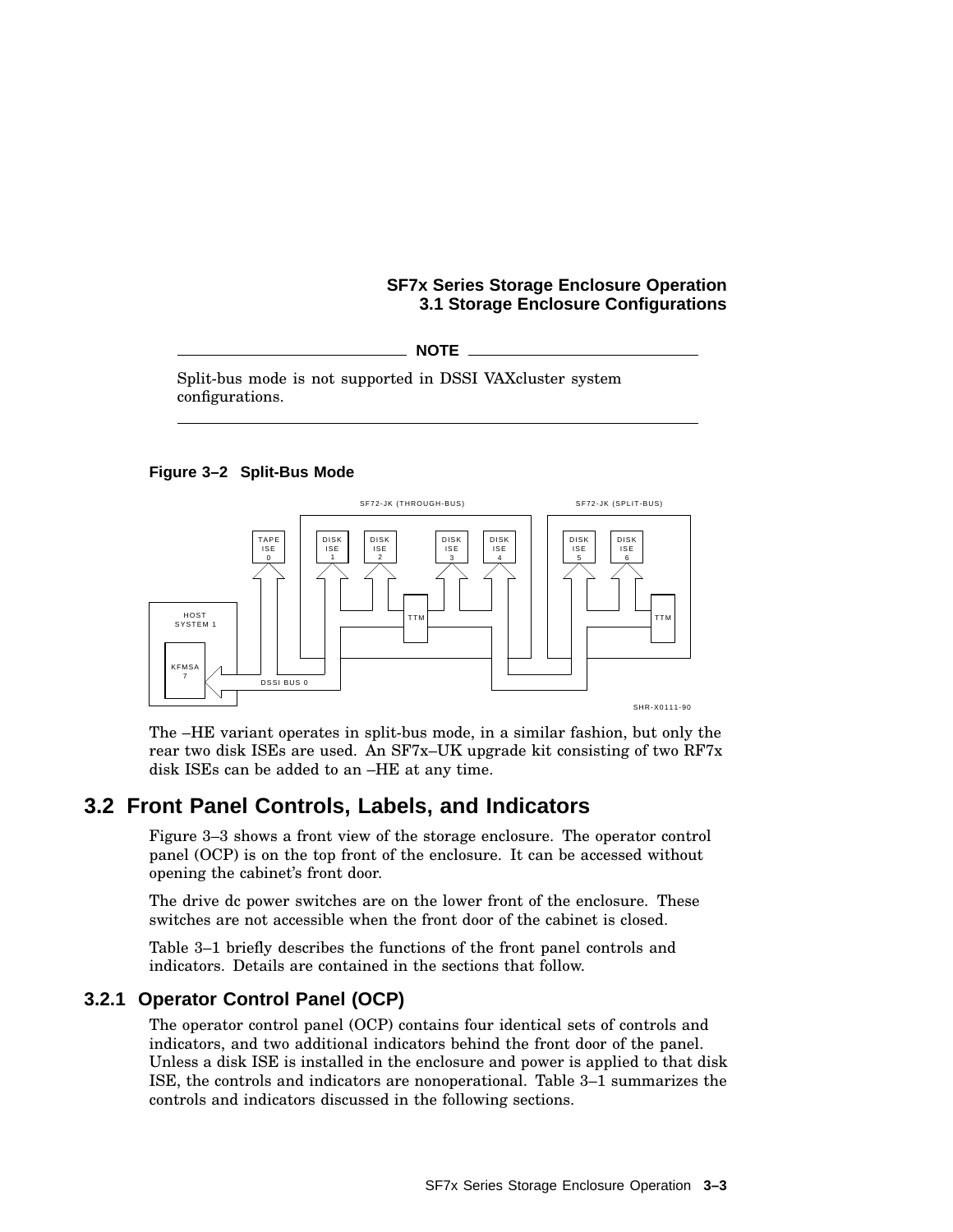





Figures may appear slightly different than actual SF7x storage enclosures.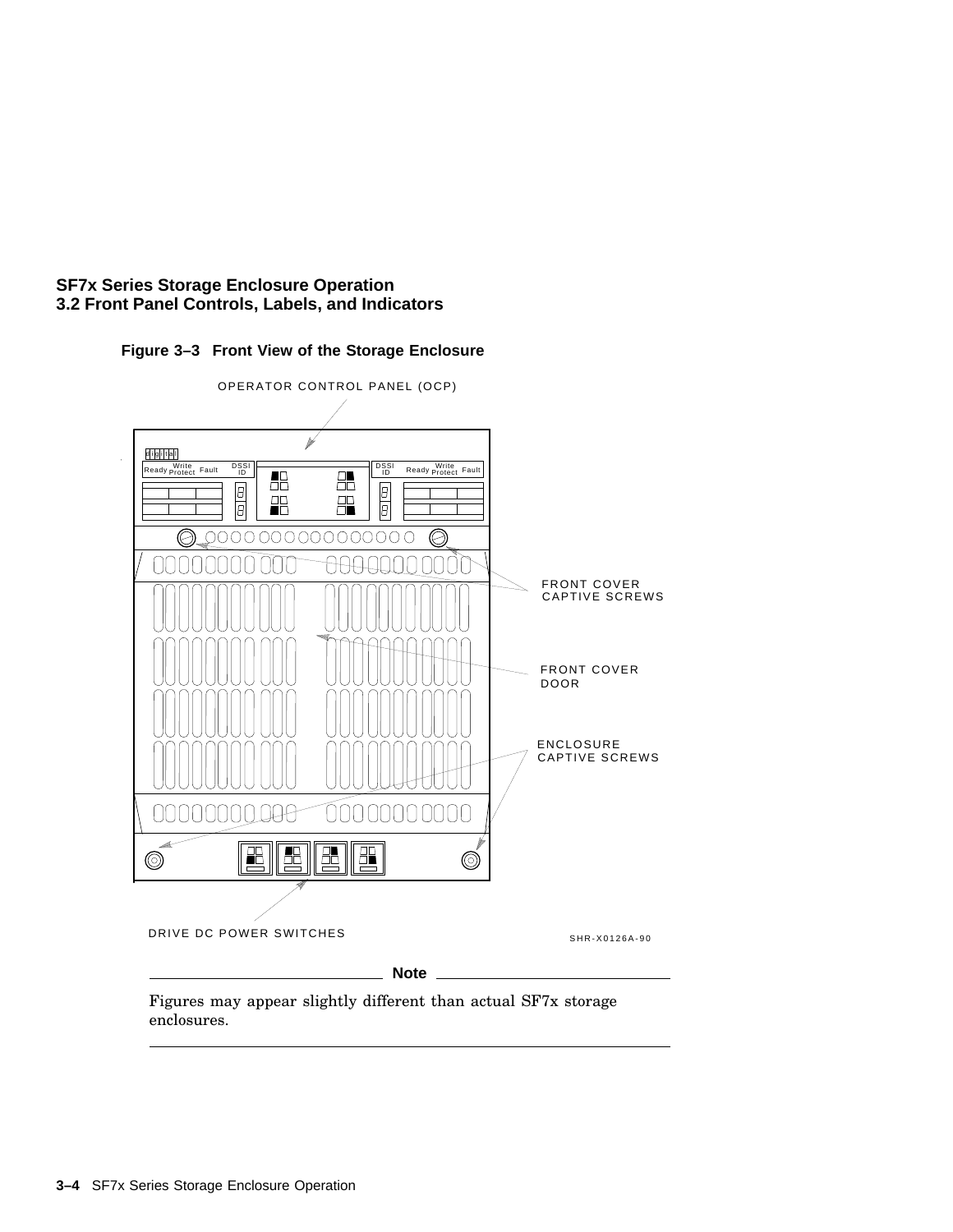| Control/Indicator             | <b>Function</b>                                                                                                 |
|-------------------------------|-----------------------------------------------------------------------------------------------------------------|
| <b>Operator Control Panel</b> |                                                                                                                 |
| TERM PWR indicator            | Indicates when termination power is being<br>supplied                                                           |
| SPLIT indicator               | Indicates when enclosure is in split-bus<br>mode                                                                |
| MSCP enable switch            | Enables or disables the disk ISE (leftmost)<br>bit)                                                             |
| DSSI ID select switch         | Enables DSSI ID numbers (rightmost bits)                                                                        |
| Seven-segment LED displays    | Displays disk ISE DSSI ID number                                                                                |
| Ready button                  | Brings disk ISE on line (Green LED lights)<br>when ready.)                                                      |
| Write Protect button          | Places disk ISE in write-protect mode<br>(yellow LED lights when disk ISE is write-<br>protected.)              |
| Fault button                  | Indicates a disk ISE fault (when red LED is<br>lit). Press once to display fault code, twice<br>to clear fault. |
| <b>Lower Front</b>            |                                                                                                                 |
| Drive dc power switches       | Applies power to disk ISEs; shows power<br>status                                                               |

**Table 3–1 Summary of Front Panel Control/Indicator Functions**

The icons on the door of the OCP represent each disk ISE, as follows:

- The icon in the top left front represents the disk ISE in the left rear of the storage enclosure.
- The icon in the top right front represents the disk ISE in the right rear of the storage enclosure.
- The icon in the bottom left front represents the disk ISE in the left front of the storage enclosure.
- The icon in the bottom right front represents the disk ISE in the right front of the storage enclosure.

Colored labels on the inside of the door on the OCP help identify each of the DSSI buses. Typically, in a single system or stripe set configuration, colors represent the following buses:

- Blue represents DSSI bus 1 (single system and stripe set)
- Red represents DSSI bus 2 (single system and stripe set)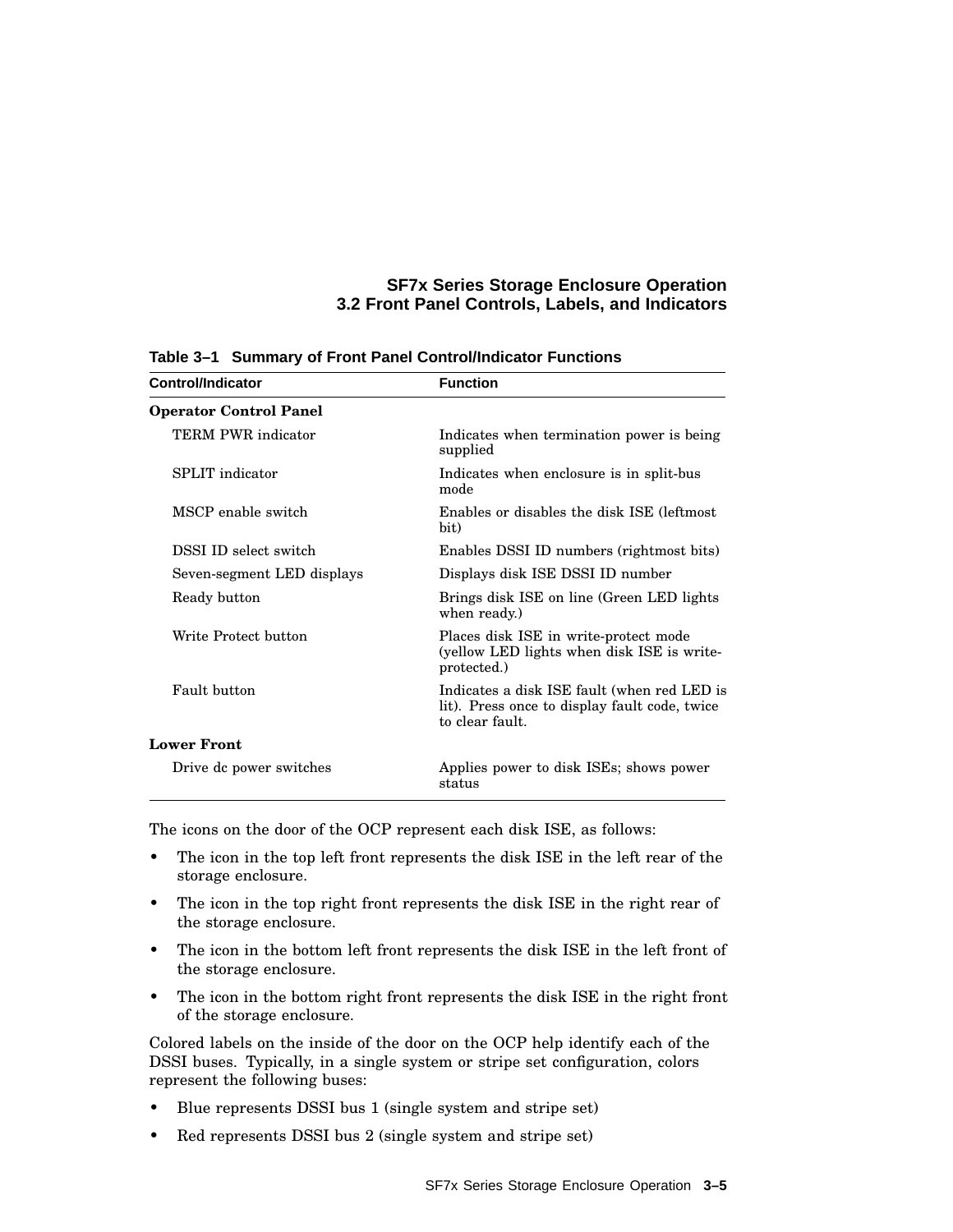- Yellow represents DSSI bus 3 (single system)
- Green represents DSSI bus 4 (single system)

Typically, in a DSSI VAXcluster system configuration, colors represent the following buses:

- Blue represents DSSI bus 1
- Red represents DSSI bus 2
- Yellow represents DSSI bus 3
- Green represents DSSI bus 4
- Blue and/or white represents DSSI bus 5
- Red and/or white represents DSSI bus 6

Refer to the inside cover of the *SF Family Label Booklet* for further details.

The two indicators behind the OCP door are TERM PWR (termination power, top) and SPLIT (bus mode, bottom). The TERM PWR indicator lights green whenever the storage enclosure is connected to a DSSI bus. The SPLIT indicator lights green only when the enclosure is operating in split-bus mode, as described in Section 3.1.2.

Four switchpacks, one for each of the four disk ISEs, are located to the right and left of the two indicators behind the OCP door (Figure 3–4). The switch to the left is the MSCP enable switch and is in the down position when MSCP is enabled. The other switches are used to set the DSSI ID number, where the rightmost switch is the least significant. Typical switch settings are shown in Tables 3–2 and 3–3.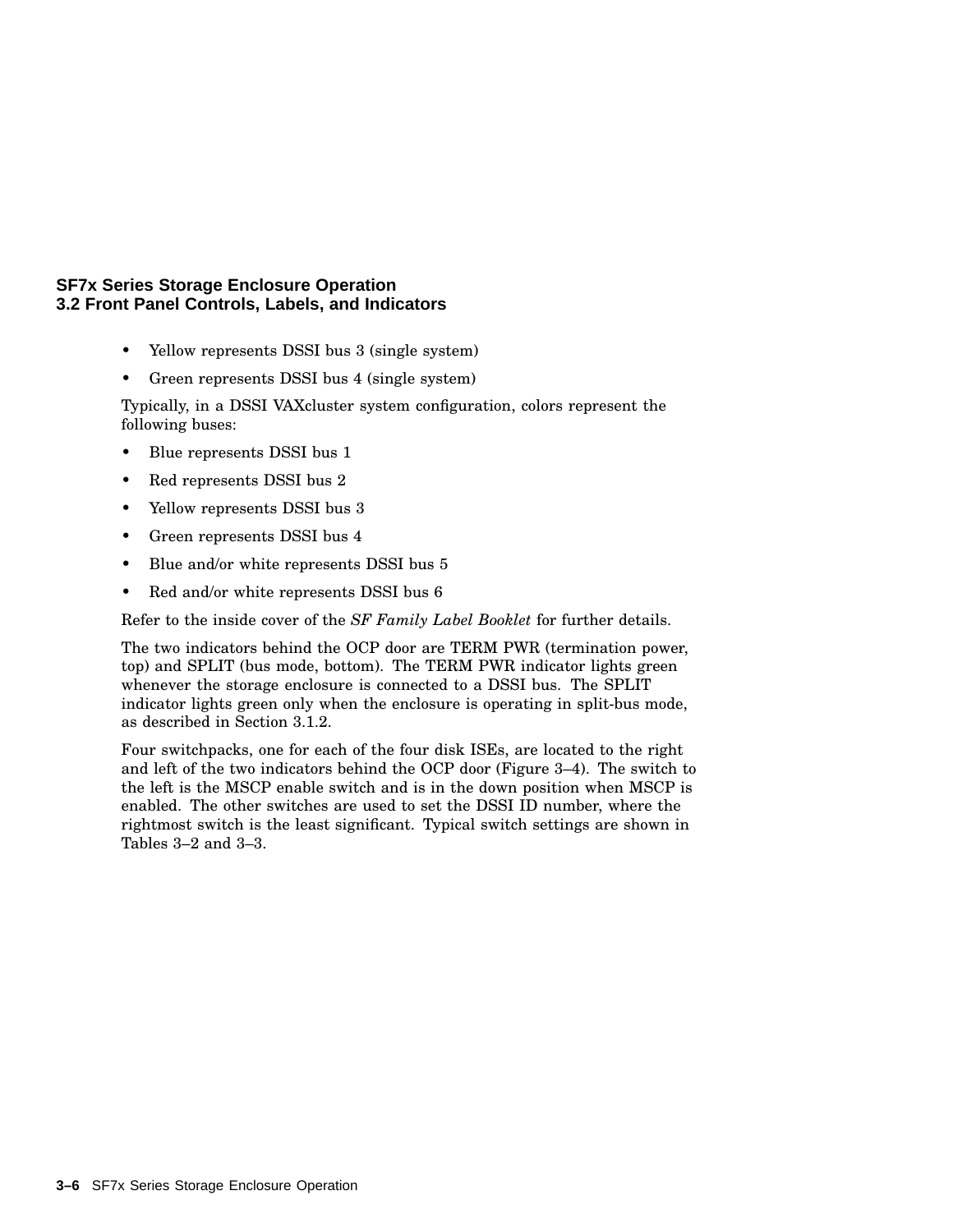**Figure 3–4 OCP Switchpacks**



SHR\_X1128B\_89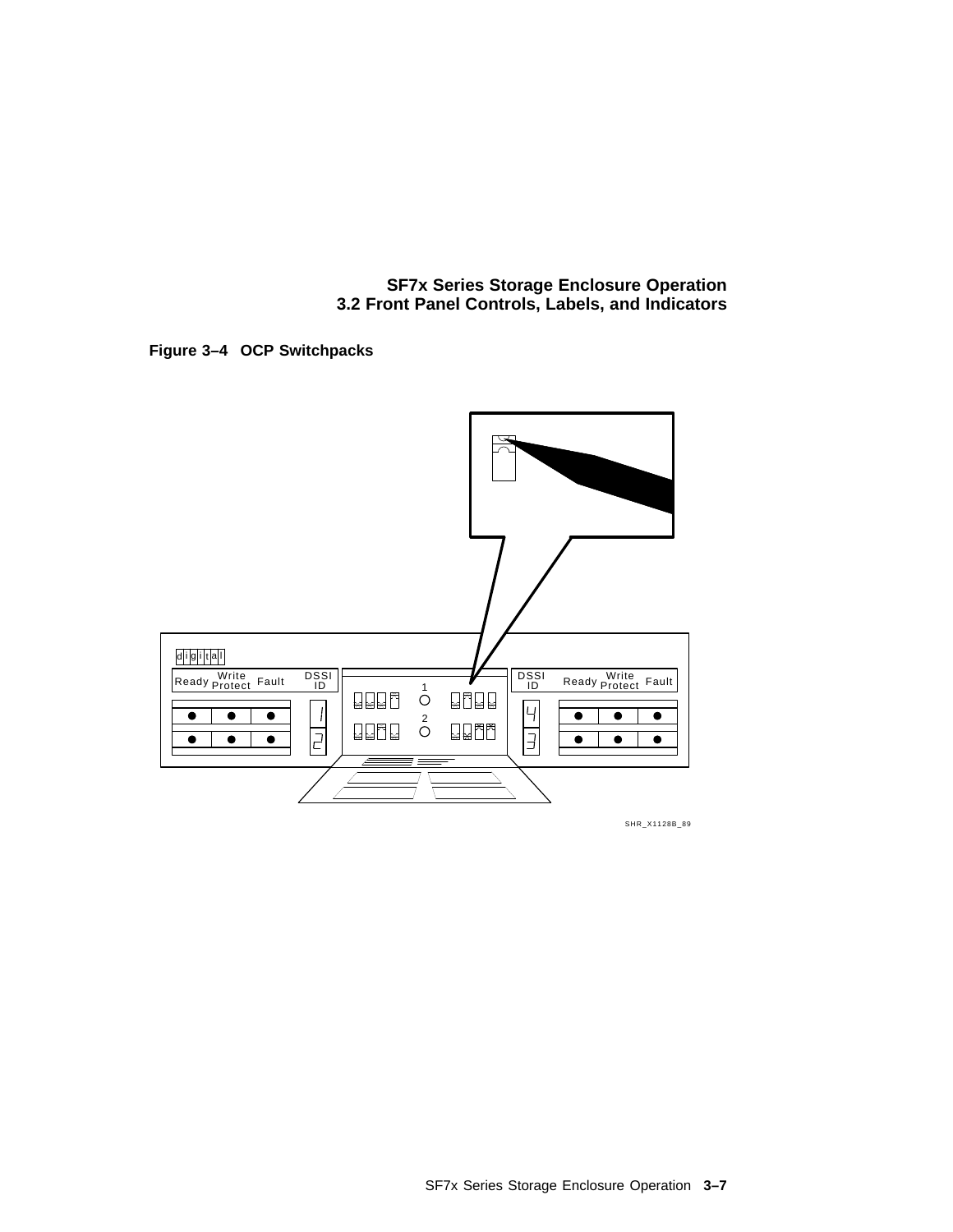| <b>Disk ISE</b>                   | <b>DSSI ID</b> | Setting <sup>1</sup> |  |
|-----------------------------------|----------------|----------------------|--|
| Positions 1, 2, 4, and 7          |                |                      |  |
| Left rear $(LR)$                  | 1              | 0001                 |  |
| Left front $(LF)$                 | $\overline{2}$ | 0010                 |  |
| Right front (RF)                  | 3              | 0011                 |  |
| Right rear (RR)                   | 4              | 0100                 |  |
| Positions 3 and 8                 |                |                      |  |
| Left rear $(LR)$                  | 5              | 0101                 |  |
| Left front $(LF)$                 | 6              | 0110                 |  |
| Right front (RF)                  | 6              | 0110                 |  |
| Right rear (RR)                   | 5              | 0101                 |  |
| <b>Stripe Set (All Positions)</b> |                |                      |  |
| Left rear $(LR)$                  | 1              | 0000                 |  |
| Left front $(LF)$                 | $\overline{2}$ | 0001                 |  |
| Right front (RF)                  | $\overline{2}$ | 0001                 |  |
| Right rear (RR)                   | 1              | 0000                 |  |
| $10 =$ down, $1 =$ up.            |                |                      |  |

**Table 3–2 DSSI ID Switch Settings (Single System and Stripe Sets)**

| <b>Disk ISE</b>                | <b>DSSI ID</b> | Setting <sup>1</sup> |  |
|--------------------------------|----------------|----------------------|--|
| Positions 1, 2, 3, 4, 7, and 8 |                |                      |  |
| Left rear $(LR)$               |                | 0001                 |  |
| Left front $(LF)$              | 2              | 0010                 |  |
| Right front (RF)               | 3              | 0011                 |  |
| Right rear (RR)                | 4              | 0100                 |  |

**Table 3–3 DSSI ID Switch Settings (DSSI VAXcluster System)**

The four seven-segment LED displays on the front of the OCP display these DSSI ID numbers. If a display indicator is not lit, then that disk ISE position in the enclosure is not occupied by a disk ISE.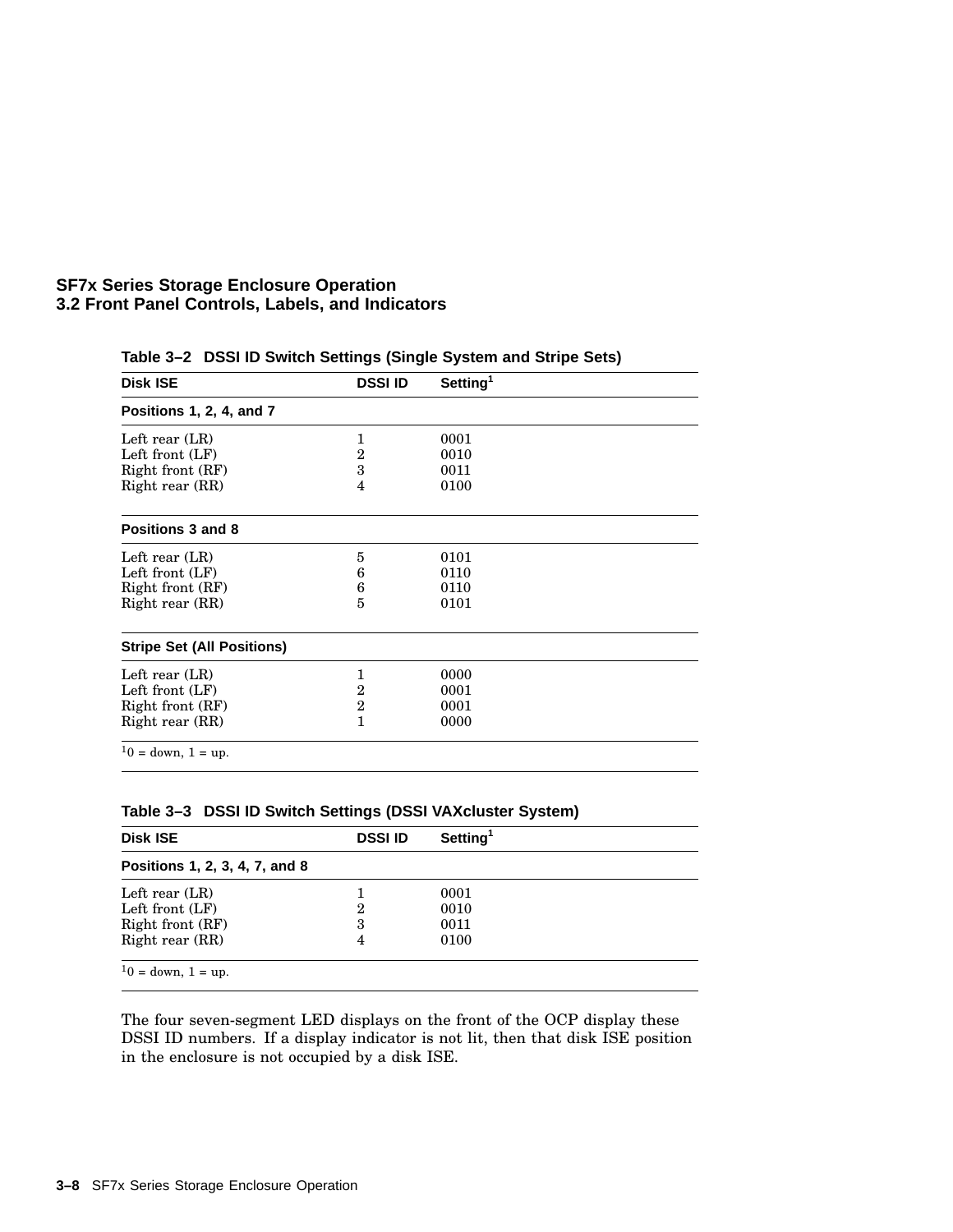The three disk ISE controls and indicators are to the right or left side of the seven-segment LED displays. These controls, with their associated indicators, are as follows (Figure 3–5):

- **Ready—**The Ready button is a push-to-set switch with a green indicator. When pressed in, the Ready button causes the disk ISE to come on line. After the Ready button is pressed, it takes approximately 60 seconds for the disk ISE to come on line. The green indicator remains lit while the disk ISE is on line. However, this indicator may blink or go out entirely when the disk ISE is performing heavy seeks.
- **Write Protect—**The Write Protect button is a push-to-set switch with a yellow indicator. When the Write Protect button is engaged, the data on that disk ISE cannot be overwritten, nor can any new data be written to that disk ISE.
- **Fault—The Fault button is a momentary switch with a red indicator. A** disk ISE fault is indicated when the red indicator is lit. Press the Fault button once to display the disk ISE fault code, and a second time to clear the fault code and to clear the disk ISE fault.

#### **Figure 3–5 Controls and Indicators**



SHR\_X1128\_89

#### **3.2.2 Drive DC Power Switches**

Four drive dc power switches are on the lower front side of the storage enclosure. Each drive dc power switch is associated with a disk ISE position, as shown in Figure 3–3.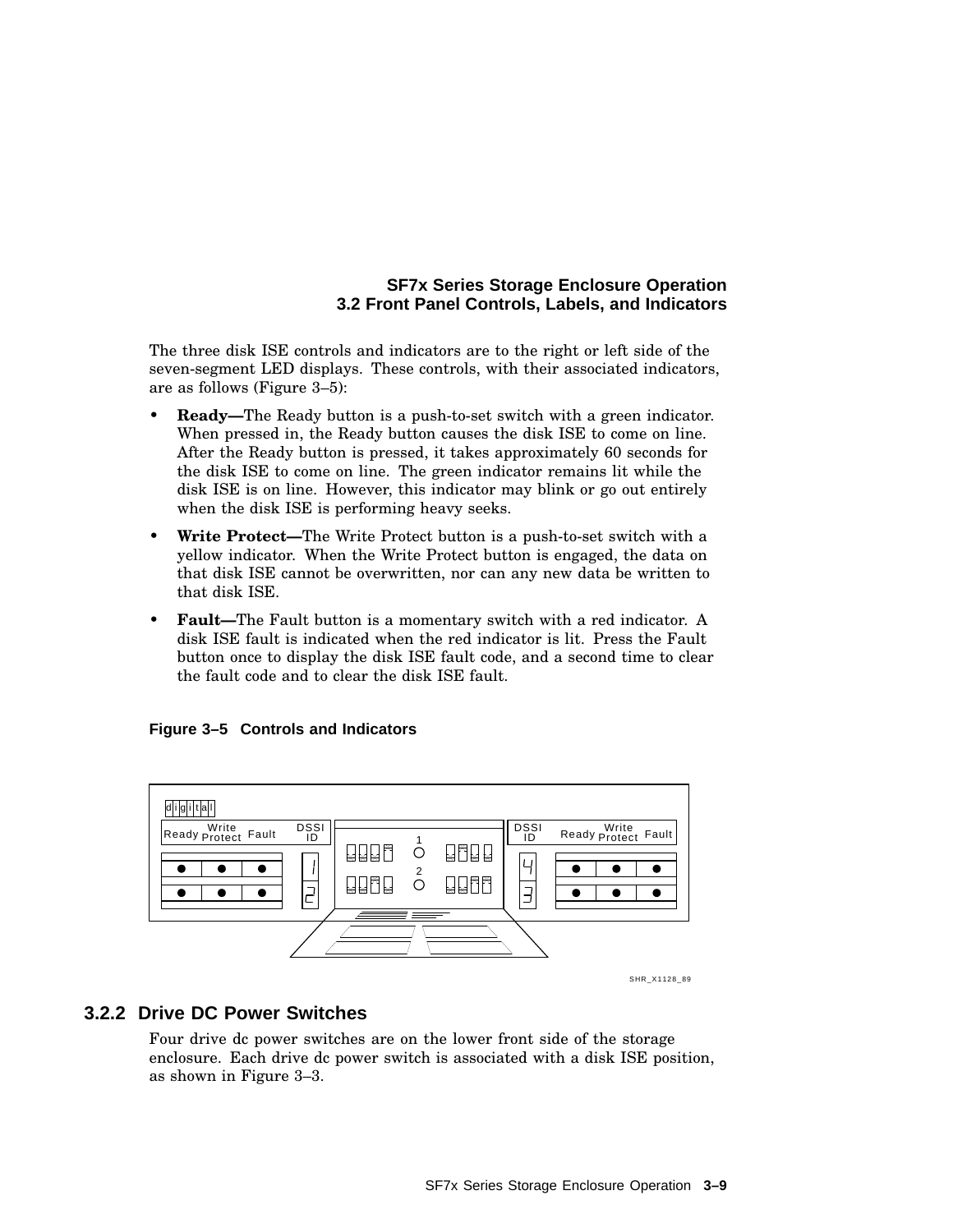An indicator in each drive dc power switch illuminates to show that nominal power is being applied to the associated disk ISE. The switches are shown on the icon located on the front of the storage enclosure's chassis.

Setting a drive dc power switch connects power to the associated disk ISE and causes the disk ISE to spin up and run a self-test. After setting the drive dc power switch, you must press the Ready button on the OCP to bring the disk ISE on line.

## **3.3 Rear Panel Controls and Indicators**

Figure 3–6 shows the rear panel of the storage enclosure. The DSSI connectors are on the top rear side of the enclosure. The ac power switch, line voltage selector switch, and power supply fault indicator are on the bottom rear of the enclosure, on the power supply chassis, as shown in Figure 3–6. These controls and indicators affect operation of the entire storage enclosure.

Table 3–4 summarizes the functions of the rear panel controls and indicators. Details are provided in the section that follows.

| <b>Control/Indicator</b>        | <b>Function</b>                                                     |
|---------------------------------|---------------------------------------------------------------------|
| <b>Power Supply Chassis</b>     |                                                                     |
| AC power switch                 | Applies line voltage to de power supply                             |
| Line voltage<br>selector switch | Selects between 120 Vac (60 Hz) and 240<br>Vac (50 Hz) line voltage |
| Power supply<br>fault indicator | Illuminates for fault or overtemperature in<br>enclosure            |

**Table 3–4 Summary of Rear Panel Control/Indicator Functions**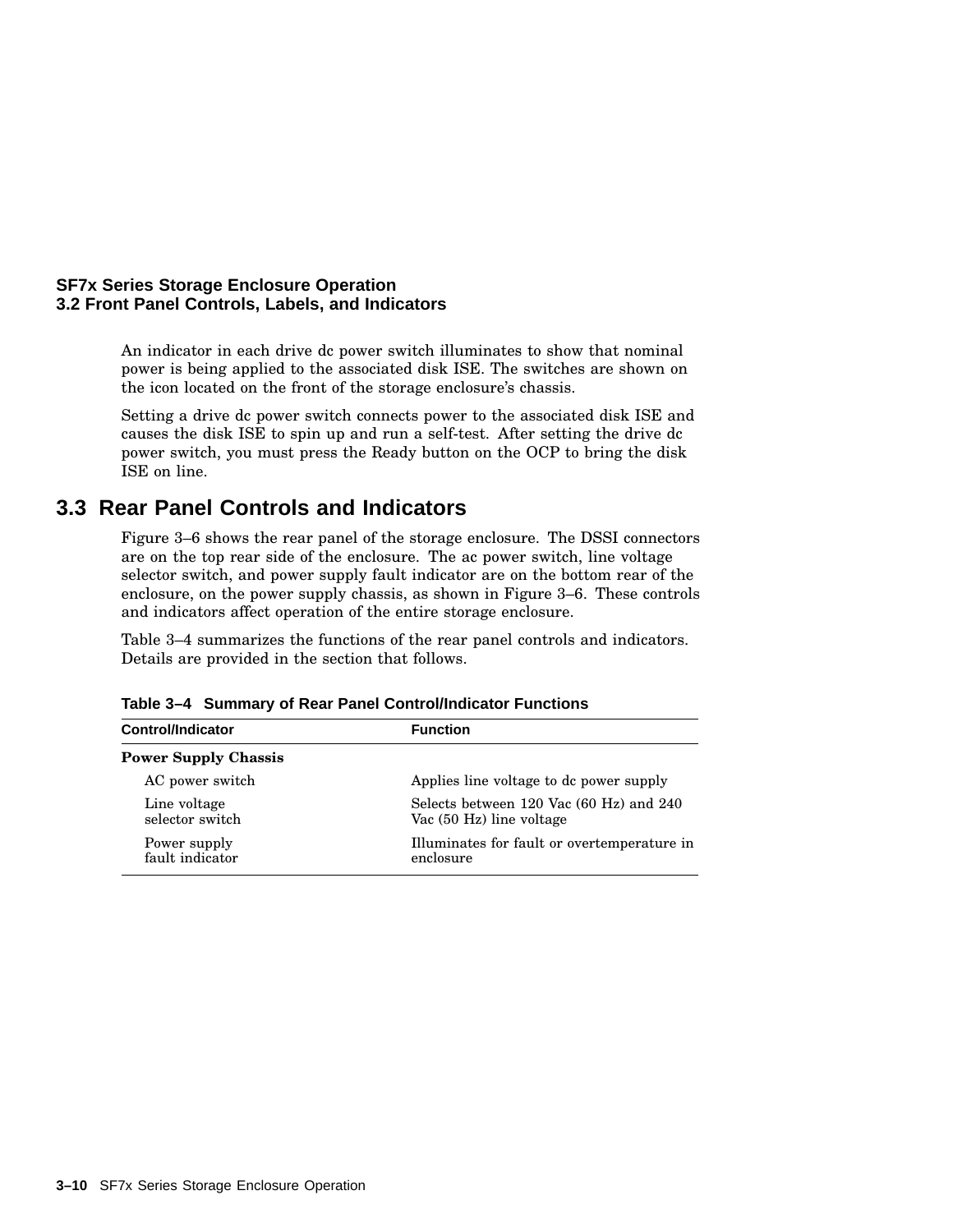**SF7x Series Storage Enclosure Operation 3.3 Rear Panel Controls and Indicators**



**Figure 3–6 Rear Panel of the Storage Enclosure**

Hazardous voltages are present inside the equipment cabinet and the storage enclosure. Installation and service must be performed only by qualified Digital Multivendor Customer Services engineers.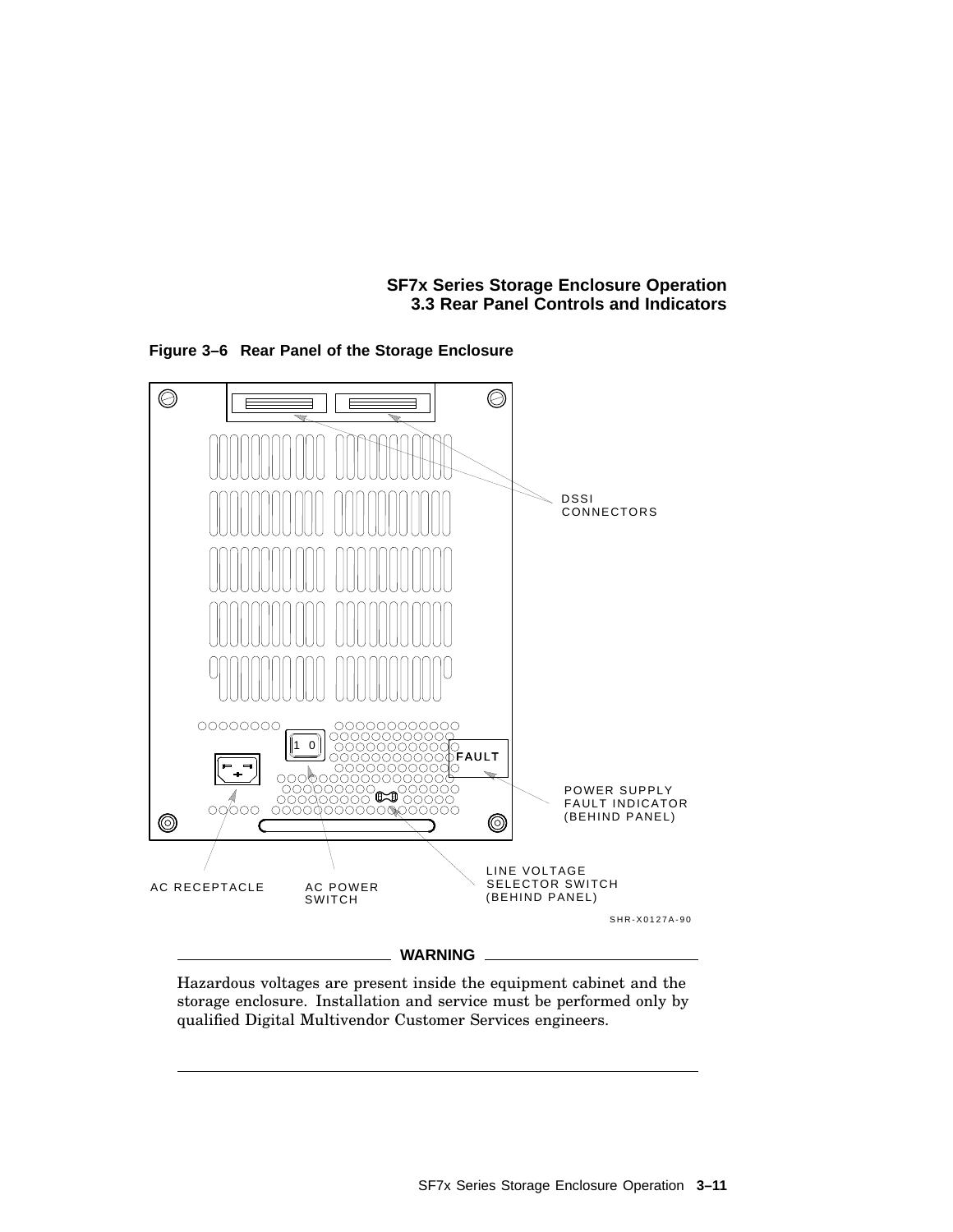#### **SF7x Series Storage Enclosure Operation 3.3 Rear Panel Controls and Indicators**

The ac power switch for the storage enclosure is in the center of the rear panel. Setting the ac power switch in the on (1) position applies power to the storage enclosure. Setting the switch in the off (0) position removes power from the enclosure.

As you face the rear panel, the line voltage selector switch is located to the right of the ac power switch. It is visible through a hole in the rear panel. The Digital Multivendor Customer Services engineer sets this switch to the available line voltage during installation. The number "120" represents 120 Vac at 60 Hz, and the number "240" represents 240 Vac at 50 Hz.

**CAUTION** 

The storage enclosure power supply is universal for both 120 Vac and 240 Vac. The supply is factory-set to 240 Vac and must be reset to 120 Vac for some installations. Selecting 120 Vac and using 240 Vac will damage the power supply.

The power supply fault indicator is behind the panel in the lower right corner of the storage enclosure. When the fault indicator is lit, a green light is visible through the holes in the rear panel. The storage enclosure automatically shuts down when the dc power supply detects a fault or overtemperature condition.

## **3.4 Applying Power to the Enclosure**

This section describes the procedure for powering up a storage enclosure. Perform *all* steps in the order in which they are presented.

**Note** \_

Do not change the DSSI ID setting while the power is on.

Apply power to the enclosure as follows:

- 1. Verify that the drive dc power switches and all disk ISE control buttons on the front of the enclosure are in the off (0) position.
- 2. Set the ac power switch to the on (1) position to apply ac power to the dc power supply.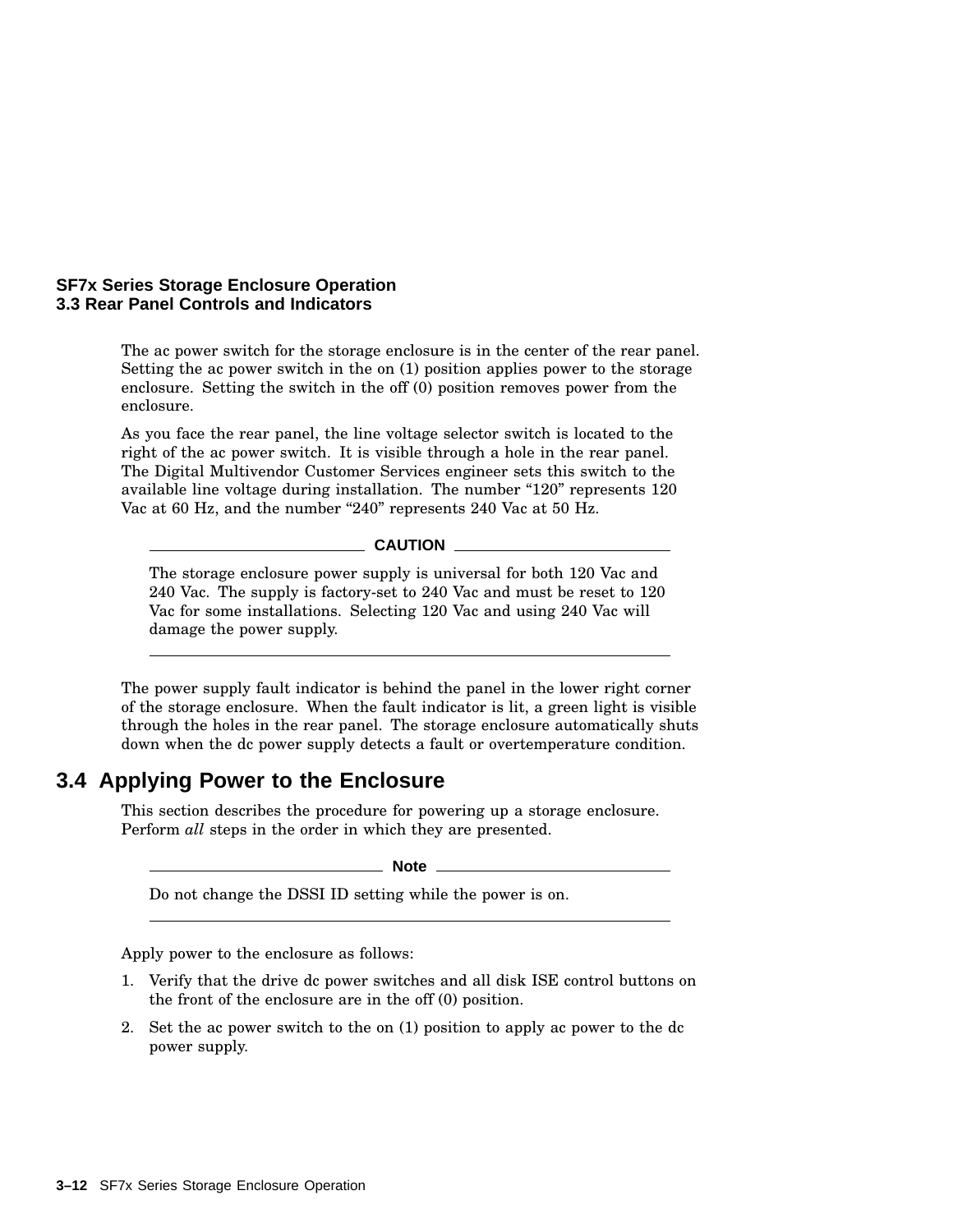#### **SF7x Series Storage Enclosure Operation 3.4 Applying Power to the Enclosure**

3. Verify that the power is on by checking that the fan starts and there is normal airflow through the enclosure.

#### **Note**

It is possible to have airflow through the enclosure and not have output voltage. This indicates that the line voltage selector switch, located behind the rear panel of the enclosure, is in the wrong position.

Set the ac power switch to off (0) and reset the line voltage selector switch.

- 4. Verify that the termination power indicator is on.
- 5. If the storage enclosure is in the split-bus mode, verify that the bus mode indicator is on.
- 6. Turn the drive dc power switch on. Verify that the green indicator is lit.

## **3.5 Placing a Disk ISE On Line**

After power is applied to the storage enclosure, use the following procedure to place a disk ISE on line. Perform *all* steps in the order in which they are presented.

- 1. Press the Ready button on the OCP to bring the ISE on line.
	- a. The Ready indicator flickers while the disk ISE is spinning up. If you power up a disk ISE with the Ready button for that disk ISE in the on (in) position, you must press the Ready button to put it in its off (out) position momentarily, then press the button in to bring the disk ISE on line correctly.
	- b. All other indicators remain off.
	- c. When the disk ISE has completed spinup, the Ready indicator illuminates, indicating that the disk ISE is ready for read/write operation.
	- d. The Fault indicator illuminates if the disk ISE detects a fault.
- 2. Press the Write Protect button on the OCP, as required, to turn on writeprotect mode. To deselect write-protect mode, press this button a second time.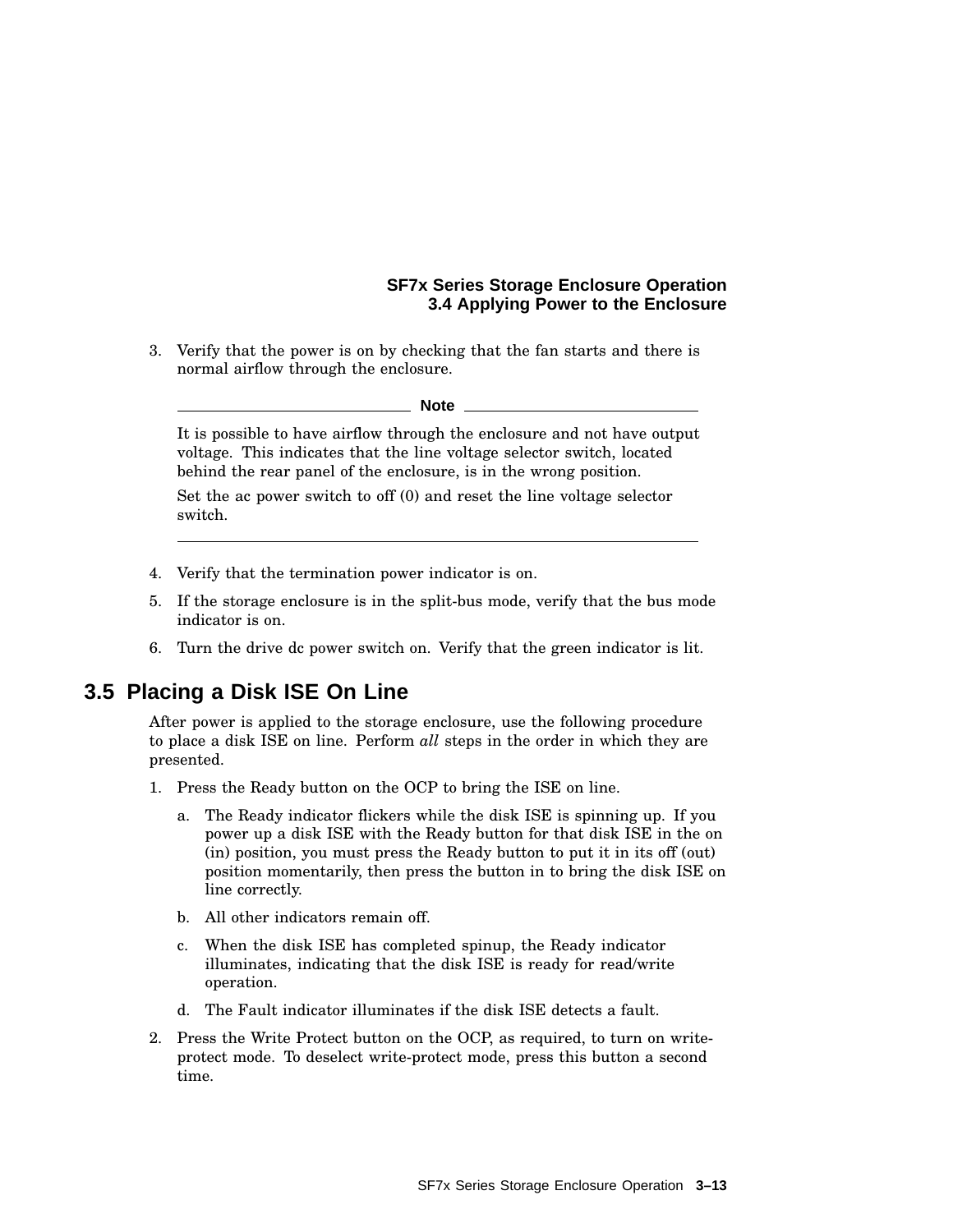#### **SF7x Series Storage Enclosure Operation 3.5 Placing a Disk ISE On Line**

Repeat this entire procedure for each disk ISE being placed on line.

**Note**

The Ready indicator remains lit during normal operation, though it may flicker during heavy seeks.

The Write Protect indicator is lit when the disk ISE is write-protected, and off when the disk ISE is write-enabled.

## **3.6 Taking a Disk ISE Off Line**

To take a disk ISE off line, press the Ready button (out position) and wait until the LED goes out.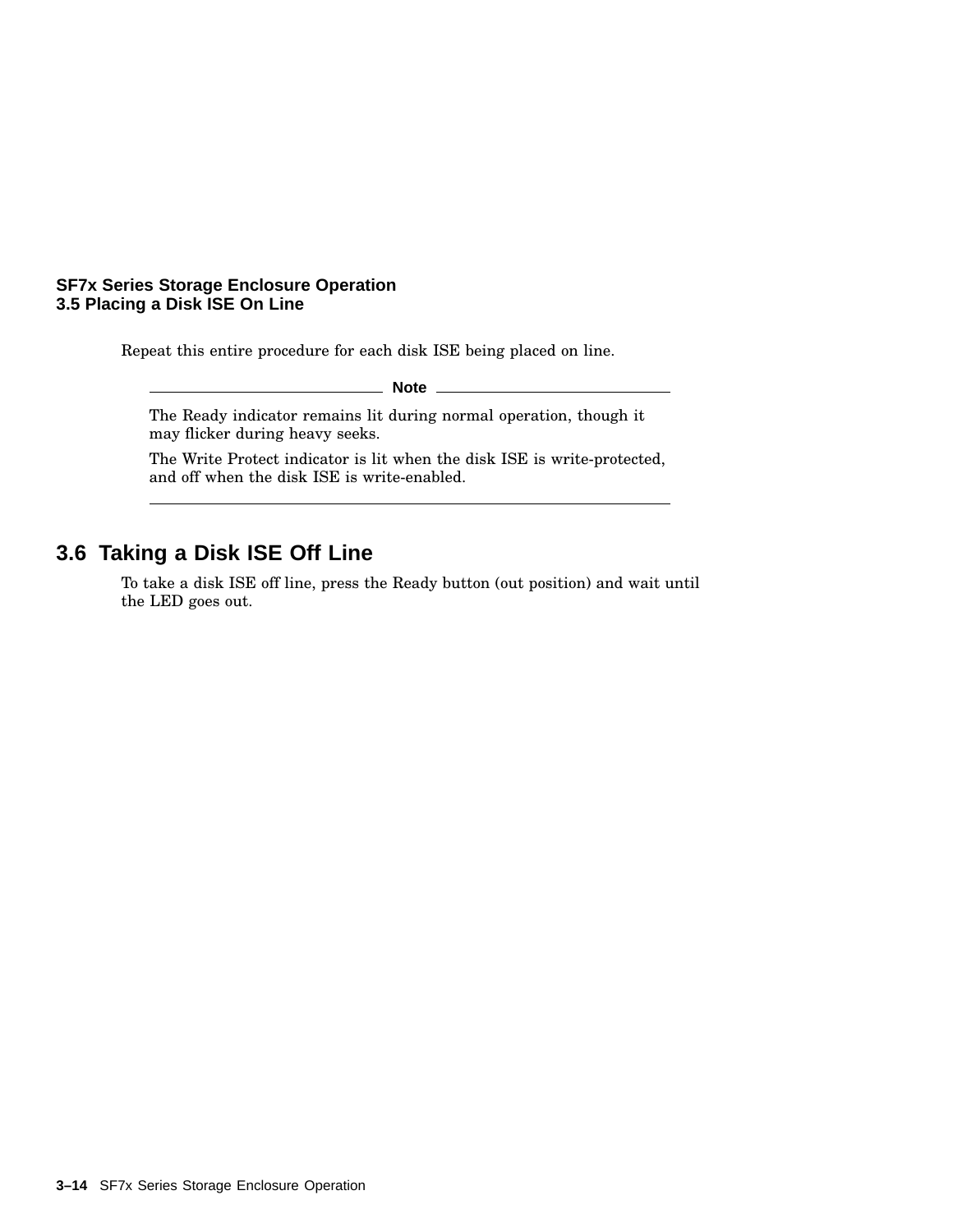# **4**

## **SF3x Series Storage Enclosure**

This chapter contains the following information:

- An overview of the SF3x storage enclosure
- A description of all front and rear panel controls and indicators
- Instructions on how to power up the storage enclosure
- Instructions on how to bring the storage enclosure on and off line

## **4.1 SF3x Overview**

The SF3x storage enclosure comes with either six or twelve half-height, 3 1/2-inch form factor disk ISEs. They are arranged on two DSSI buses, one for the front six ISEs and one for the rear six ISEs. These can be further divided into four DSSI buses, each with three ISEs by configuring the storage enclosure in split-bus mode, as described in the next section.

Ease ISE slides into a slot in the enclosure, where it plugs directly into a backplane. There is one backplane for the front six ISEs and one backplane for the rear six ISEs. The location of an ISE within the backplane determines its DSSI node ID, as follows:

DSSI node ID 1—Upper left slot DSSI node ID 2—Upper right slot DSSI node ID 3—Middle left slot DSSI node ID 4—Middle right slot DSSI node ID 5—Lower left slot DSSI node ID 6—Lower right slot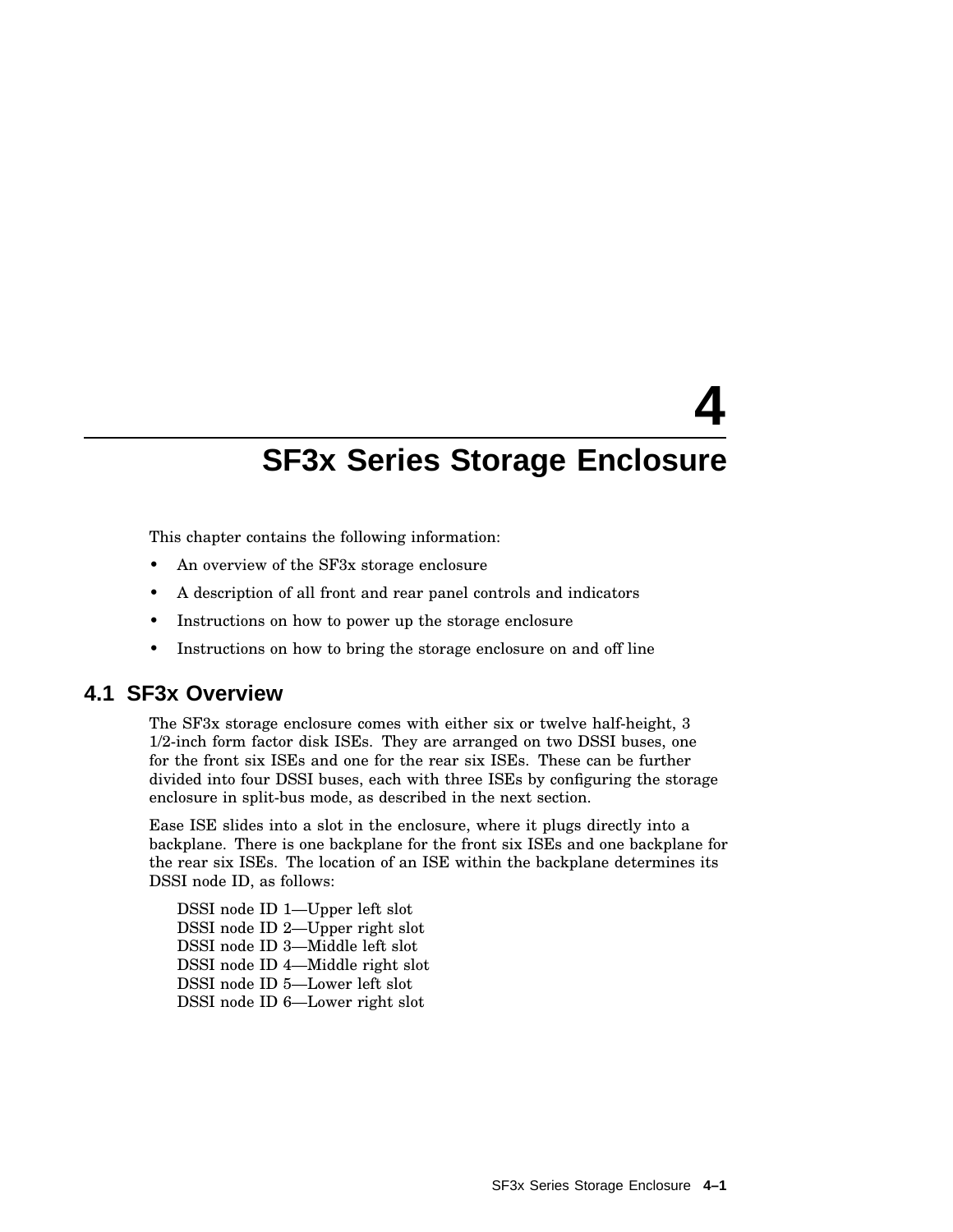#### **SF3x Series Storage Enclosure 4.1 SF3x Overview**

SF3x series storage enclosures can be connected to a single system, or they can be connected to multiple systems in a DSSI VAXcluster configuration. It can operate in one of two bus modes, through-bus or split-bus mode. These nodes are described in the sections that follow.

#### **4.1.1 Through-Bus Mode**

In through-bus mode, all six ISEs in each half of the storage enclosure are connected to the same DSSI bus. The DSSI bus enters through the left DSSI connector on the top of the backplane, connects to ISEs 1, 3, and 5 on the left side of the enclosure, then goes through ISEs 6, 4, and 2, and finally out the right DSSI connector (Figure 4–1).

At this point, the DSSI bus is either terminated (with a DSSI terminator, part number 12–31281-01), connected to a magazine tape ISE, or connected to the DECarray I/O panel.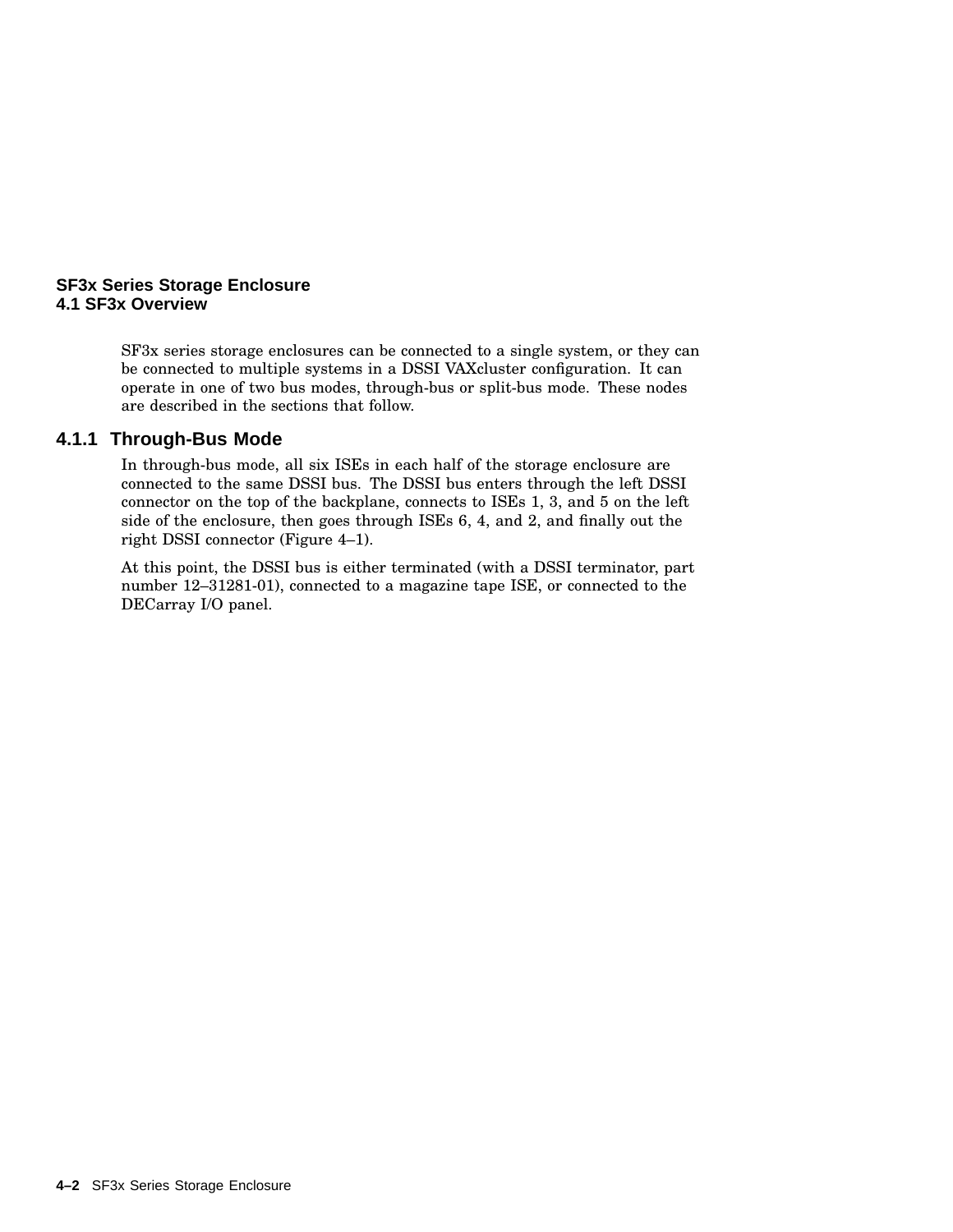#### **SF3x Series Storage Enclosure 4.1 SF3x Overview**





MKV−010000437−01−92−RAGS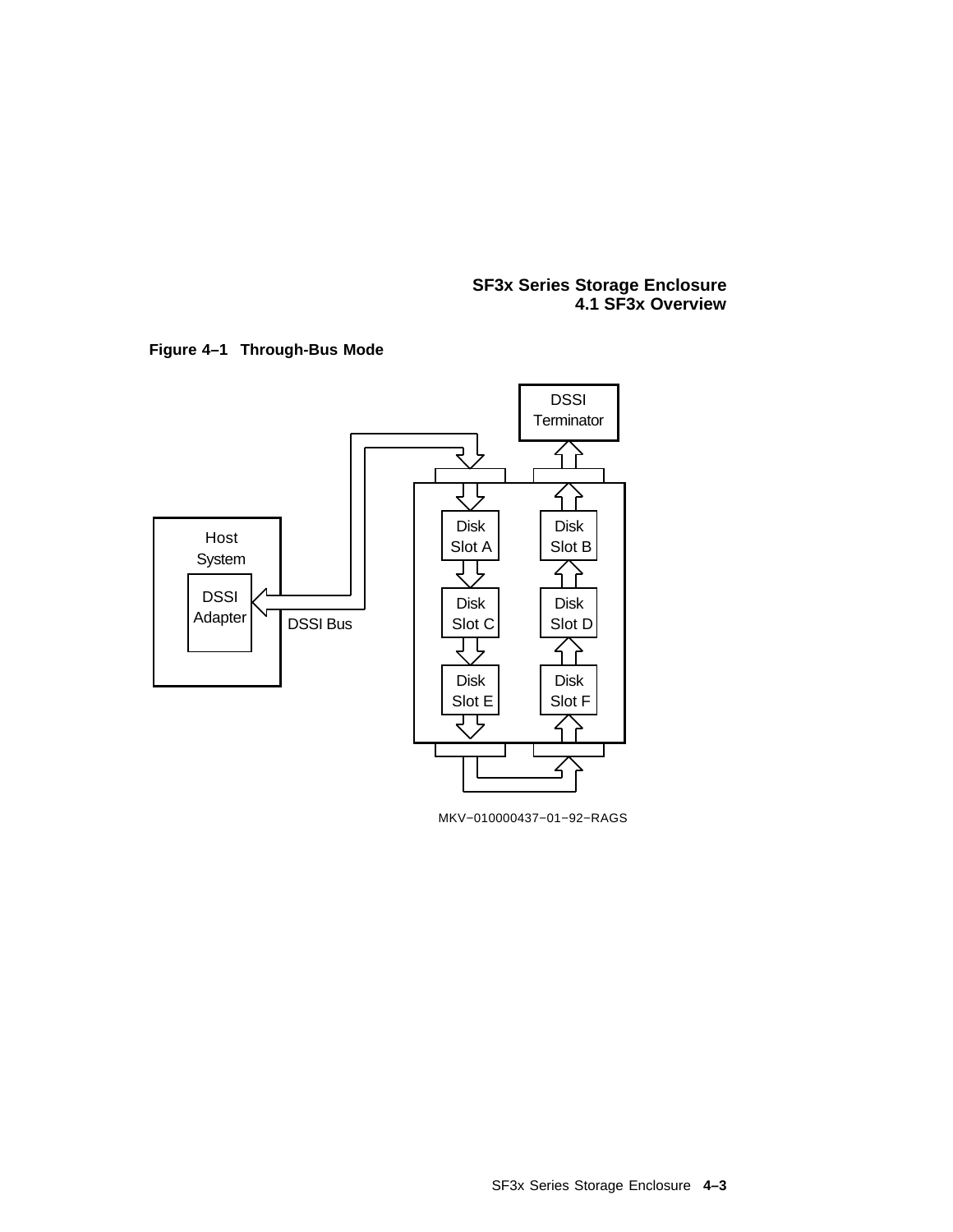#### **SF3x Series Storage Enclosure 4.1 SF3x Overview**

#### **4.1.2 Split-Bus Mode**

Each set of six ISEs (front and rear) can be further separated by putting the left ISEs (DSSI nodes 1, 3, and 5) and right ISEs (DSSI nodes 2, 4, and 6) on separate DSSI buses. This configuration leaves each enclosure with four distinct DSSI buses, each with three disk ISEs (Figure 4–2).

This configuration is most often used when the DECarray is configured in stripe sets.

#### **Figure 4–2 Split-Bus Mode**



MKV−010000437−02−92−RAGS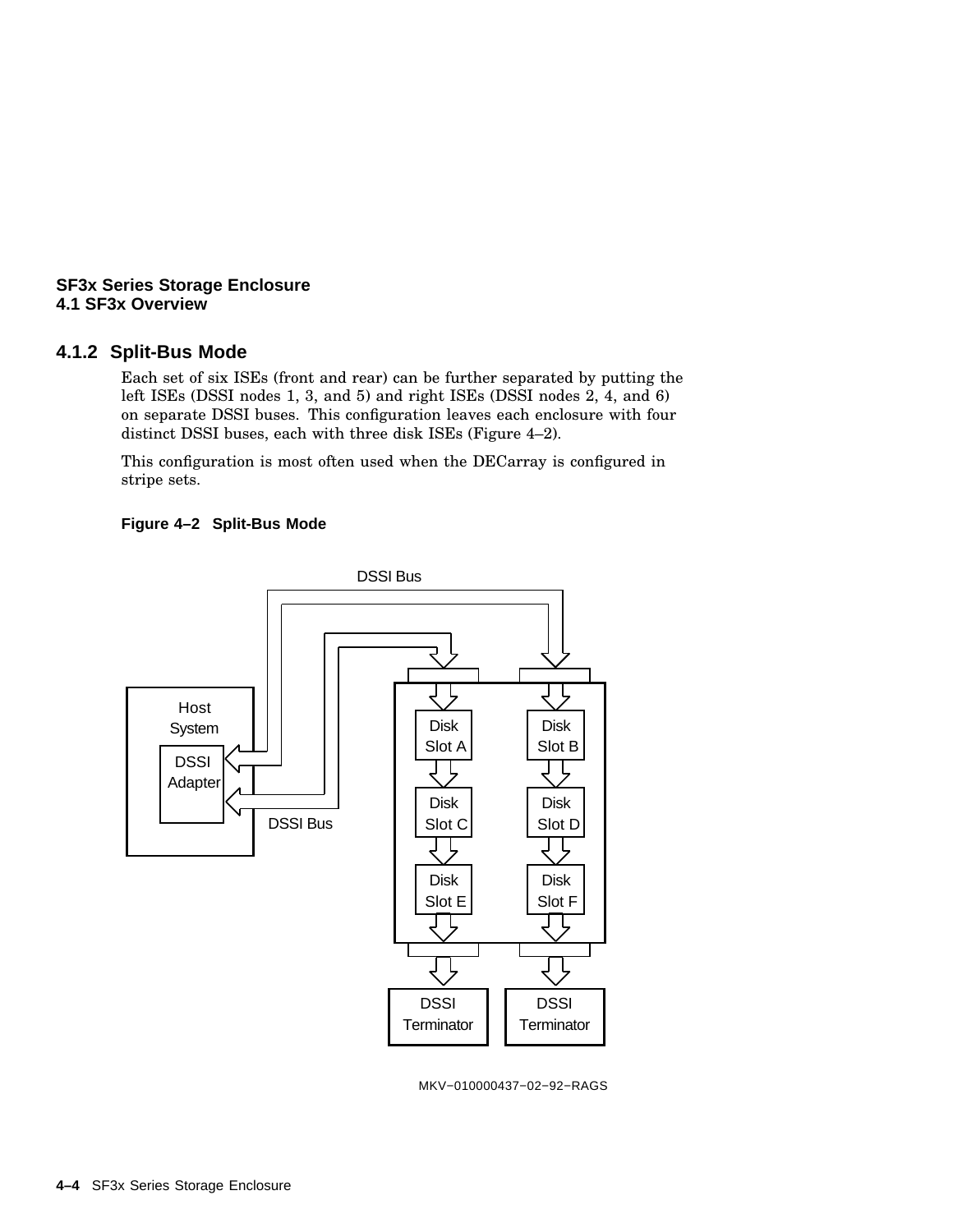## **4.2 Front Panel Controls, Labels, and Indicators**

Figure 4–3 shows a front view of the storage enclosure. The operator control panel (OCP) is on the top front of the enclosure. It can be accessed without opening the cabinet front door.

The dc power switches for each ISE are on the bottom front of the enclosure. These switches are not accessible with the front door of the cabinet is closed.

**Note**

Figures may appear slightly different than actual SF3x storage enclosures.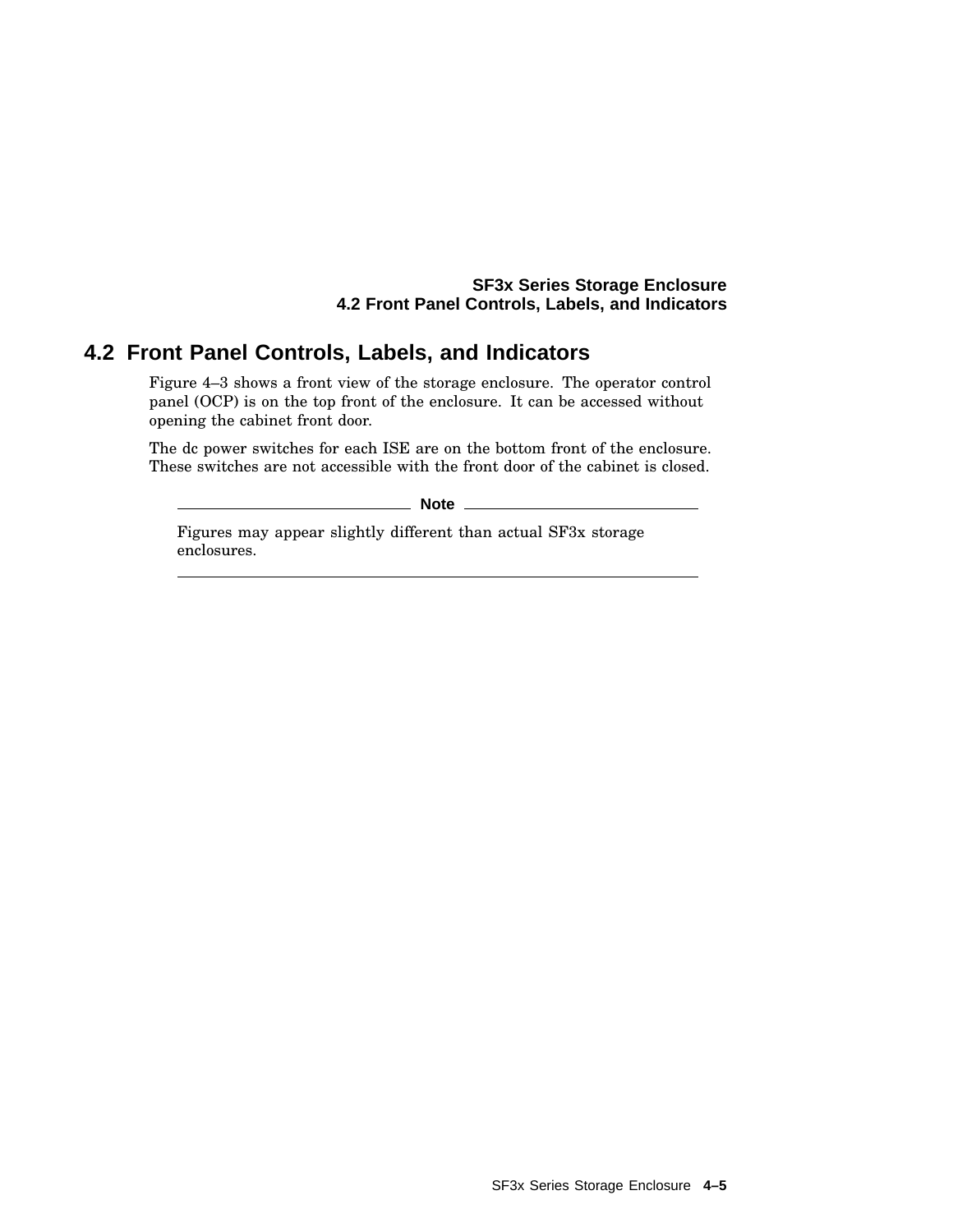



MKV−010000437−03−92−rags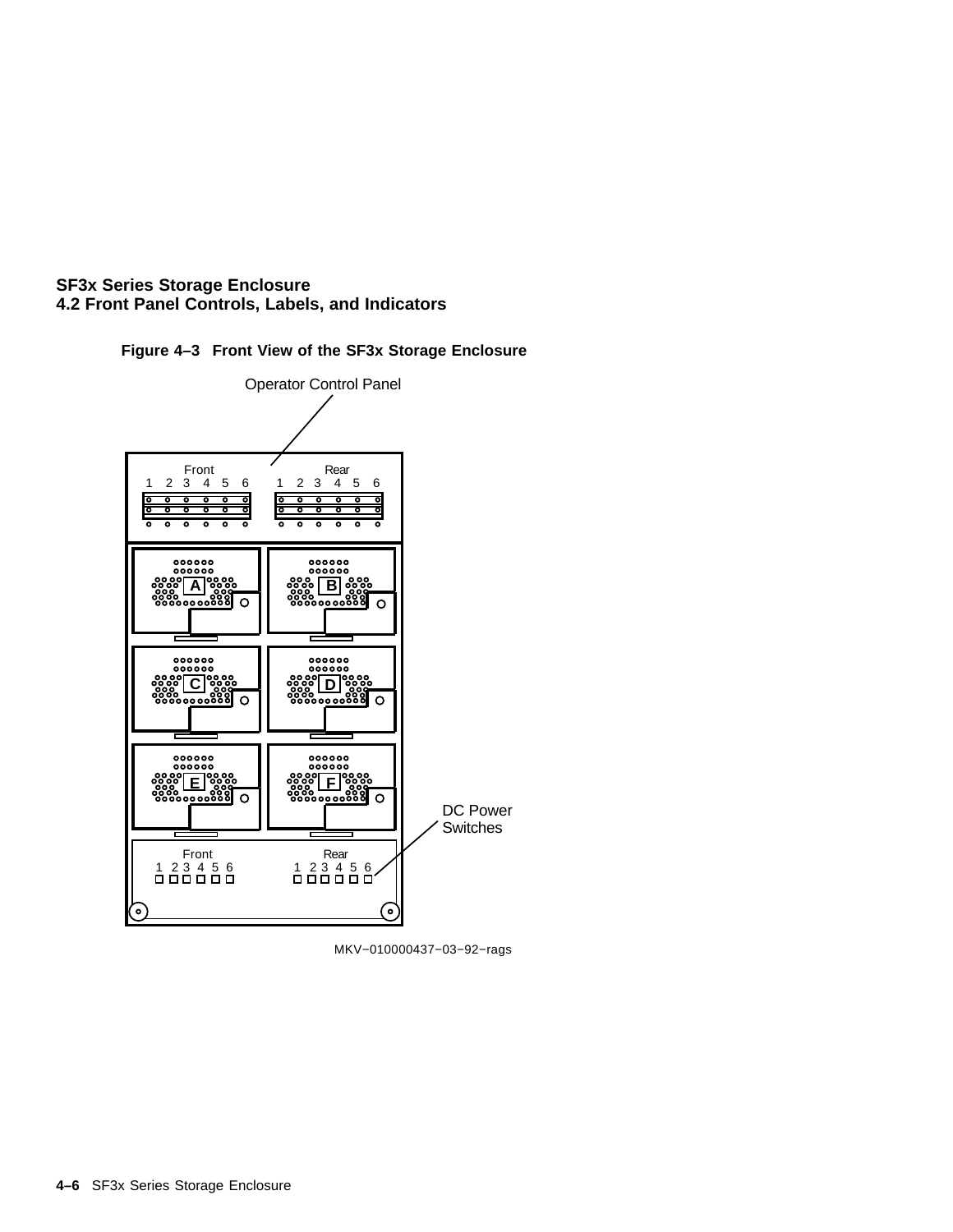#### **4.2.1 Operator Control Panel**

The OCP contains two identical sets of controls and indicators, one set for the front ISEs and one set for the rear. Each set consists of switches and LEDs for six ISEs, one for each slot in that side of the storage enclosure. Unless a disk ISE is installed and power is applied to a given slot, the corresponding controls and indicators are nonoperational.

Table 4–1 summarizes the function of the controls and indicators provided for each ISE in the storage enclosure.

| <b>Control/Indicator</b>    | <b>Function</b>                                                                                                                                                                                                                                                                                                                                                                                                                           |
|-----------------------------|-------------------------------------------------------------------------------------------------------------------------------------------------------------------------------------------------------------------------------------------------------------------------------------------------------------------------------------------------------------------------------------------------------------------------------------------|
| Ready switch                | The Ready switch is a push-to-set switch with a<br>green indicator. When pressed in, the Ready switch<br>causes the disk ISE to come on line. After the<br>Ready switch is pressed, it takes approximately<br>60 seconds for the disk ISE to come on line. The<br>green indicator remains lit while the disk ISE is<br>on line. However, this indicator may flicker or go<br>out entirely when the disk ISE is performing heavy<br>seeks. |
| Write Protect switch        | The Write Protect switch is a push-to-set switch<br>with an amber indicator. When the Write Protect<br>switch is engaged, the data on that disk ISE cannot<br>be overwritten, nor can any new data be written to<br>that disk ISE.                                                                                                                                                                                                        |
| MSCP switch/Fault indicator | The MSCP/Fault switch is a recessed switch with<br>a multicolor indicator. During normal operation,<br>this LED is unlit. If the MSCP switch is pressed<br>and MSCP is disabled, this LET is lit green. If the<br>system detects a fault in the ISE, this LED is lit<br>red. If a fault is detected while MSCP is disabled,<br>this LED is lit amber.                                                                                     |

**Table 4–1 Operator Control Panel Functions**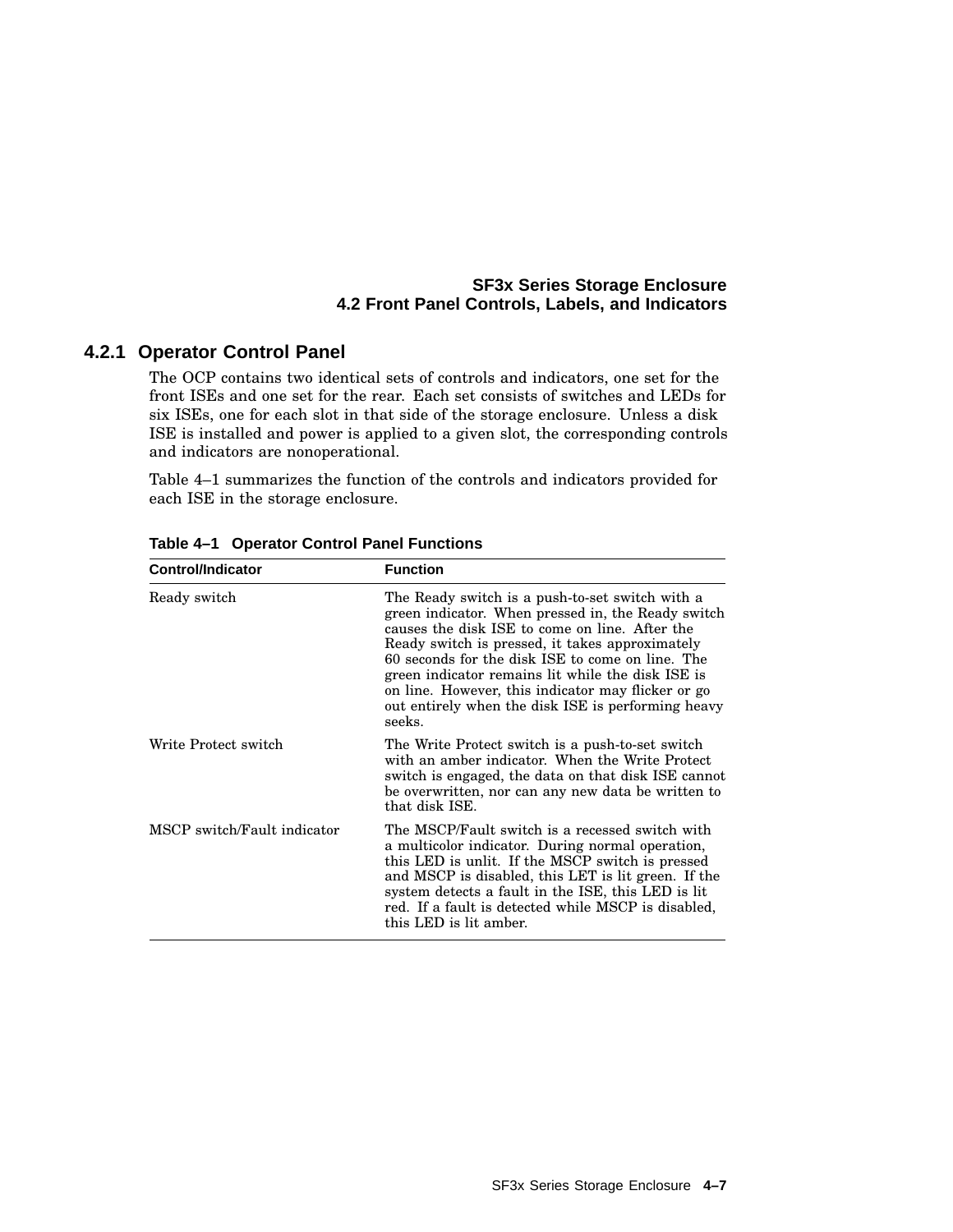#### **4.2.2 DC Power Switches**

Power switches for each ISE in the enclosure are on the lower front side of the storage enclosure. The left six switches are for the front six ISEs and the right six switches are for the rear six ISEs. Each power switch is associated with a disk ISE position, as shown in Figure 4–3.

An indicator in each drive dc power switch illuminates to show that nominal power is being applied to the associated disk ISE.

Pressing a dc power switch connects power to the associated disk ISE and causes the disk ISE to spin up and run a self-test. After setting the drive dc power switch, you must press the Ready button on the OCP to bring the disk ISE on line.

When power is initially applied to the storage enclosure, the power is initially applied to the rear six ISEs first, then after a 15-second delay, power is applied to the front six ISEs.

## **4.3 Rear Panel Controls and Indicators**

Figure 4–4 shows the rear panel of the storage enclosure. The DSSI connectors are on the top rear side of the enclosure. The ac power switch, line voltage selector switch, and power supply fault indicator are on the bottom rear of the enclosure, on the power chassis, as shown in Figure 4–4. These controls and indicators affect operation of the entire storage enclosure.

Table 4–2 summarizes the functions of the rear panel controls and indicators. Details are provided in the paragraphs that follow.

| <b>Control/Indicator</b>        | <b>Function</b>                                                      |
|---------------------------------|----------------------------------------------------------------------|
| <b>Power Supply Chassis</b>     |                                                                      |
| AC power switch                 | Applies line voltage to dc power supply.                             |
| Line voltage<br>selector switch | Selects between 120 Vac (60 Hz) and<br>240 Vac (50 Hz) line voltage. |
| Power supply<br>fault indicator | Illuminates for fault or overtemperature<br>in enclosure.            |

**Table 4–2 Summary of Rear Panel Control/Indicator Functions**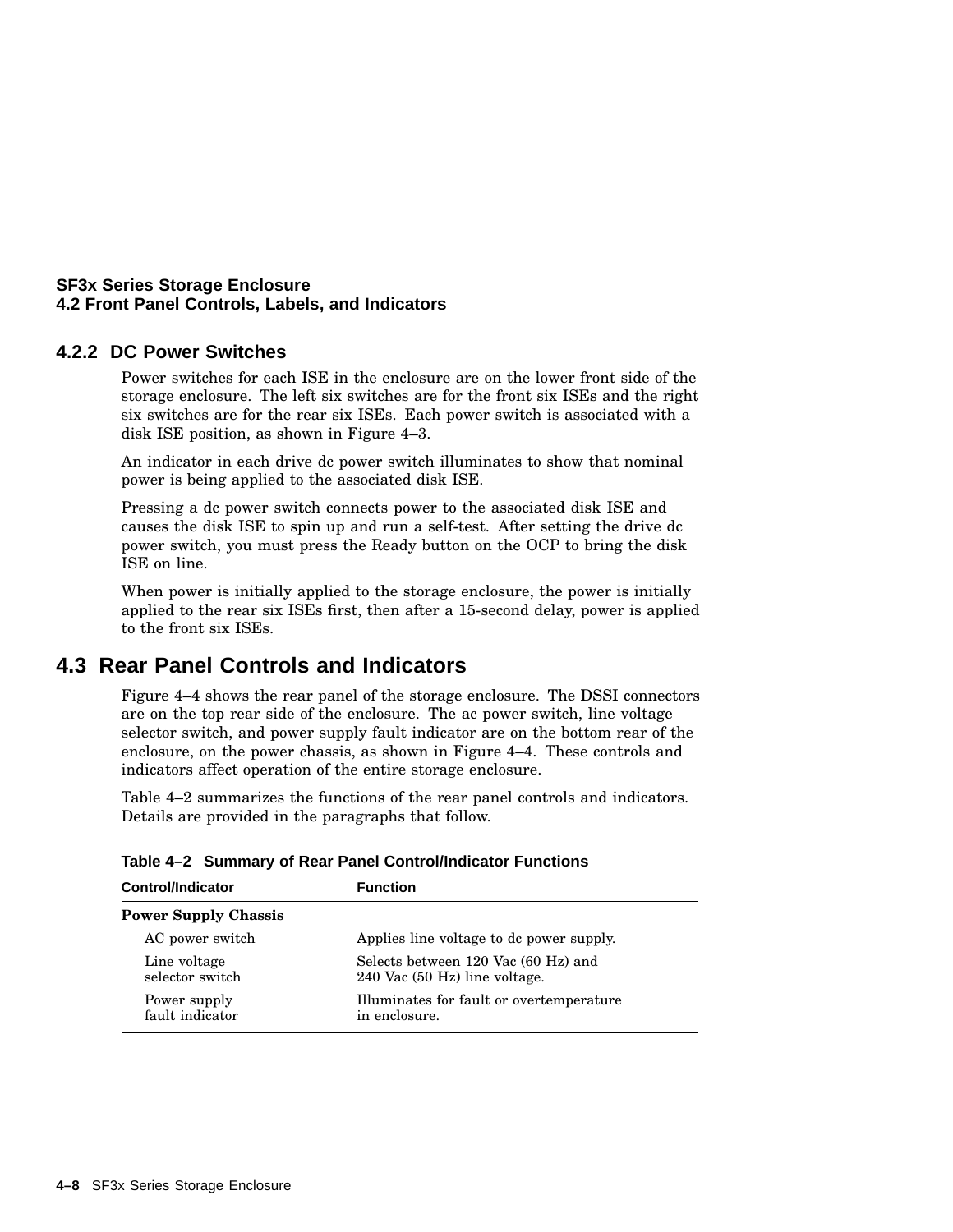**SF3x Series Storage Enclosure 4.3 Rear Panel Controls and Indicators**



**Figure 4–4 Rear Panel of the Storage Enclosure**

MKV−010000437−04−92−rags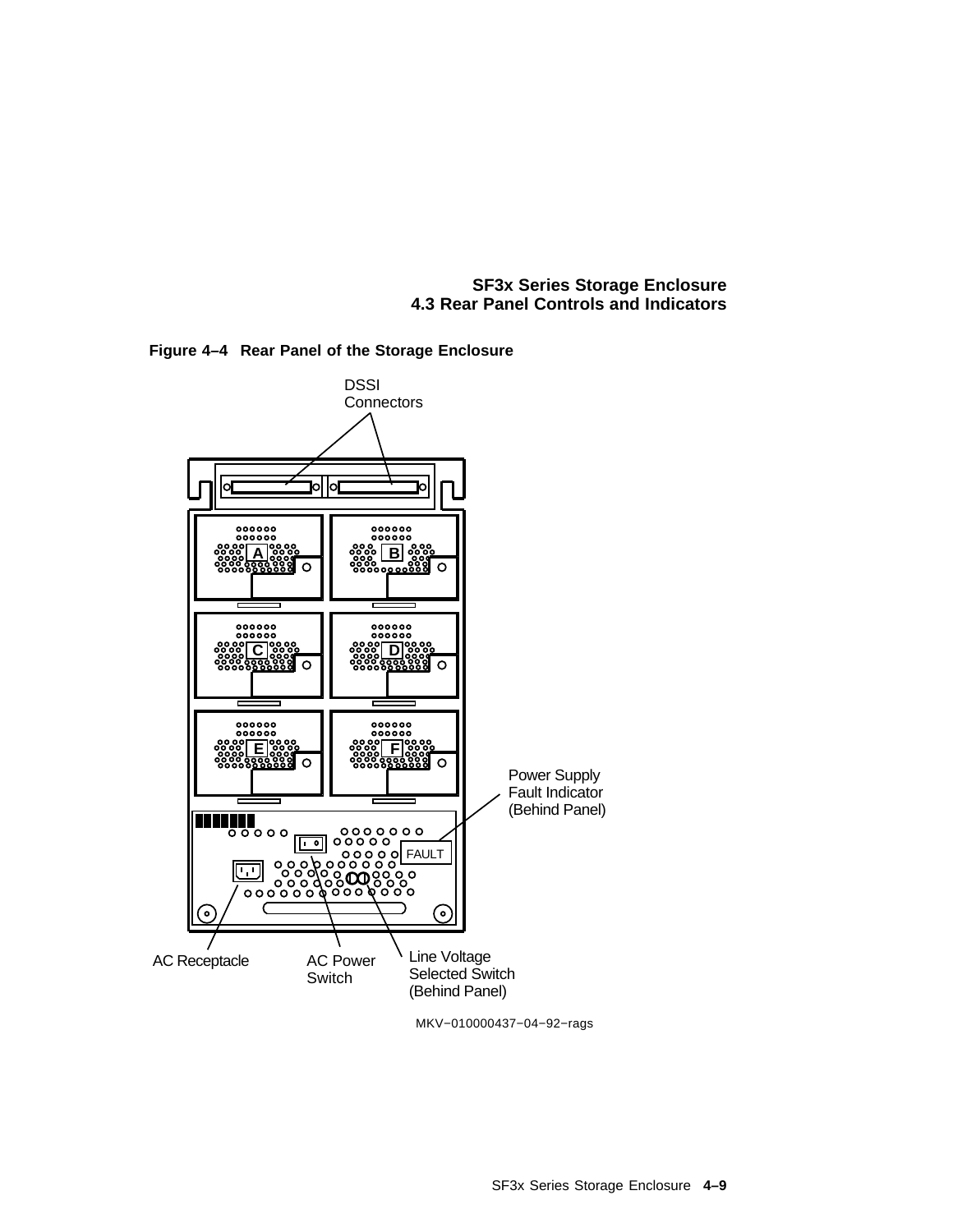#### **SF3x Series Storage Enclosure 4.3 Rear Panel Controls and Indicators**

**Warning**

Hazardous voltages are present inside the equipment cabinet and the storage enclosure. Installation and service must be performed only by qualified Digital Services engineers.

The ac power switch for the storage enclosure is in the center of the rear panel. Setting the ac power switch in the position labeled "1" applies power to the storage enclosure. Setting the switch in the position labeled "0" removes power from the enclosure.

As you face the rear panel, the line voltage selector switch is located to the right of the ac power switch. It is visible through a hole in the rear panel. The Digital Services engineer sets this switch to the available line voltage during installation. The number "120" represents 120 Vac at 60 Hz, and the number " $240$ " represents 240 Vac at 50 Hz.

**Caution**

The storage enclosure power supply is universal for both 120 Vac and 240 Vac. The supply is factory set to 240 Vac and must be reset to 120 Vac for some installations. Selecting 120 Vac and using 240 Vac will damage the power supply.

The power supply fault indicator is behind the panel, in the lower right corner of the storage enclosure. When the fault indicator is lit, a green light is visible through the holes in the rear panel. The storage enclosure automatically shuts down when the dc power supply detects a fault or overtemperature condition.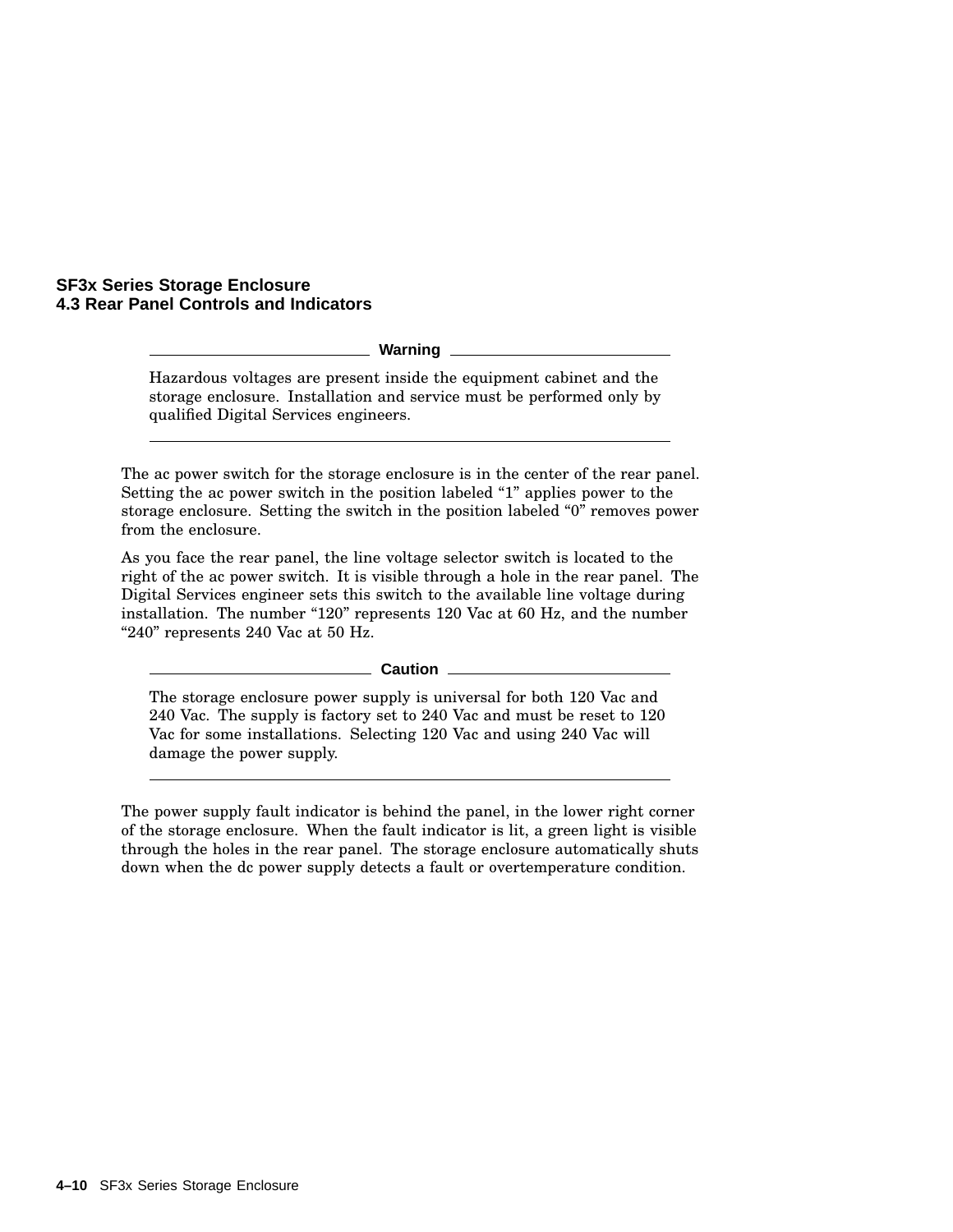#### **SF3x Series Storage Enclosure 4.4 Applying Power to the Enclosure**

## **4.4 Applying Power to the Enclosure**

This section describes the correct procedure for powering up a storage enclosure. Perform *all* steps in the order in which they are presented.

Apply power to the enclosure as follows:

- 1. Verify that the drive dc power switches and all disk ISE control buttons on the front of the enclosure are in the off (0) position.
- 2. Set the ac power switch to the on (1) position to apply ac power to the dc power supply.
- 3. Verify that the power is on by checking that the fan starts and there is normal airflow through the enclosure.

#### **Note**

It is possible to have airflow through the enclosure and not have output voltage. This indicates that the line voltage selector switch, located behind the rear panel of the enclosure, is in the wrong position.

Set the ac power switch to off (0) and reset the line voltage selector switch.

4. Verify that the green indicators on the dc power switches illuminate for the rear six ISEs (right six buttons on the front of the enclosure). Then, after 15 seconds, the dc power switches for the front six ISEs illuminate.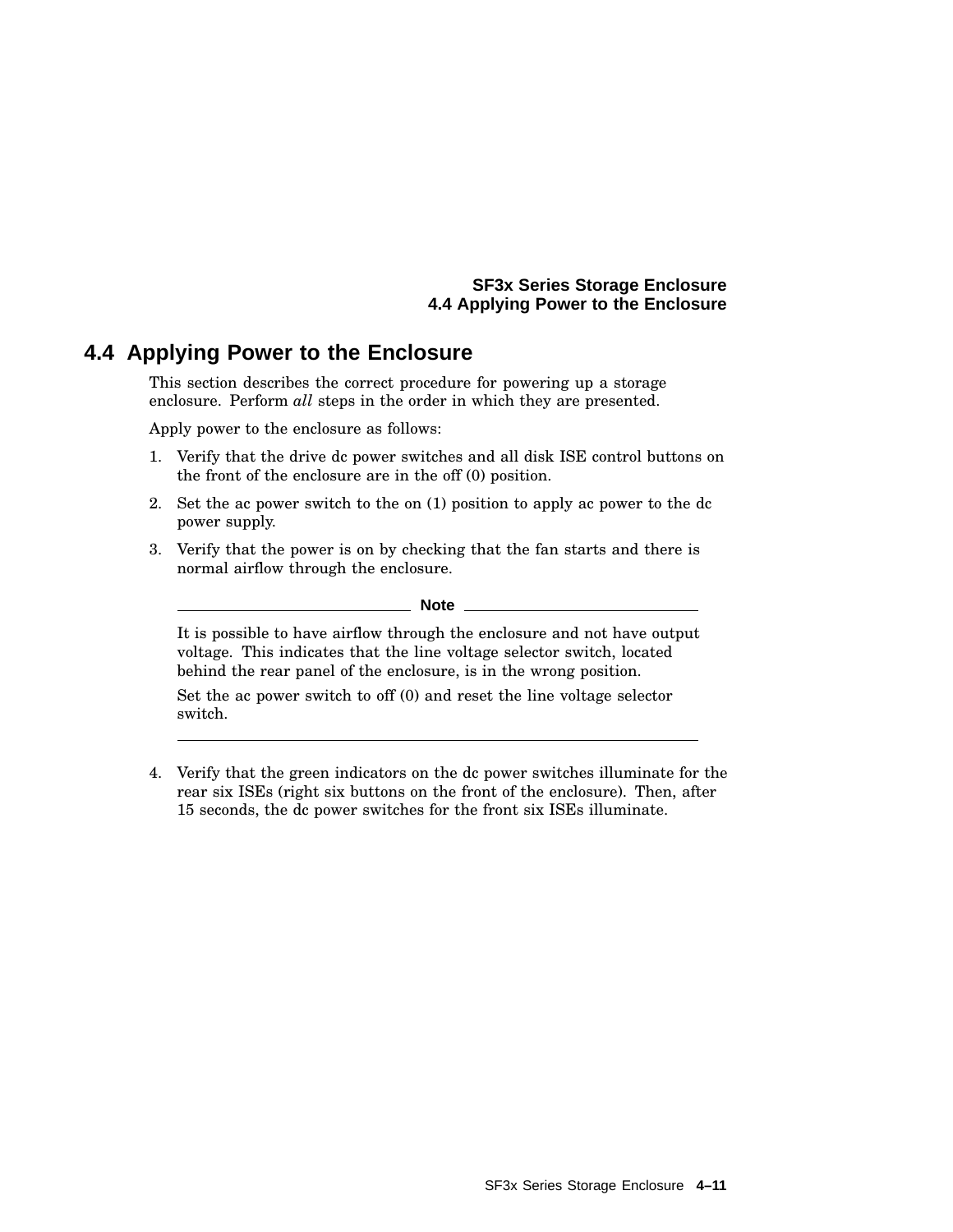**SF3x Series Storage Enclosure 4.5 Placing a Disk On Line**

#### **4.5 Placing a Disk On Line**

After power is applied to the storage enclosure, use the following procedure to place a disk ISE on line. Perform *all* steps in the order in which they are presented.

- 1. Press the Ready button on the OCP to bring the ISE on line.
	- a. The Ready indicator flickers while the disk ISE is spinning up. If you power up a disk ISE with the Ready button for that disk ISE in the on (in) position, you must press the Ready button to put it in its off (out) position momentarily, then press the button in to bring the disk ISE on line correctly.
	- b. All other indicators remain off.
	- c. When the disk ISE has completed spinup, the Ready indicator illuminates, indicating that the disk ISE is ready for read/write operation.
	- d. The fault indicator illuminates if the disk ISE detects a fault.
- 2. Press the Write Protect button on the OCP, as required, to turn on writeprotect mode. To deselect write-protect mode, press this button a second time.

Repeat this entire procedure for each disk ISE being placed on line.

\_ Note \_

The Ready indicator remains lit during normal operation, though it may flicker during heavy seeks.

The Write Protect indicator is lit when the disk ISE is write-protected, and off when the disk ISE is write-enabled.

## **4.6 Taking a Disk Off Line**

To take a disk ISE off line, press the Ready button (out position) and wait until the LED goes out.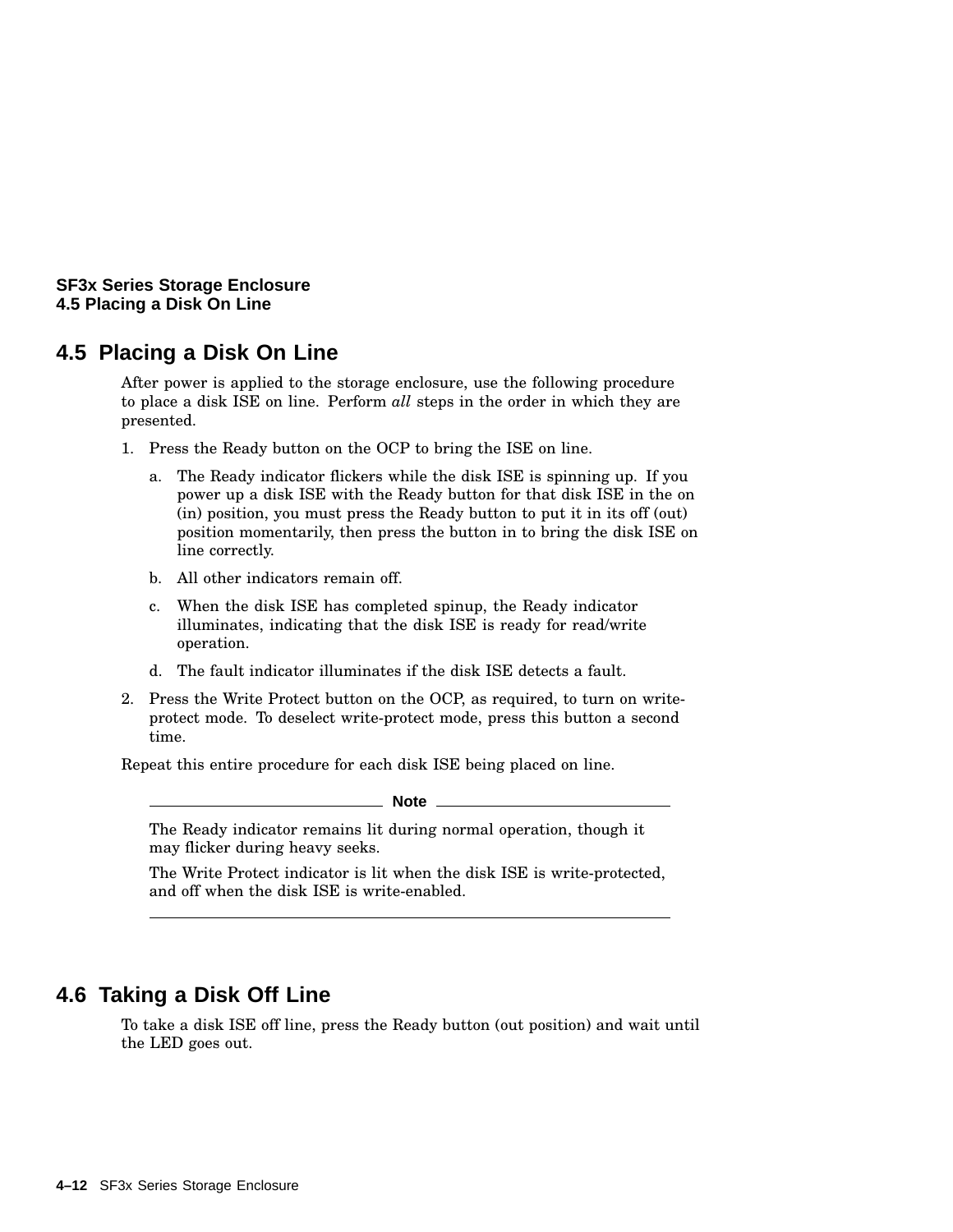This appendix contains blank configuration sheets to help you plan your configuration.

Figures A–1, A–2, and A–3 are to be used with systems containing variants of the KFMSA adapter module. Figures A–4 and A–5 are to be used with systems containing either KFQSA adapter modules or embedded DSSI adapters.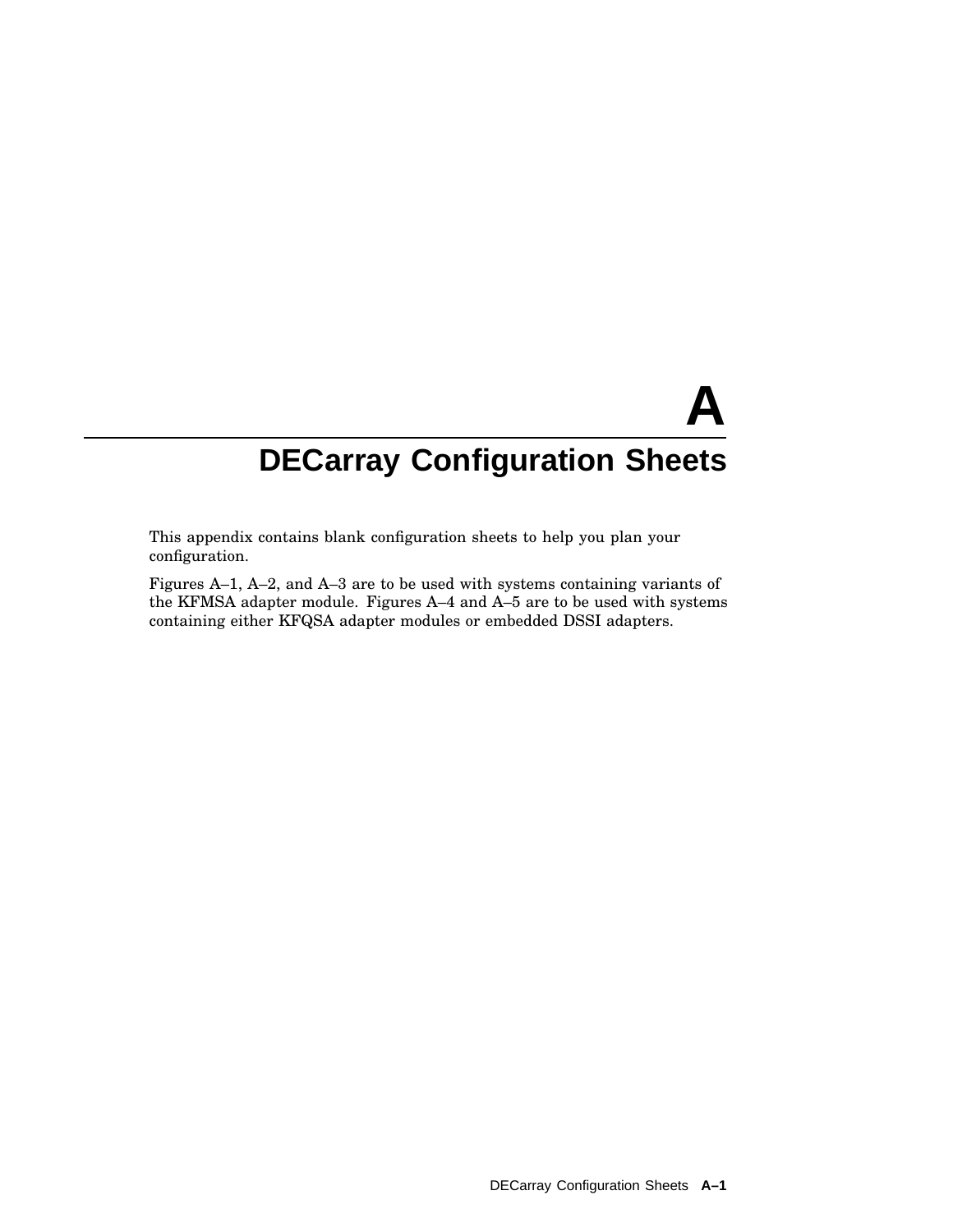#### **Figure A–1 Single System Configuration Sheet (Dual Port)**

[for VAX 6000 and 9000 systems] ALLO\_CLASS Array Pos. # UNITNUM ALLO\_CLASS Array Pos. # UNITNUM. Device Type DSSI ID # Node Name System ID Device Type DSSI ID # Node Name System ID KFMSA XMI Node # Bus DSSI ID # Bus DSSI ID #

KFMSA/Single−System Configuration Sheet



Color Code ————————————————————Color Code –

config\_shr−x0109.rags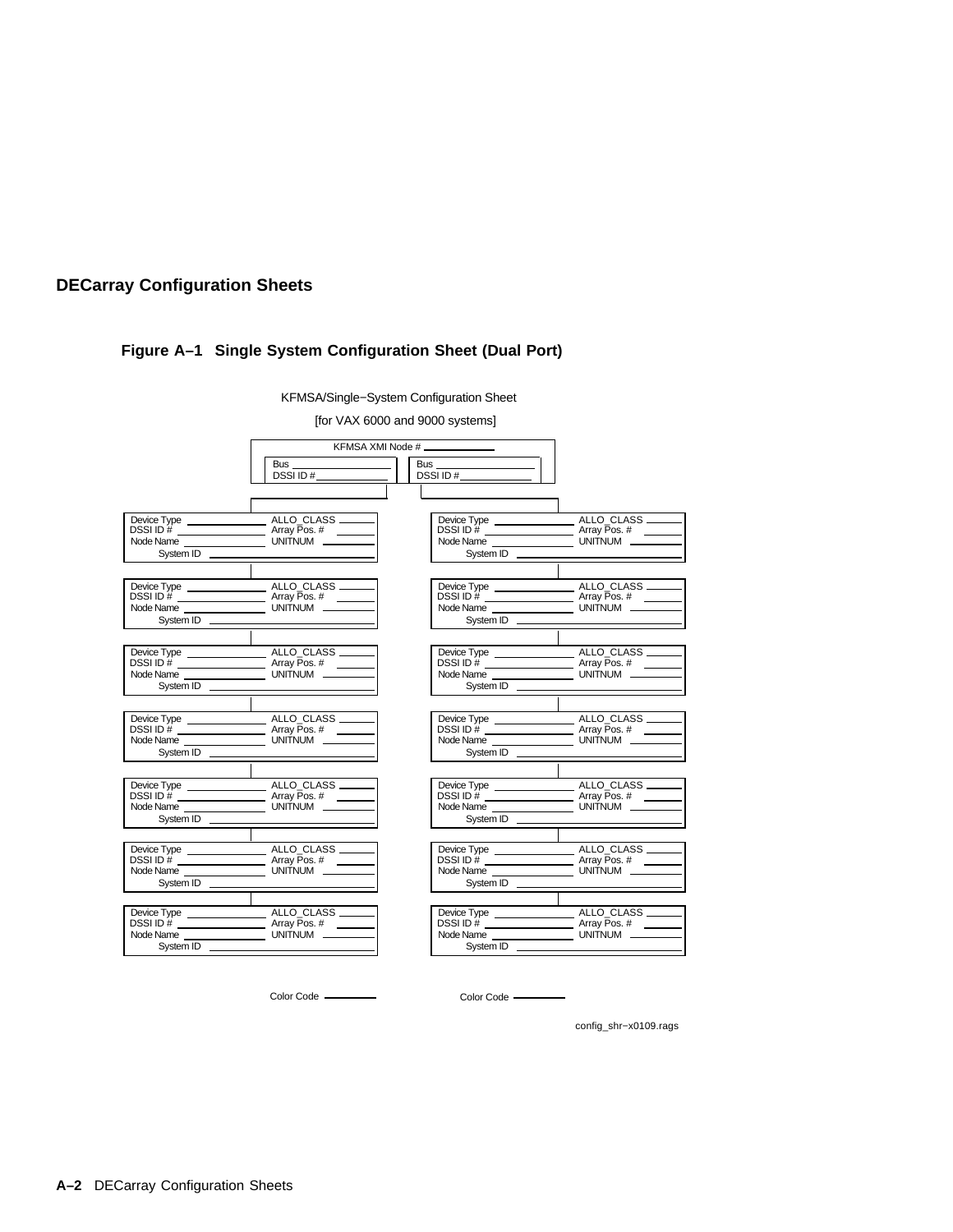#### **Figure A–2 Two-Host DSSI VAXcluster System Configuration Sheet (Dual Port)**



[for VAX 6000 and 9000 systems] KFMSA/DSSI VAXcluster Configuration Sheet

config\_shr−x0133.rags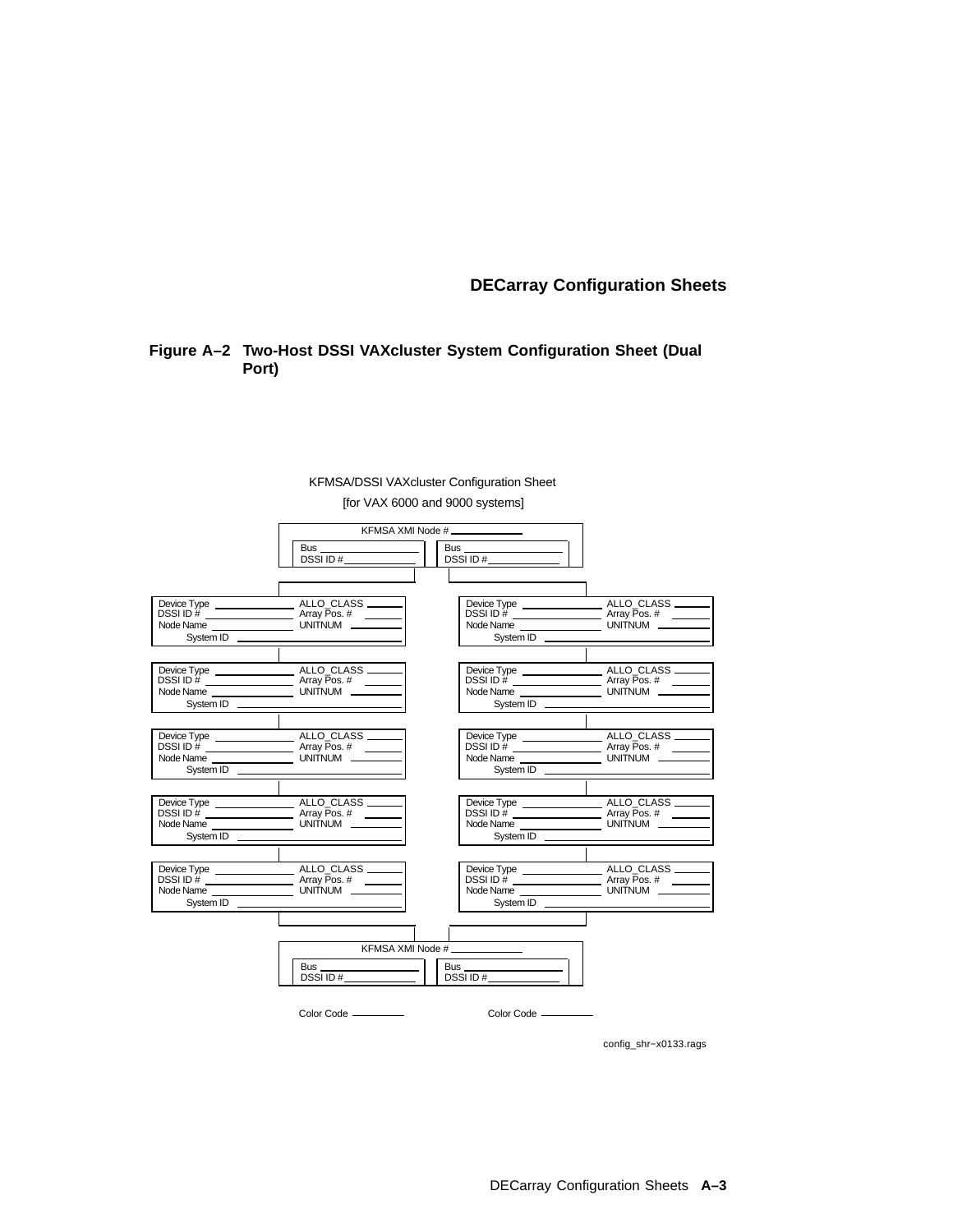#### **Figure A–3 Three-Host DSSI VAXcluster System Configuration Sheet (Dual Port)**



config\_shr−x0133b.rags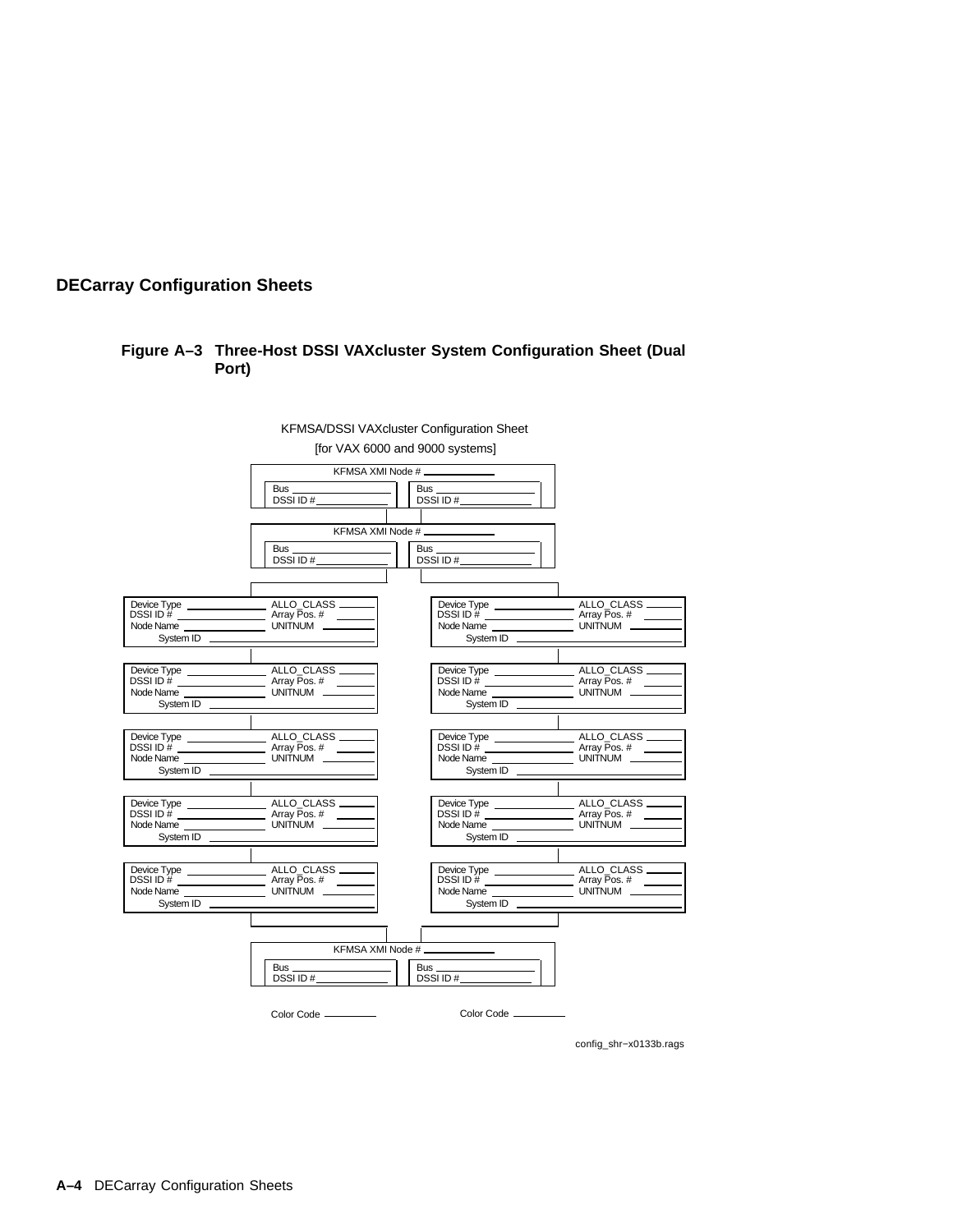#### **Figure A–4 Single System Configuration Sheet (Single Port)**

|                         | <b>DSSI ADAPTER</b>                                                                                                           |
|-------------------------|-------------------------------------------------------------------------------------------------------------------------------|
| Bus<br>DSSI ID $\sharp$ |                                                                                                                               |
|                         |                                                                                                                               |
|                         |                                                                                                                               |
|                         |                                                                                                                               |
|                         |                                                                                                                               |
| System ID               |                                                                                                                               |
|                         |                                                                                                                               |
|                         | DSSI ID <sup>"#</sup> <del>William Contract</del> Array Pos. #______<br>Node Name ______________________ UNITNUM ____________ |
| System ID               |                                                                                                                               |
|                         |                                                                                                                               |
|                         |                                                                                                                               |
|                         |                                                                                                                               |
| System ID               |                                                                                                                               |
|                         |                                                                                                                               |
|                         |                                                                                                                               |
|                         |                                                                                                                               |
| System ID               |                                                                                                                               |
|                         |                                                                                                                               |
|                         |                                                                                                                               |
| System ID               |                                                                                                                               |
|                         |                                                                                                                               |
|                         |                                                                                                                               |
|                         |                                                                                                                               |
|                         |                                                                                                                               |
| System ID               |                                                                                                                               |
|                         |                                                                                                                               |
|                         |                                                                                                                               |
| System ID               |                                                                                                                               |
|                         |                                                                                                                               |
|                         | Color Code <b>Color</b> Color Code                                                                                            |

DSSI Single−System Configuration Sheet [for MicroVAX II, MicroVAX/VAXserver 3xxx (Q−bus), and VAX 4000 systems]

config\_single.rags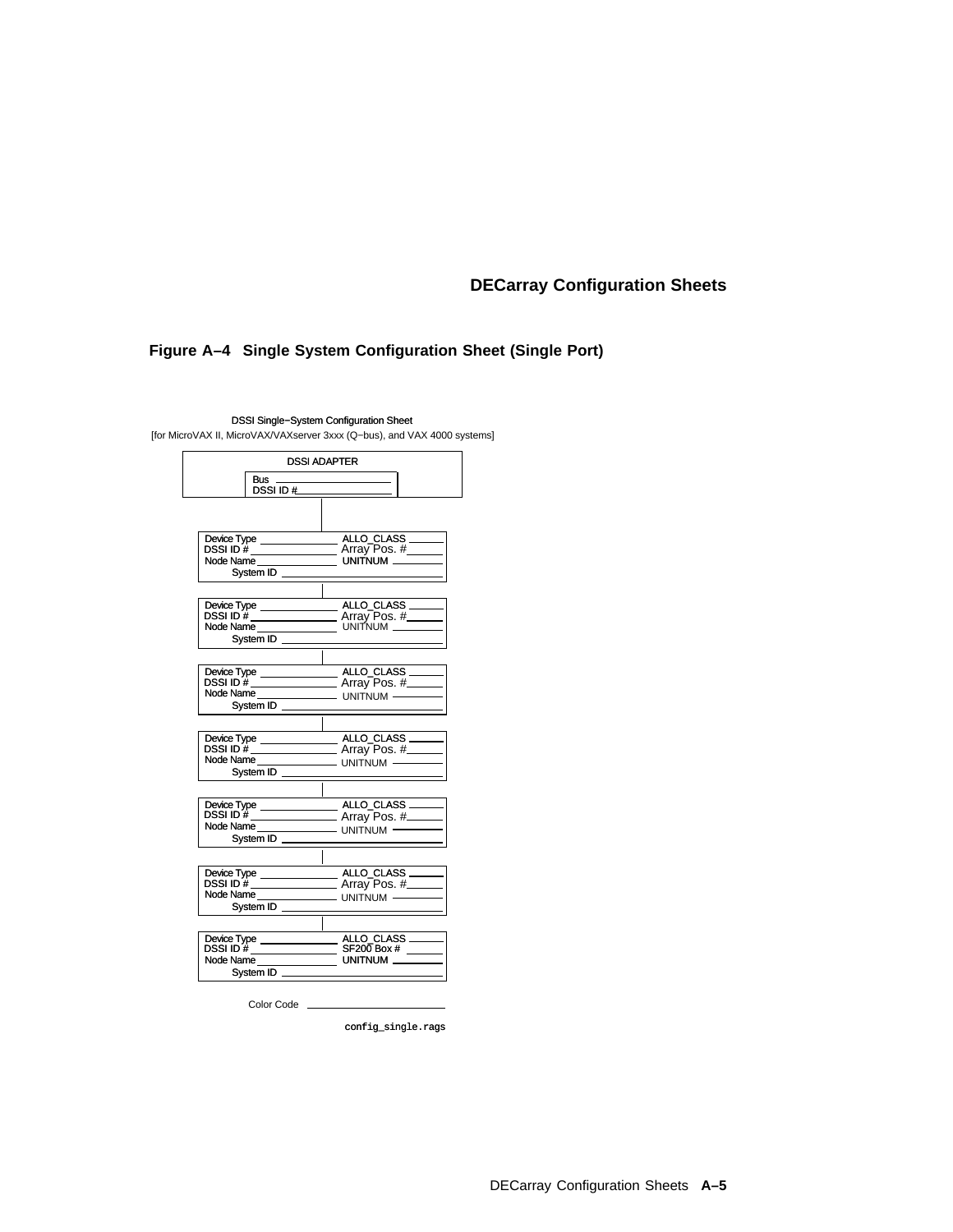### **Figure A–5 DSSI VAXcluster System Configuration Sheet (Single Port)**

|                     | <b>DSSI ADAPTER</b> |
|---------------------|---------------------|
| Bus                 |                     |
| DSSI ID $#$         |                     |
|                     |                     |
|                     |                     |
|                     |                     |
|                     |                     |
|                     |                     |
| System ID           |                     |
|                     |                     |
|                     |                     |
|                     |                     |
|                     |                     |
| System ID           |                     |
|                     |                     |
|                     |                     |
|                     |                     |
|                     |                     |
| System ID           |                     |
|                     |                     |
|                     |                     |
|                     |                     |
|                     |                     |
| System ID           |                     |
|                     |                     |
|                     |                     |
|                     |                     |
|                     |                     |
| System ID           |                     |
|                     |                     |
|                     |                     |
|                     |                     |
|                     |                     |
| System ID _         |                     |
|                     |                     |
|                     |                     |
|                     | <b>DSSI ADAPTER</b> |
|                     |                     |
| Bus<br>DSSI ID $\#$ |                     |
|                     |                     |
|                     |                     |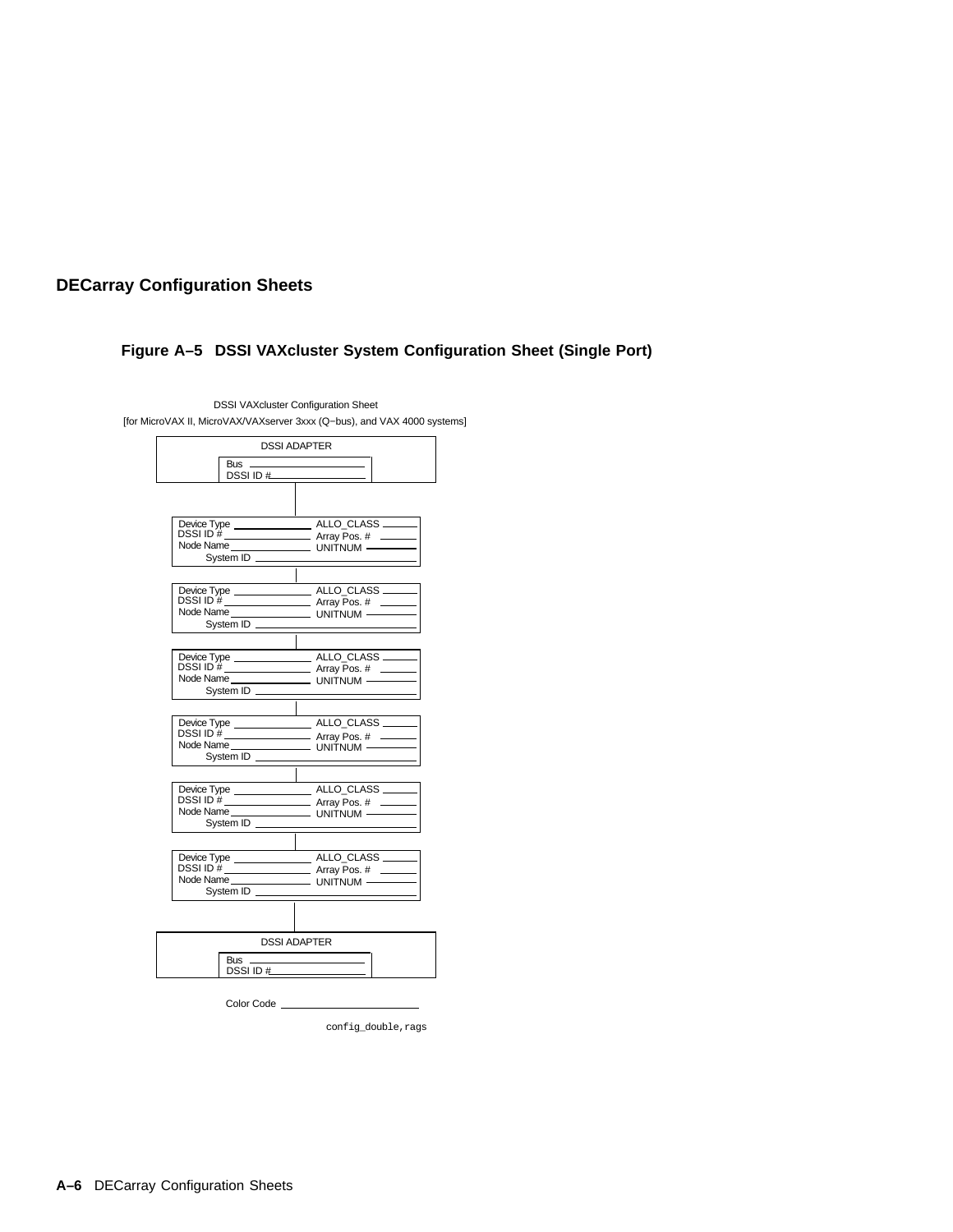# **Glossary**

#### **adapter**

A module that connects one or more device controllers to the system bus and hides many of the system bus requirements from the controller. The KFQSA module is a Q-bus-to-DSSI bus adapter. The KFMSA module is an XMI-to-DSSI bus adapter.

#### **allocation class**

A numerical value assigned to the ISE to indicate which system(s) on a cluster it will be served by.

#### **block**

The smallest data unit addressable on a disk, also called a sector. In DSSI ISEs, a block contains 512 bytes of customer data, EDC, ECC, flags, and the block's address header.

#### **DECarray**

A storage array that houses up to six storage enclosures and up to two magazine tapes (such as the TF857 storage array).

#### **device name**

A unique name given to each device by the VMS operating system. The device name generally includes either the allocation class and MSCP unit number assigned to the device (if the allocation class is not zero), or the node name and MSCP unit number (if the allocation class is zero).

#### **DRVTST**

A local program resident on the ISE. It is a comprehensive hardware test used to verify ISE operation.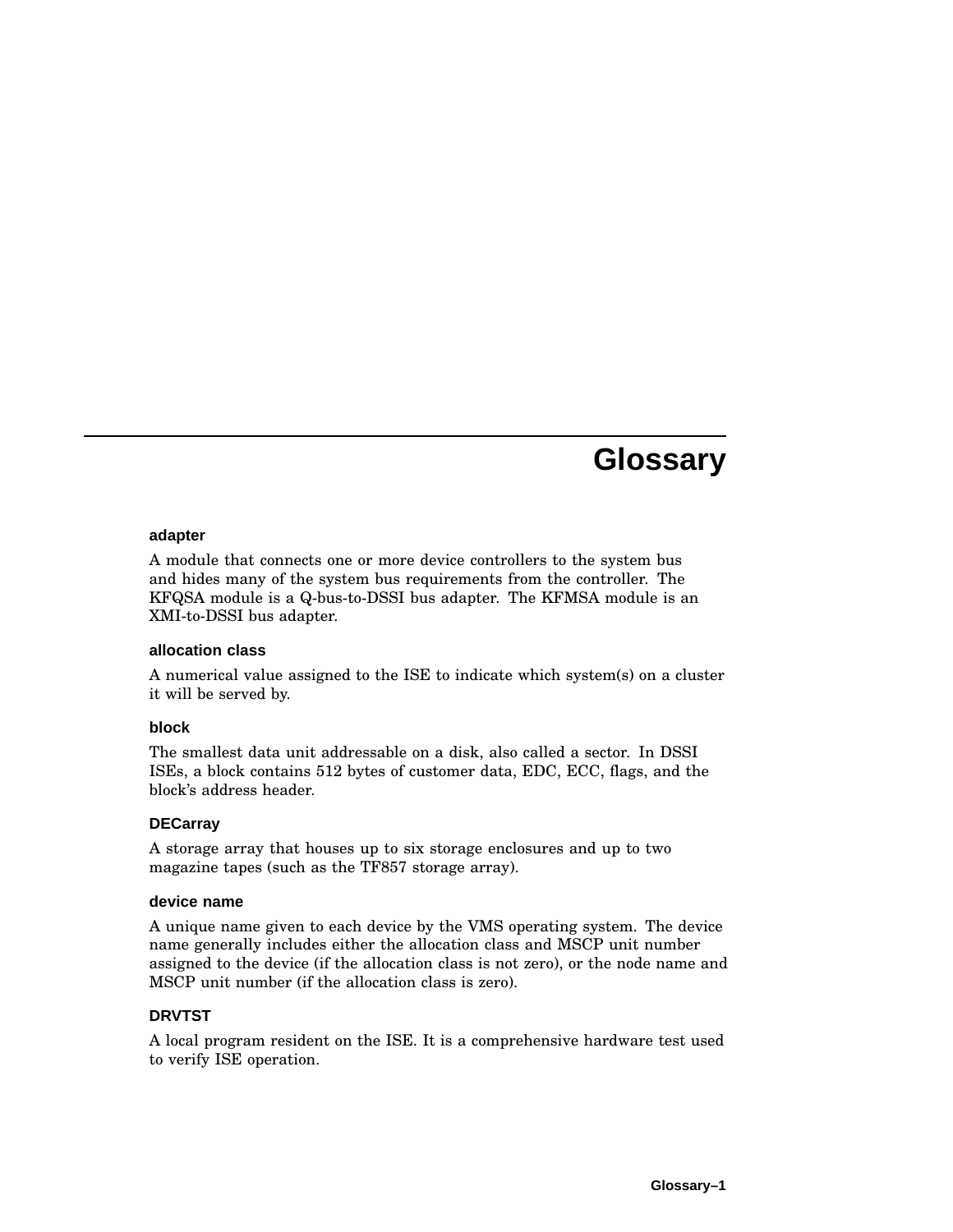#### **DSSI**

Digital Storage System Interconnect. A DSA-based storage interconnect used by the KFMSA adapter and the RF- and TF-series integrated storage elements to transfer data and to communicate with each other.

#### **DSSI VAXcluster system**

Storage configuration where DSSI ISEs are shared between two DSSI adapters and systems.

#### **DUP**

Diagnostic and utility protocol. A SYSAP-level protocol by which a computer directs a storage device controller to run internal diagnostics or utility functions. DUP is implemented as a class driver on the system side and a corresponding class server on the storage controller side.

#### **EEPROM**

Electrically-erasable programmable read only memory. Used by the KFMSA adapter to store configuration, manufacturing, and error information in a nonvolatile location.

#### **embedded adapter**

An adapter that connects one or more device controllers to the system bus (such as a VAX 4000 system) and hides many of the system bus requirements from the controller. Refer to the system documentation for further information.

#### **ISE**

Integrated storage element. All DSSI storage devices are ISEs.

#### **KFMSA**

XMI bus to DSSI bus adapter.

#### **KFQSA**

Q-bus to DSSI bus adapter.

#### **magazine tape**

A DSSI tape ISE with tape loader, such as a TF857 storage array.

#### **MDM**

MicroVAX Diagnostic Monitor. Diagnostic tool for isolating problems in systems running MicroVMS software.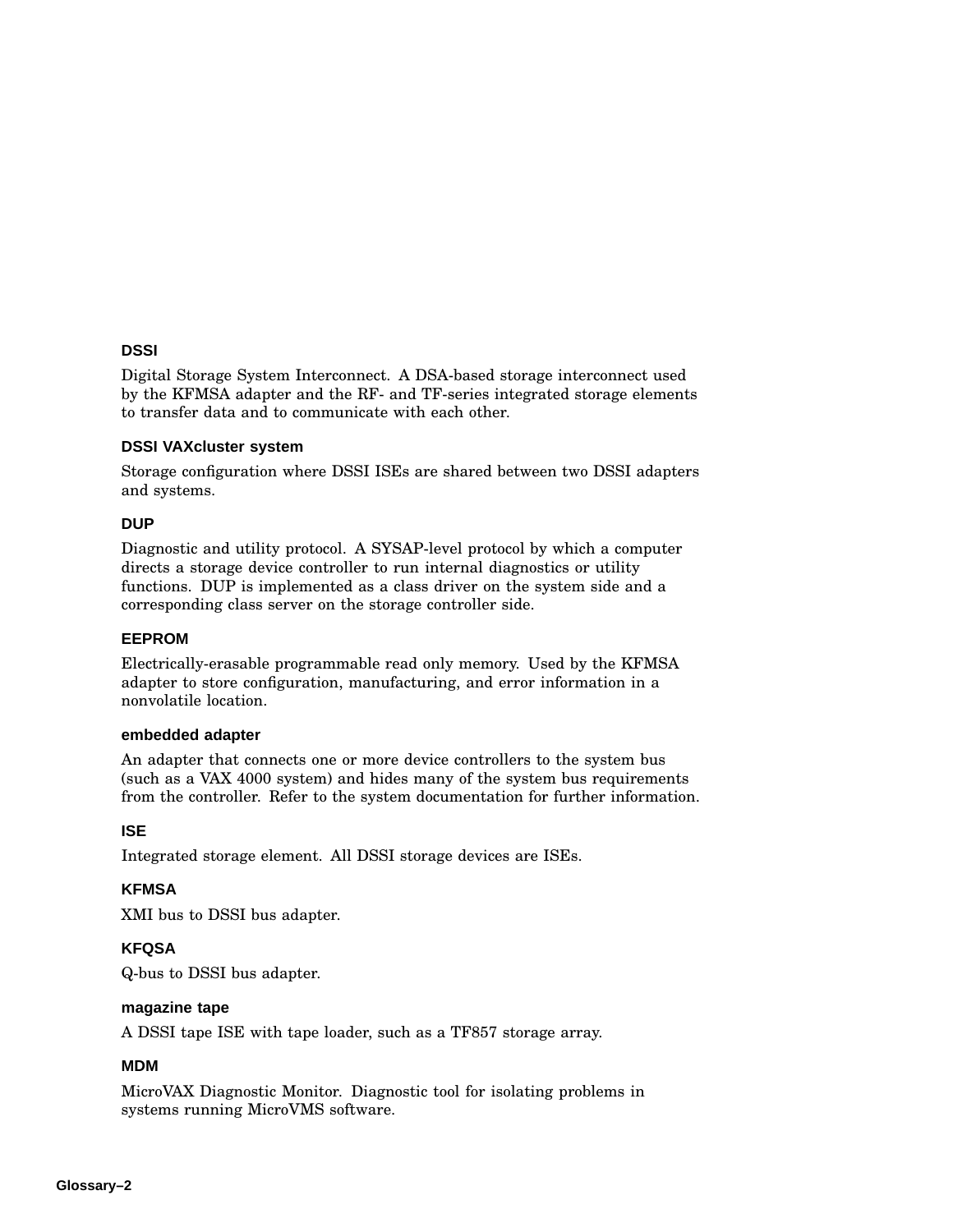#### **MSCP**

Mass Storage Control Protocol. An application layer protocol used by the system to perform disk I/O operations and I/O control functions.

#### **node name**

A six-character (maximum) value that is assigned to each DSSI ISE. The node name of each ISE must be unique across the system topology.

#### **OCP**

Operator control panel. An enclosure interface that allows remote control of DSSI node ID selection and ISE operating status.

#### **PARAMS**

A local program resident on the ISE. PARAMS is used to view and modify current device parameter settings on an ISE.

#### **Q-bus**

The system bus for the MicroVAX II, MicroVAX/VAXserver 3xxx, and VAX 4000 series systems.

#### **RF73**

A 2-GB formatted capacity DSSI disk ISE.

#### **RLL**

Run length limited. The format used in the DSSI ISE to record data.

#### **SF7x**

A DSSI storage enclosure that houses either two or four RF-series disk ISEs.

#### **single system**

Storage configuration where DSSI ISEs are connected to only one DSSI adapter and system.

#### **split-bus**

A mode of operation where the ISEs in the right side of a storage enclosure are connected to a different DSSI bus than those on the left side. In this mode, the DSSI buses are terminated by the TTM.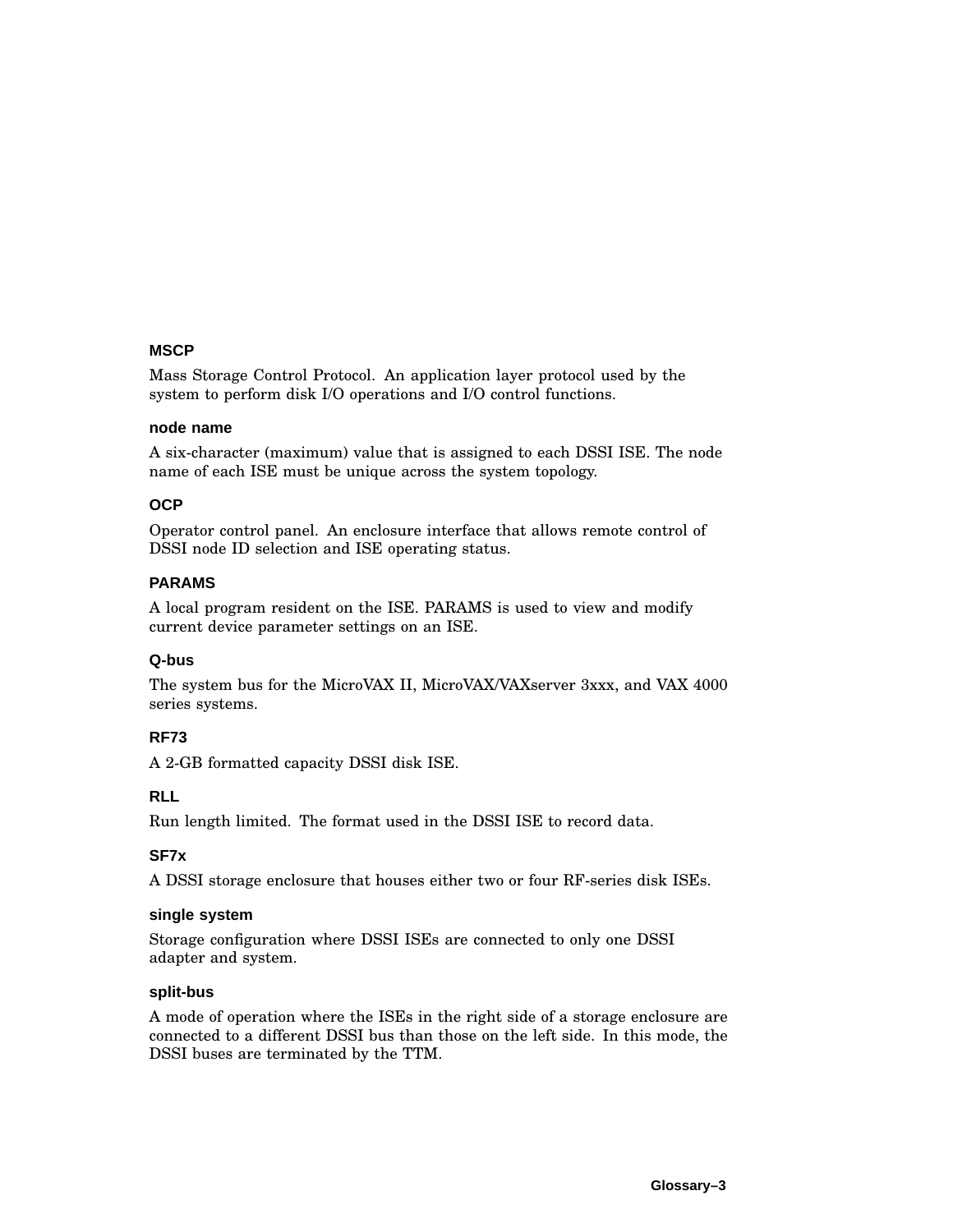#### **stripe set**

A set of disk drives operating in concert as a single virtual disk to provide increased I/O performance. In a DSSI bus application, all SF7x storage enclosures are in split-bus mode and each half of each enclosure is connected to its own dedicated DSSI adapter port.

#### **through-bus**

A mode of operation where all the ISEs in a storage enclosure are connected to the same DSSI bus. In this mode, the DSSI bus is terminated using an external terminator.

#### **TMSCP**

Tape Mass Storage Control Protocol. Application layer protocol that is used by the system to perform tape I/O operations and I/O control functions.

#### **TTM**

Transition termination module. A PC board that connects the storage enclosure OCP and RF-series disk ISE, and also provides DSSI bus termination when in split-bus mode.

#### **unit number**

Also called the MSCP/TMSCP unit number. Default value is the ISE's DSSI node ID. A unique value can be selected using PARAMS.

#### **VAX Diagnostic Supervisor**

A diagnostic environment that allows access to DSSI tests and programs in VAX 6000 and 9000 series systems.

#### **virtual circuit**

A logical point-to-point link between nodes.

#### **XMI**

Extended Memory Interconnect. The system bus for the VAX 6000 and 9000 series systems.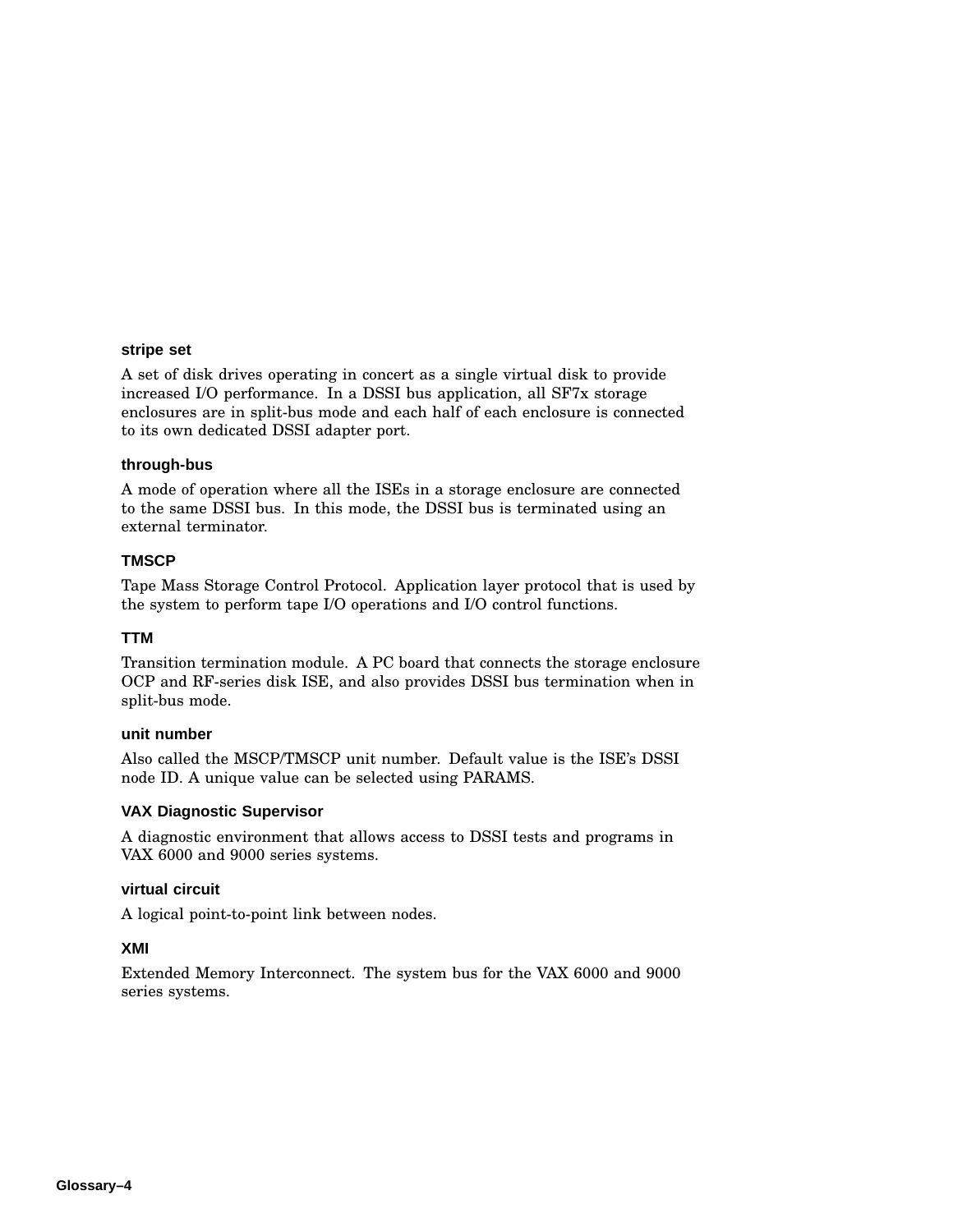# **Index**

## **A**

AC power switch, 3–12 Automatic mode, 2–2

## **B**

BACKUP command Automatic mode, 2–2 Bus mode indicator, 3–6

## **C**

Cartridge inserting into magazine, 2–8 loading, 2–6 unloading, 2–7 Write Protect switch, 2–8 Colored labels DSSI VAXcluster system, 3–6 single system and stripe set, 3–5 Configurations *See* SF7x storage enclosure Configuration sheets, DECarray, A–1 Controls and indicators front panel, 3–3 rear panel, 3–10

## **D**

DECarray configuration sheets, A–1 description of, 1–1 overview, 1–1

DECarray (cont'd)

recommended environmental limits, 1–5 Drive dc power switches, 3–9 DSSI switchpacks, 3–6

## **E**

Eject button, 2–6 cartridge in drive, 2–7 no cartridge in drive, 2–7 unload function, 2–4

## **F**

Fault button, 3–9 Fault indicator power supply, 3–12 Front panel controls and indicators, 3–3

## **I**

Icons, 3–5, 3–10 Indicators *See* Controls and indicators

## **L**

Labels *See* Colored labels Line voltage selector switch, 3–12 Load/Unload button, 2–6 reset function, 2–4